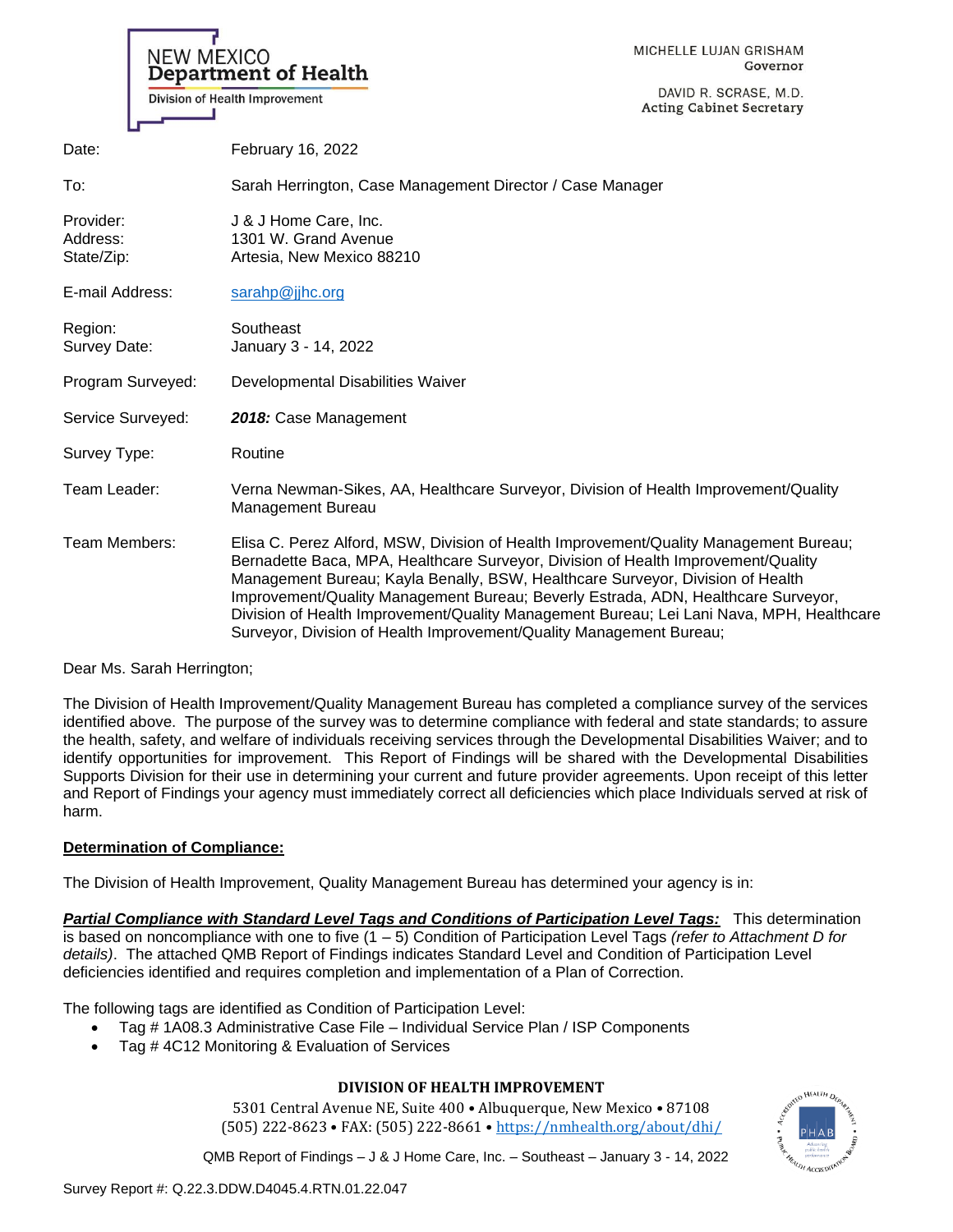- Tag # 4C16 Req. for Reports & Distribution of ISP (Provider Agencies, Individual and / or Guardian)
- Tag # 4C04 Assessment Activities
- Tag # 1A15.2 Administrative Case File: Healthcare Documentation (Therap and Required Plans)

The following tags are identified as Standard Level:

- Tag # 1A08 Administrative Case File
- Tag # 4C01.1 Case Management Services Utilization of Services
- Tag # 4C02 Scope of Services Primary Freedom of Choice
- Tag # 4C07 Individual Service Planning *(Visions, measurable outcome, action steps)*
- Tag # 4C08 ISP Development Process
- Tag # 4C09 Secondary FOC
- Tag # 4C16.1 Req. for Reports & Distribution of ISP (Regional DDSD Office)
- Tag # 1A08.2 Administrative Case File: Healthcare Requirements & Follow-up

## **Plan of Correction:**

The attached Report of Findings identifies the deficiencies found during your agency's on-site compliance review. You are required to complete and implement a Plan of Correction. Your agency has a total of 45 business days (10 business days to submit your POC for approval and 35 days to implement your *approved* Plan of Correction) from the receipt of this letter.

You were provided information during the exit meeting portion of your on-site survey. Please refer to this information (Attachment A) for specific instruction on completing your Plan of Correction. At a minimum your Plan of Correction should address the following for each Tag cited:

## **Corrective Action for Current Citation**:

• How is the deficiency going to be corrected? (i.e. obtained documents, retrain staff, individuals and/or staff no longer in service, void/adjusts completed, etc.) This can be specific to each deficiency cited or if possible an overall correction, i.e. all documents will be requested and filed as appropriate.

### **On-going Quality Assurance/Quality Improvement Processes:**

- What is going to be done on an ongoing basis? (i.e. file reviews, etc.)
- How many individuals is this going to effect? (i.e. percentage of individuals reviewed, number of files reviewed, etc.)
- How often will this be completed? (i.e. weekly, monthly, quarterly, etc.)
- Who is responsible? (responsible position within your agency)
- What steps will be taken if issues are found? (i.e. retraining, requesting documents, filing RORA, etc.)
- How is this integrated in your agency's QIS, QI Committee reviews and annual report?

## **Submission of your Plan of Correction:**

Please submit your agency's Plan of Correction in the available space on the two right-hand columns of the Report of Findings. *(See attachment "A" for additional guidance in completing the Plan of Correction)*.

Within 10 business days of receipt of this letter your agency Plan of Correction must be submitted to the parties below:

- **1. Quality Management Bureau, Attention: Monica Valdez, Plan of Correction Coordinator in any of the following ways:**
	- a. Electronically at [MonicaE.Valdez@state.nm.us](mailto:MonicaE.Valdez@state.nm.us) *(preferred method)*
	- b. Fax to 505-222-8661, or
	- c. Mail to POC Coordinator, 5301 Central Ave NE Suite 400, Albuquerque, New Mexico 87108
- **2. Developmental Disabilities Supports Division Regional Office for region of service surveyed**

Upon notification from QMB that your *Plan of Correction has been approved*, you must implement all remedies and corrective actions to come into compliance. If your Plan of Correction is denied, you must resubmit a revised plan as soon as possible for approval, as your POC approval and all remedies must be completed within 45 business days of the receipt of this letter.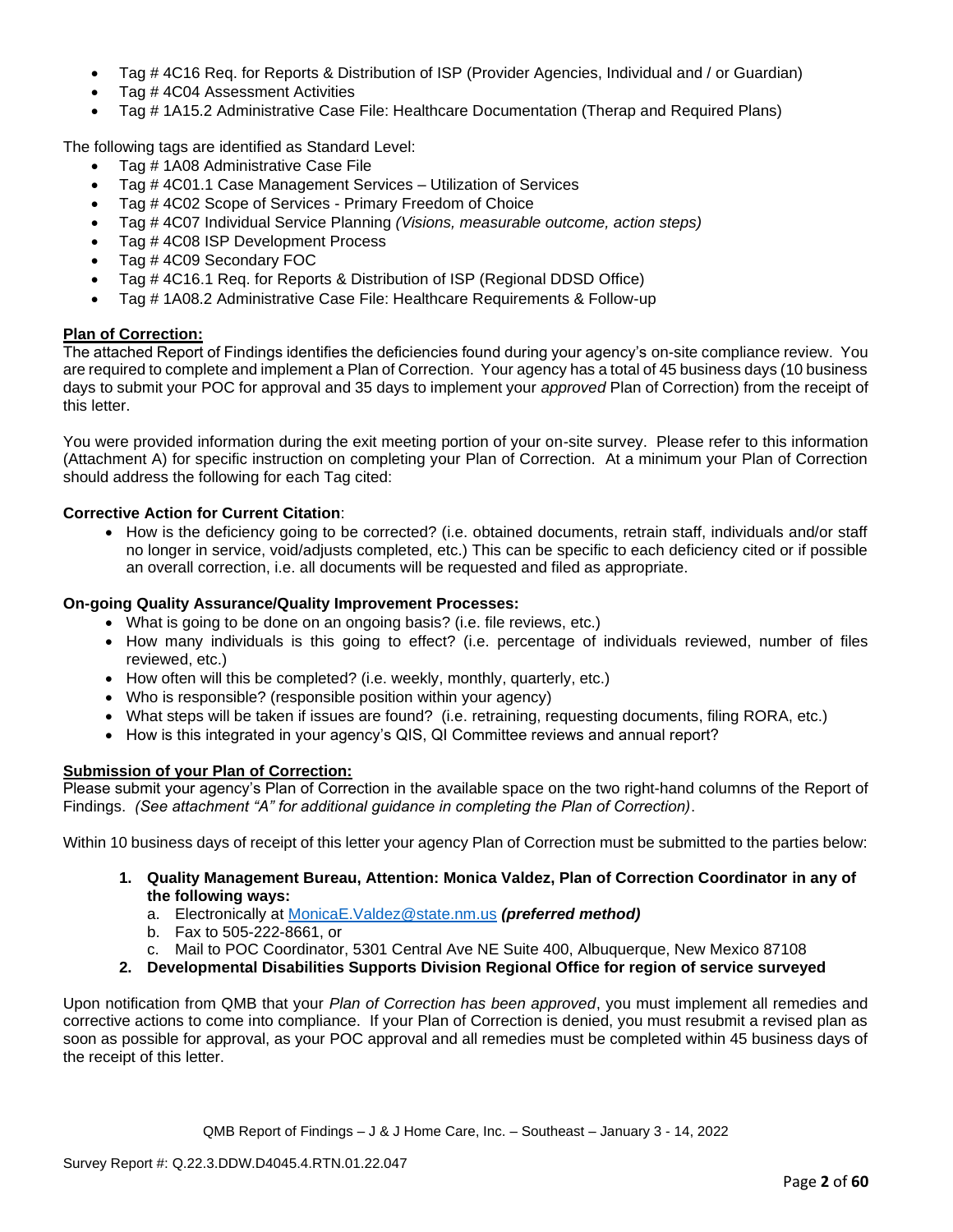Failure to submit your POC within the allotted 10 business days or complete and implement your Plan of Correction within the total 45 business days allowed may result in the imposition of a \$200 per day Civil Monetary Penalty until it is received, completed and/or implemented.

### **Billing Deficiencies:**

If you have deficiencies noted in this report of findings under the *Service Domain: Medicaid Billing/Reimbursement*, you must complete a "Void/Adjust" claim or remit the identified overpayment via a check within 30 calendar days of the date of this letter to HSD/OIG/PIU, *though this is not the preferred method of payment*. If you choose to pay via check, please include a copy of this letter with the payment. Make the check payable to the New Mexico Human Services Department and mail to:

> Attention: *Lisa Medina-Lujan* HSD/OIG/Program Integrity Unit 1474 Rodeo Road Santa Fe, New Mexico 87505

If you have questions and would like to speak with someone at HSD/OIG/PIU, please contact:

### *Lisa Medina-Lujan [\(Lisa.medina-lujan@state.nm.us\)](mailto:Lisa.medina-lujan@state.nm.us)*

Please be advised that there is a one-week lag period for applying payments received by check to Void/Adjust claims. During this lag period, your other claim payments may be applied to the amount you owe even though you have sent a refund, reducing your payment amount. For this reason, we recommend that you allow the system to recover the overpayment instead of sending in a check.

### **Request for Informal Reconsideration of Findings (IRF):**

If you disagree with a finding of deficient practice, you have 10 business days upon receipt of this notice to request an IRF. Submit your request for an IRF in writing to:

> ATTN: QMB Bureau Chief Request for Informal Reconsideration of Findings 5301 Central Ave NE Suite #400 Albuquerque, NM 87108 Attention: IRF request/QMB

See Attachment "C" for additional guidance in completing the request for Informal Reconsideration of Findings. The request for an IRF will not delay the implementation of your Plan of Correction which must be completed within 45 total business days (10 business days to submit your POC for approval and 35 days to implement your *approved* Plan of Correction). Providers may not appeal the nature or interpretation of the standard or regulation, the team composition or sampling methodology. If the IRF approves the modification or removal of a finding, you will be advised of any changes.

Please contact the Plan of Correction Coordinator, Monica Valdez at 505-273-1930 or email at: [MonicaE.Valdez@state.nm.us](mailto:MonicaE.Valdez@state.nm.us) if you have questions about the Report of Findings or Plan of Correction. Thank you for your cooperation and for the work you perform.

Sincerely,

Verna Newman-Sikes, AA

Verna Newman-Sikes, AA Team Lead/Healthcare Surveyor Division of Health Improvement Quality Management Bureau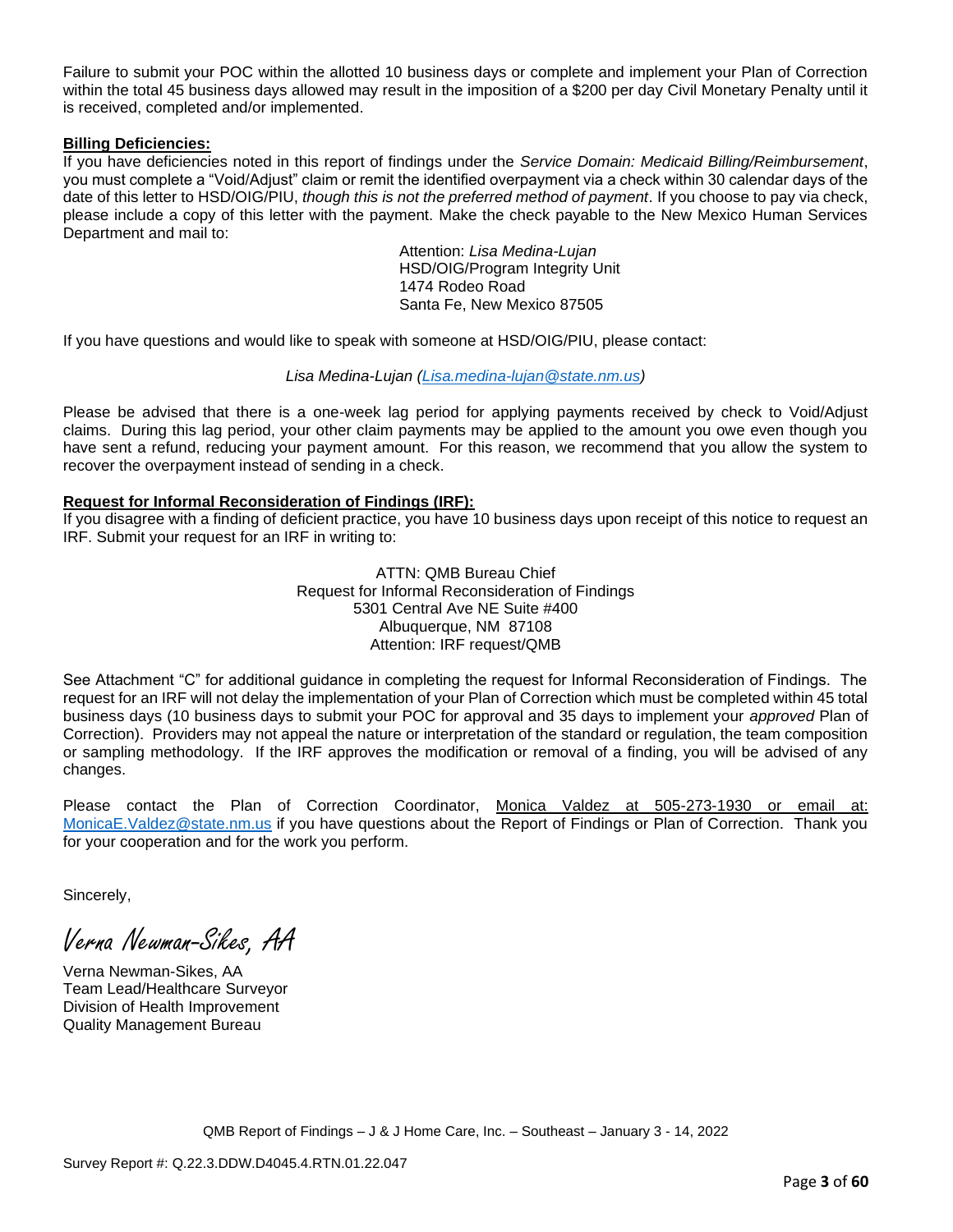| <b>Survey Process Employed:</b>                        |                                                                                                                                                                                  |
|--------------------------------------------------------|----------------------------------------------------------------------------------------------------------------------------------------------------------------------------------|
| <b>Administrative Review Start Date:</b>               | January 3, 2022                                                                                                                                                                  |
| Contact:                                               | J & J Home Care, Inc.<br>Sarah Herrington, Case Management Director / Case Manager                                                                                               |
|                                                        | <b>DOH/DHI/QMB</b><br>Verna Newman-Sikes, AA, Team Lead/Healthcare Surveyor                                                                                                      |
| On-site Entrance Conference Date:                      | Entrance conference was waived by provider                                                                                                                                       |
| <b>Exit Conference Date:</b>                           | January 14, 2022                                                                                                                                                                 |
| Present:                                               | J & J Home Care, Inc.<br>Sarah Herrington, Case Management Director / Case Manager                                                                                               |
|                                                        | DOH/DHI/QMB<br>Verna Newman-Sikes, AA, Team Lead/Healthcare Surveyor<br>Lei Lani Nava, MPH, Healthcare Surveyor<br>Amanda Castaneda-Holguin, MPA, Healthcare Surveyor Supervisor |
|                                                        | <b>DDSD - SE Regional Office</b><br>Michelle Lyons, Southeast Regional Manager                                                                                                   |
| Administrative Locations Visited:                      | 0 (Note: No administrative locations visited due to<br>COVID-19 Public Health Emergency)                                                                                         |
| <b>Total Sample Size:</b>                              | 29                                                                                                                                                                               |
|                                                        | 3 - Jackson Class Members<br>26 - Non-Jackson Class Members                                                                                                                      |
| Persons Served Records Reviewed                        | 29                                                                                                                                                                               |
| Total Number of Secondary Freedom of Choices Reviewed: | Number:<br>122                                                                                                                                                                   |
| Case Management Personnel Records Reviewed             | 12                                                                                                                                                                               |
| Case Manager Personnel Interviewed                     | 12 (Note: Interviews conducted by video / phone due to<br>COVID-19 Public Health Emergency)                                                                                      |
| Administrative Interviews                              | 1 (Note: Interviews conducted by video / phone due to<br>COVID-19 Public Health Emergency)                                                                                       |

Administrative Processes and Records Reviewed:

- Medicaid Billing/Reimbursement Records for all Services Provided
- Accreditation Records
- Individual Medical and Program Case Files, including, but not limited to:
	- Individual Service Plans
	- Progress on Identified Outcomes
	- Healthcare Plans
	- Medical Emergency Response Plans
	- Therapy Evaluations and Plans
	- Healthcare Documentation Regarding Appointments and Required Follow-Up
	- Other Required Health Information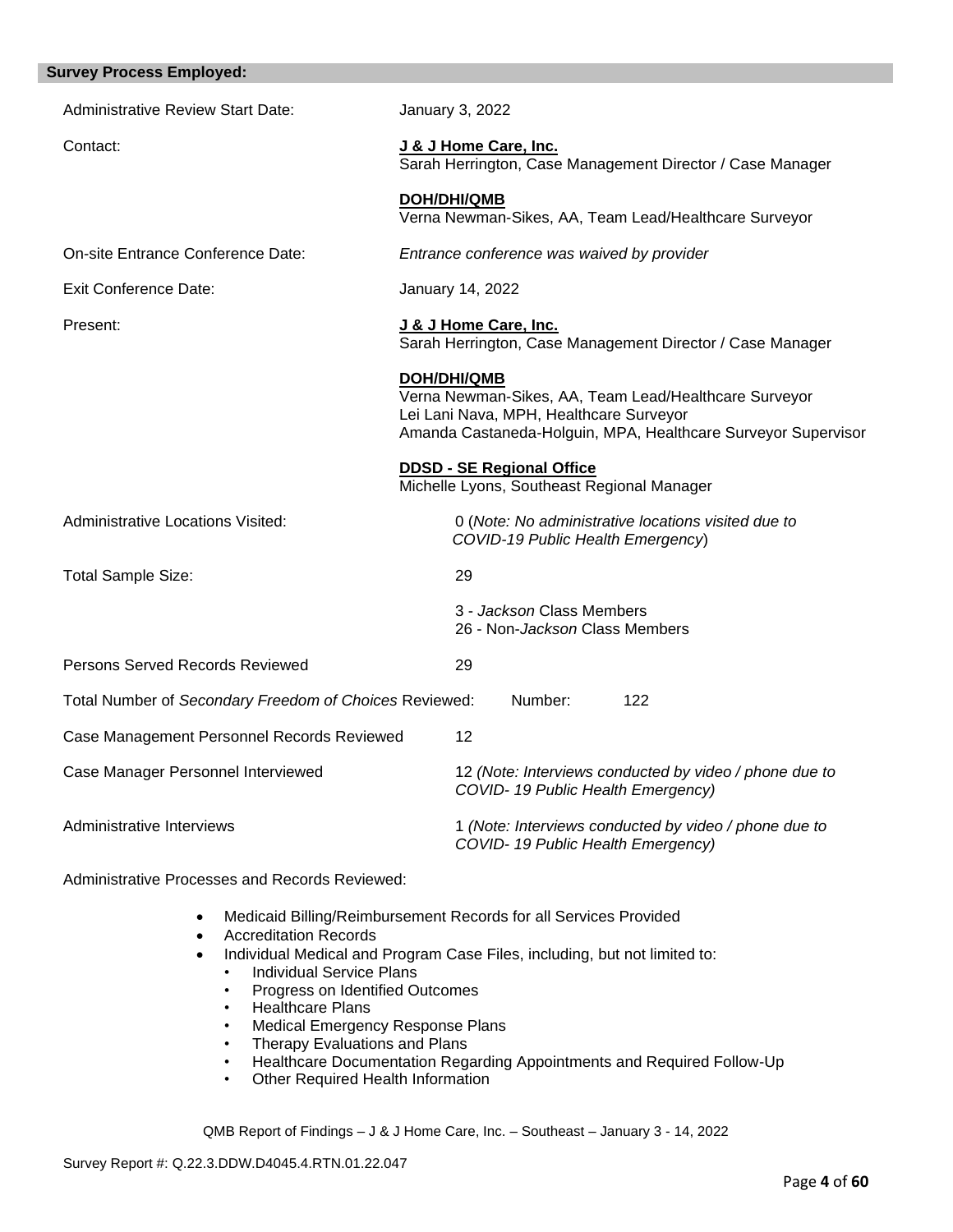- Internal Incident Management Reports and System Process / General Events Reports
- Personnel Files, including subcontracted staff
- Staff Training Records, Including Competency Interviews with Staff
- Agency Policy and Procedure Manual
- Caregiver Criminal History Screening Records
- Consolidated Online Registry/Employee Abuse Registry
- Quality Assurance / Improvement Plan
- CC: Distribution List: DOH Division of Health Improvement
	- DOH Developmental Disabilities Supports Division
	- DOH Office of Internal Audit
	- HSD Medical Assistance Division
	- NM Attorney General's Office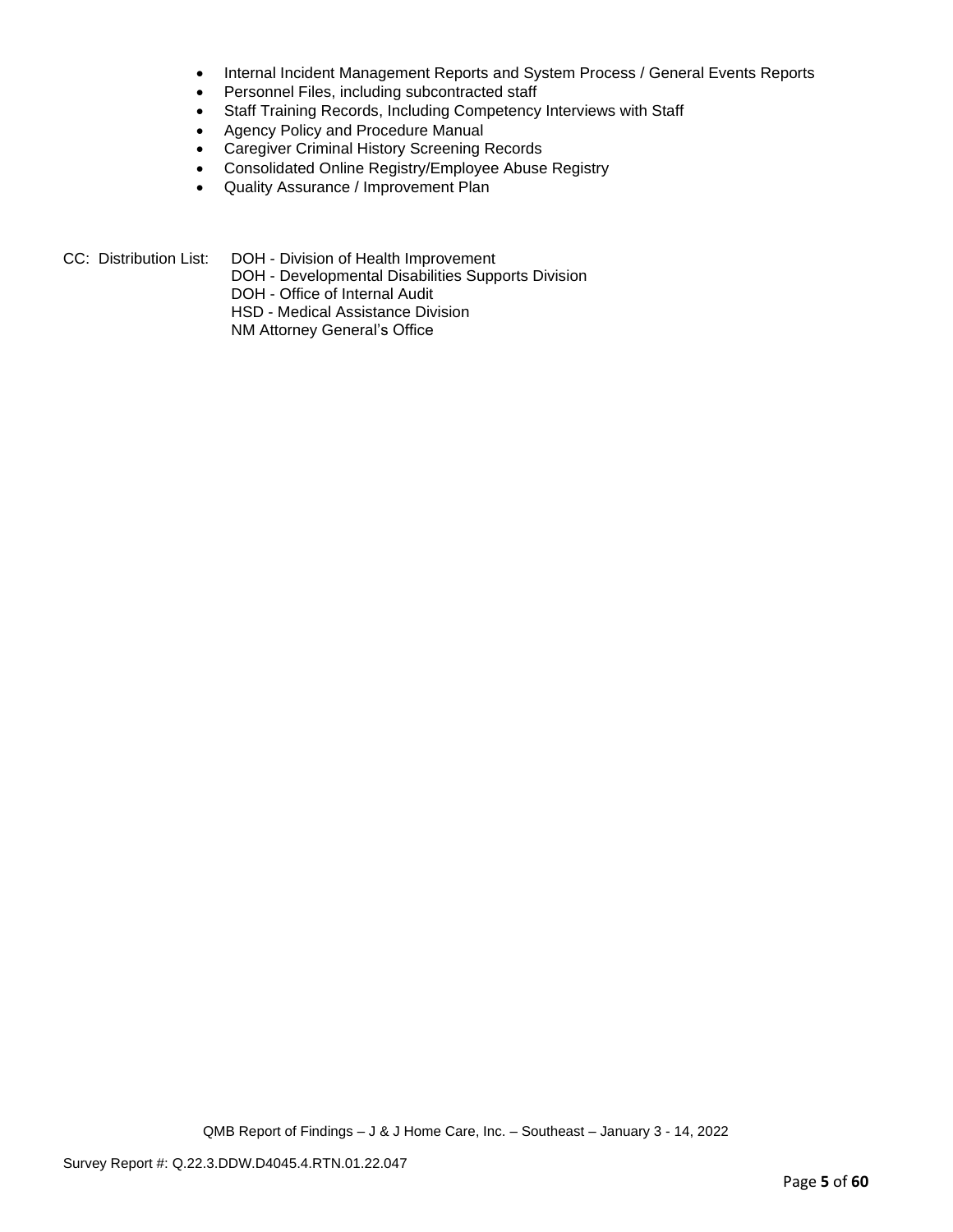## **Attachment A**

## **Provider Instructions for Completing the QMB Plan of Correction (POC) Process**

### *Introduction:*

After a QMB Compliance Survey, your QMB Report of Findings will be sent to you via e-mail.

Each provider must develop and implement a Plan of Correction (POC) that identifies specific quality assurance and quality improvement activities the agency will implement to correct deficiencies and prevent continued deficiencies and non-compliance.

Agencies must submit their Plan of Correction within ten (10) business days from the date you receive the QMB Report of Findings. (Providers who do not submit a POC within 10 business days may be referred to the DDSD Regional Office for purposes of contract management or the Internal Review Committee [IRC] for possible actions or sanctions).

Agencies must fully implement their approved Plan of Correction within 45 business days (10 business days to submit your POC for approval and 35 days to implement your approved Plan of Correction) from the date they receive the QMB Report of Findings. Providers who fail to complete a POC within the 45-business days allowed will be referred to the IRC for possible actions or sanctions.

If you have questions about the Plan of Correction process, call the Plan of Correction Coordinator at 505-273-1930 or email at [MonicaE.Valdez@state.nm.us.](mailto:MonicaE.Valdez@state.nm.us) Requests for technical assistance must be requested through your Regional DDSD Office.

The POC process cannot resolve disputes regarding findings. If you wish to dispute a finding on the official Report of Findings, you must file an Informal Reconsideration of Findings (IRF) request within ten (10) business days of receiving your report. Please note that you must still submit a POC for findings that are in question (see Attachment C).

#### *Instructions for Completing Agency POC:*

### *Required Content*

Your Plan of Correction should provide a step-by-step description of the methods to correct each deficient practice cited to prevent recurrence and information that ensures the regulation cited comes into and remains in compliance. The remedies noted in your POC are expected to be added to your Agency's required, annual Quality Assurance (QA) Plan.

If a deficiency has already been corrected since the on-site survey, the plan should state how it was corrected, the completion date (date the correction was accomplished), and how possible recurrence of the deficiency will be prevented.

*The following details should be considered when developing your Plan of Correction:*

#### *The Plan of Correction must address each deficiency cited in the Report of Findings unless otherwise noted with a "No Plan of Correction Required statement." The Plan of Correction must address the five (5) areas listed below:*

- 1. How the specific and realistic corrective action will be accomplished for individuals found to have been affected by the deficient practice.
- 2. How the agency will identify other individuals who have the potential to be affected by the same deficient practice, and how the agency will act to protect those individuals in similar situations.
- 3. What Quality Assurance measures will be put into place and what systemic changes made to ensure the deficient practice will not recur.
- 4. Indicate how the agency plans to monitor its performance to make certain solutions are sustained. The agency must develop a QA plan for ensuring correction is achieved and sustained. This QA plan must be implemented, and the corrective action is evaluated for its effectiveness. The plan of correction is integrated into the agency quality assurance system; and
- 5. Include dates when corrective actions will be completed. The corrective action completion dates must be acceptable to the State.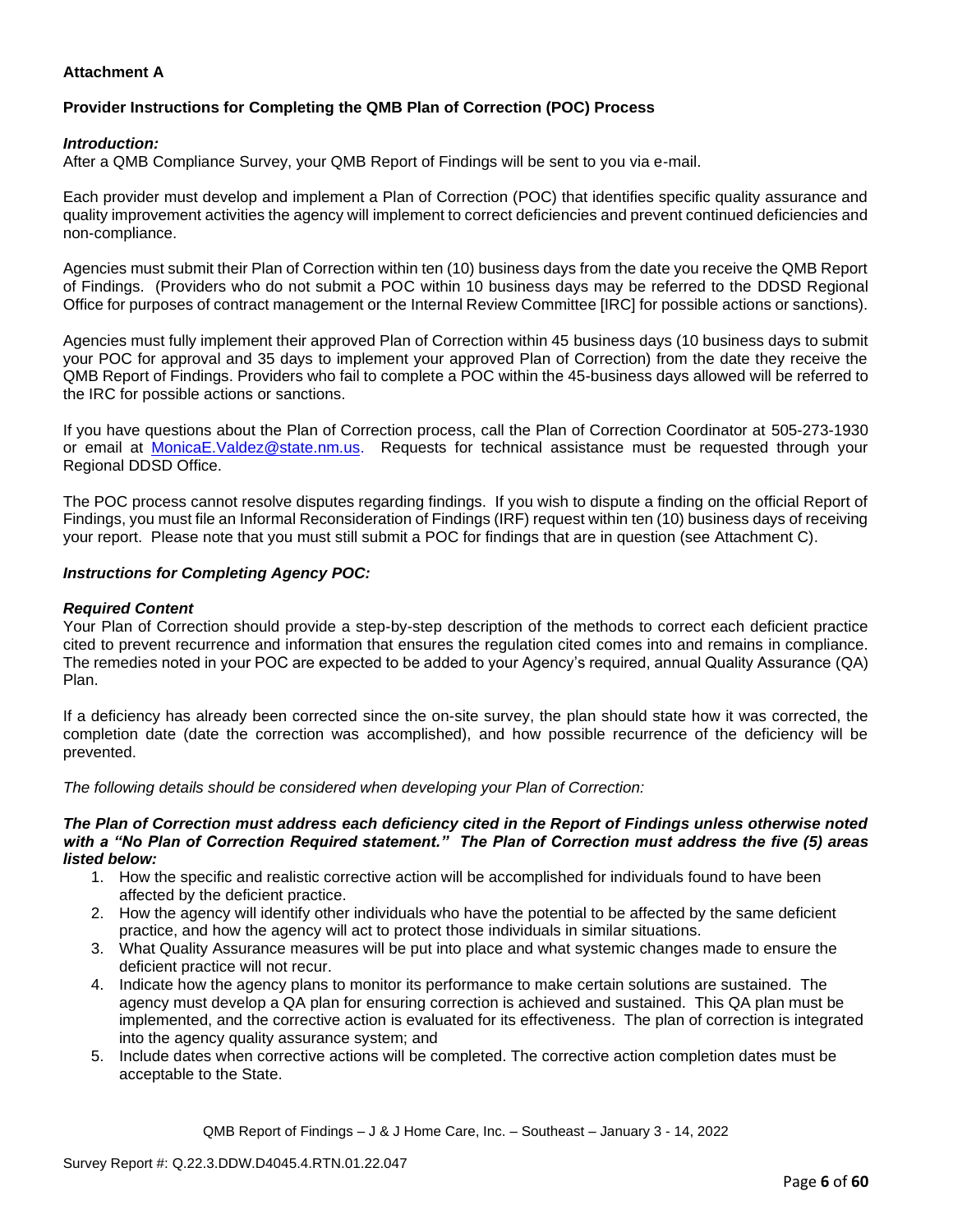*The following details should be considered when developing your Plan of Correction:*

- Details about how and when Individual Served, agency personnel and administrative and service delivery site files are audited by agency personnel to ensure they contain required documents;
- Information about how medication administration records are reviewed to verify they contain all required information before they are distributed to service sites, as they are being used, and after they are completed;
- Your processes for ensuring that all required agency personnel are trained on required DDSD required trainings;
- How accuracy in billing/reimbursement documentation is assured;
- How health, safety is assured;
- For Case Management providers, how Individual Service Plans are reviewed to verify they meet requirements, how the timeliness of level of care (LOC) packet submissions and consumer visits are tracked;
- Your process for gathering, analyzing and responding to quality data indicators; and,
- Details about Quality Targets in various areas, current status, analyses about why targets were not met, and remedies implemented.

*Note:* **Instruction or in-service of staff alone may not be a sufficient plan of correction.** This is a good first step toward correction, but additional steps must be taken to ensure the deficiency is corrected and will not recur.

### *Completion Dates*

- The plan of correction must include a **completion date** (entered in the far right-hand column) for each finding. Be sure the date is **realistic** in the amount of time your Agency will need to correct the deficiency; not to exceed 45 total business days.
- Direct care issues should be corrected immediately and monitored appropriately.
- Some deficiencies may require a staged plan to accomplish total correction.
- Deficiencies requiring replacement of equipment, etc., may require more time to accomplish correction but should show reasonable time frames.

### *Initial Submission of the Plan of Correction Requirements*

- 1. The Plan of Correction must be completed on the official QMB Survey Report of Findings/Plan of Correction Form and received by QMB within ten (10) business days from the date you received the report of findings.
- 2. For questions about the POC process, call the POC Coordinator, Monica Valdez at 505-273-1930 or email at [MonicaE.Valdez@state.nm.us](mailto:MonicaE.Valdez@state.nm.us) for assistance.
- 3. For Technical Assistance (TA) in developing or implementing your POC, contact your Regional DDSD Office.
- 4. Submit your POC to Monica Valdez, POC Coordinator in any of the following ways:
	- a. Electronically at [MonicaE.Valdez@state.nm.us](mailto:MonicaE.Valdez@state.nm.us) *(preferred method)*
	- b. Fax to 505-222-8661, or
	- c. Mail to POC Coordinator, 5301 Central Ave NE Suite 400, Albuquerque, New Mexico 87108
- 5. *Do not submit supporting documentation* (evidence of compliance) to QMB *until after* your POC has been approved by the QMB.
- 6. QMB will notify you when your POC has been "approved" or "denied."
	- a. During this time, whether your POC is "approved," or "denied," you will have a maximum of 45-business days from the date of receipt of your Report of Findings to correct all survey deficiencies.
	- b. If your POC is denied, it must be revised and resubmitted as soon as possible, as the 45-business day limit is in effect.
	- c. If your POC is denied a second time your agency may be referred to the Internal Review Committee.
	- d. You will receive written confirmation when your POC has been approved by QMB and a final deadline for completion of your POC.
	- e. Please note that all POC correspondence will be sent electronically unless otherwise requested.
- 7. Failure to submit your POC within 10 business days without prior approval of an extension by QMB will result in a referral to the Internal Review Committee and the possible implementation of monetary penalties and/or sanctions.

#### *POC Document Submission Requirements*

Once your POC has been approved by the QMB Plan of Correction Coordinator you must submit copies of documents as evidence that all deficiencies have been corrected, as follows.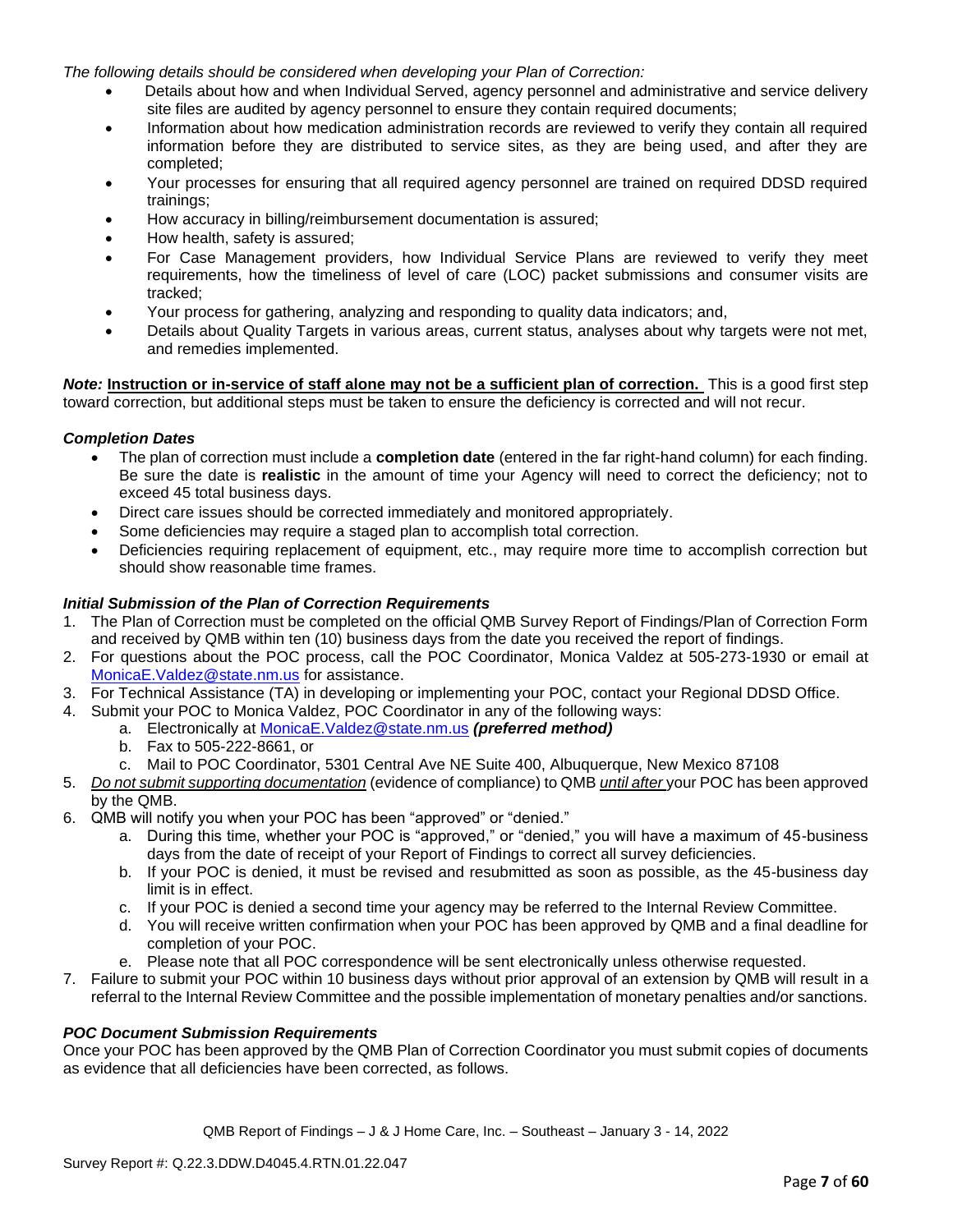- 1. Your internal documents are due within a *maximum* of 45-business days of receipt of your Report of Findings.
- 2. It is preferred that you submit your documents via USPS or other carrier (scanned and saved to CD/DVD disc, flash drive, etc.). If documents containing HIPAA Protected Health Information (PHI) documents must be submitted through S-Comm (Therap), Fax or Postal System, do not send PHI directly to NMDOH email accounts. If the documents do not contain protected Health information (PHI) then you may submit your documents electronically scanned and attached to e-mails.
- 3. All submitted documents *must be annotated*; please be sure the tag numbers and Identification numbers are indicated on each document submitted. Documents which are not annotated with the Tag number and Identification number may not be accepted.
- 4. Do not submit original documents; Please provide copies or scanned electronic files for evidence. Originals must be maintained in the agency file(s) per DDSD Standards.
- 5. In lieu of some documents, you may submit copies of file or home audit forms that clearly indicate cited deficiencies have been corrected, other attestations of correction must be approved by the Plan of Correction Coordinator prior to their submission.
- 6. When billing deficiencies are cited, you must provide documentation to justify billing and/or void and adjust forms submitted to Xerox State Healthcare, LLC for the deficiencies cited in the Report of Findings.

**Revisions, Modifications or Extensions to your Plan of Correction (post QMB approval) must be made in writing and submitted to the Plan of Correction Coordinator, prior to the completion date and are approved on a case-by-case basis. No changes may be made to your POC or the timeframes for implementation without written approval of the POC Coordinator.**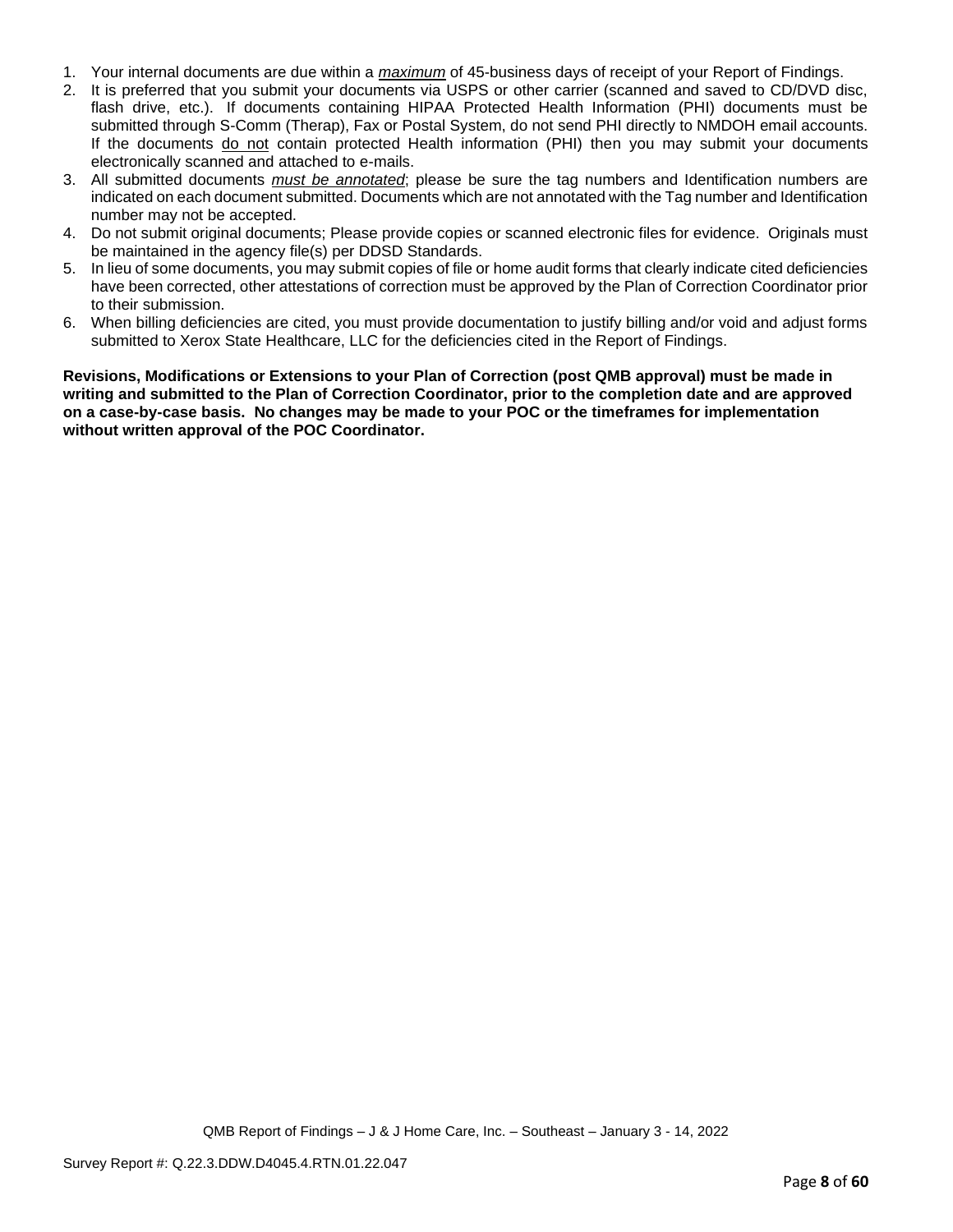### **Department of Health, Division of Health Improvement QMB Determination of Compliance Process**

The Division of Health Improvement, Quality Management Bureau (QMB) surveys compliance of the Developmental Disabilities Waiver (DDW) standards and other state and federal regulations. For the purpose of the case management survey the CMS waiver assurances have been grouped into five (5) Service Domains: Plan of Care (Development and Monitoring); Level of Care; Qualified Providers; Health, Welfare and Safety; and Administrative Oversight (note that Administrative Oversight listed in this document is not the same as the CMS assurance of Administrative Authority. Used in this context it is related to the agency's operational policies and procedures, Quality Assurance system and Medicaid billing and reimbursement processes.)

The QMB Determination of Compliance process is based on provider compliance or non-compliance with standards and regulations identified during the on-site survey process and as reported in the QMB Report of Findings. All areas reviewed by QMB have been agreed to by DDSD and DHI/QMB and are reflective of CMS requirements. All deficiencies (non-compliance with standards and regulations) are identified and cited as either a Standard level deficiency or a Condition of Participation level deficiency in the QMB Reports of Findings. All deficiencies require corrective action when non-compliance is identified.

Each deficiency in your Report of Findings has been predetermined to be a Standard Level Deficiency, a Condition of Participation Level Deficiency, if below 85% compliance or a non-negotiable Condition of Participation Level Deficiency. Your Agency's overall Compliance Determination is based on a Scope and Severity Scale which takes into account the number of Standard and Condition Level Tags cited as well as the percentage of Individuals affected in the sample.

## **Conditions of Participation (CoPs)**

CoPs are based on the Centers for Medicare and Medicaid Services, Home and Community-Based Waiver required assurances, in addition to the New Mexico Developmental Disability Waiver (DDW) Service Standards. The Division of Health Improvement (DHI), in conjunction with the Developmental Disability Support Division (DDSD), has identified certain deficiencies that have the potential to be a Condition of Participation Level, if the tag falls below 85% compliance based on the number of people affected. Additionally, there are what are called nonnegotiable Conditions of Participation, regardless if one person or multiple people are affected. In this context, a CoP is defined as an essential / fundamental regulation or standard, which when out of compliance directly affects the health and welfare of the Individuals served. If no deficiencies within a Tag are at the level of a CoP, it is cited as a Standard Level Deficiency.

## **Service Domains and CoPs for Case Management are as follows:**

**Service Domain: Plan of Care ISP Development & Monitoring -** *Service plans address all participates' assessed needs (including health and safety risk factors) and goals, either by waiver services or through other means. Services plans are updated or revised at least annually or when warranted by changes in the waiver participants' needs.*

## **Potential Condition of Participation Level Tags, if compliance is below 85%:**

- **1A08.3 –** Administrative Case File Individual Service Plan (ISP) / ISP Components
- **4C07 –** Individual Service Planning (Visions, measurable outcome, action steps)
- **4C07.1 –** Individual Service Planning Paid Services
- **4C10 –** Apprv. Budget Worksheet Waiver Review Form / MAD 046
- **4C12 –** Monitoring & Evaluation of Services
- **4C16 –** Requirements for Reports & Distribution of ISP (Provider Agencies, Individual and/or Guardian)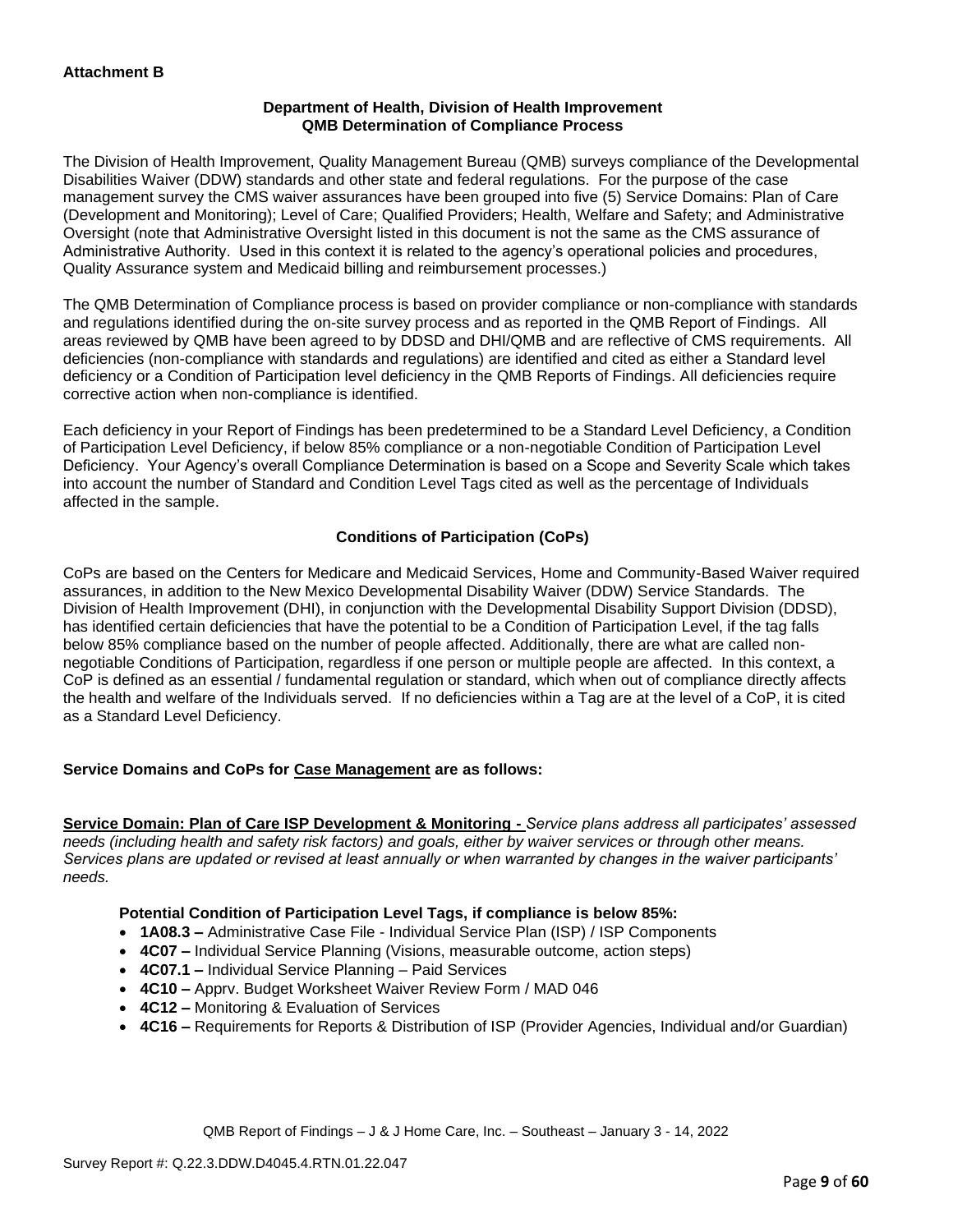**Service Domain: Level of Care -** *Initial and annual Level of Care (LOC) evaluations are completed within timeframes specified by the State.*

### **Potential Condition of Participation Level Tags, if compliance is below 85%:**

• **4C04 –** Assessment Activities

**Service Domain: Qualified Providers -** *The State monitors non-licensed/non-certified providers to assure adherence to waiver requirements. The State implements its policies and procedures for verifying that provider training is conducted in accordance with State requirements and the approved waiver.*

#### **Potential Condition of Participation Level Tags, if compliance is below 85%:**

- **1A22/4C02 –** Case Manager: Individual Specific Competencies
- **1A22.1 / 4C02.1 –** Case Manager Competencies: Knowledge of Service

#### **Non-Negotiable Condition of Participation Level Tags (one or more Individuals are cited):**

- **1A25.1 –** Caregiver Criminal History Screening
- **1A26.1 –** Consolidated On-line Registry Employee Abuse Registry

**Service Domain: Health, Welfare and Safety -** *The State, on an ongoing basis, identifies, addresses and seeks to prevent occurrences of abuse, neglect and exploitation. Individuals shall be afforded their basic human rights. The provider supports individuals to access needed healthcare services in a timely manner.*

#### **Potential Condition of Participation Level Tags, if compliance is below 85%:**

- **1A08.2 –** Administrative Case File: Healthcare Requirements & Follow-up
- **1A15.2 –** Administrative Case File: Healthcare Documentation (Therap and Required Plans)

#### **Non-Negotiable Condition of Participation Level Tags (one or more Individuals are cited):**

• **1A05 –** General Requirements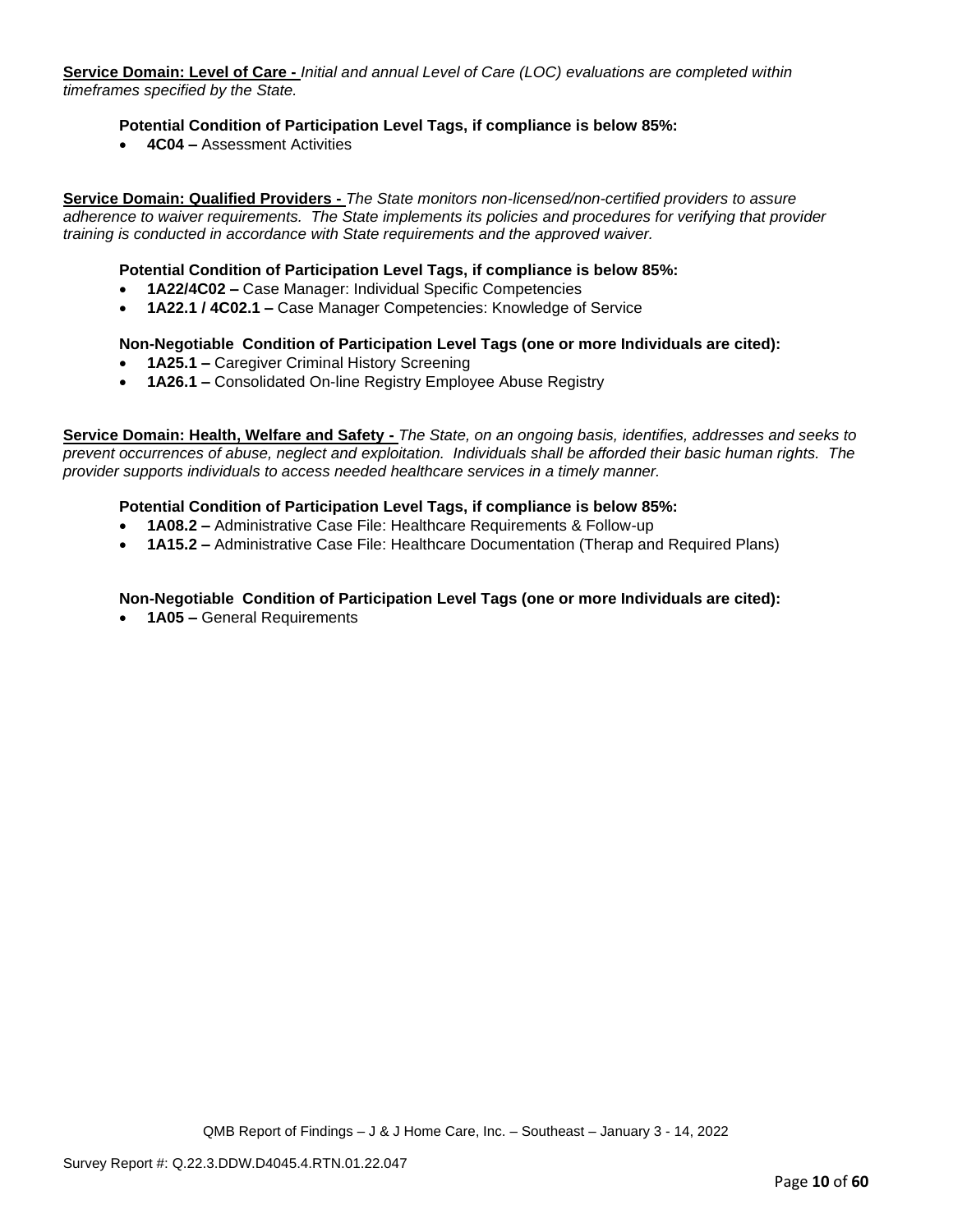### **Attachment C**

#### **Guidelines for the Provider Informal Reconsideration of Finding (IRF) Process**

#### **Introduction:**

Throughout the QMB Survey process, surveyors are openly communicating with providers. Open communication means surveyors have clarified issues and/or requested missing information before completing the review through the use of the signed/dated "Document Request," or "Administrative Needs," etc. forms. Regardless, there may still be instances where the provider disagrees with a specific finding. Providers may use the following process to informally dispute a finding.

#### **Instructions:**

- 1. The Informal Reconsideration of the Finding (IRF) request must be received in writing to the QMB Deputy Bureau Chief **within 10 business days** of receipt of the final Report of Findings **(***Note: No extensions are granted for the IRF)***.**
- 2. The written request for an IRF *must* be completed on the QMB Request for Informal Reconsideration of Finding form available on the QMB website: <https://nmhealth.org/about/dhi/cbp/irf/>
- 3. The written request for an IRF must specify in detail the request for reconsideration and why the finding is inaccurate.
- 4. The IRF request must include all supporting documentation or evidence.
- 5. If you have questions about the IRF process, email the IRF Chairperson, Valerie V. Valdez at [valerie.valdez@state.nm.us](mailto:valerie.valdez@state.nm.us) for assistance.

#### **The following limitations apply to the IRF process:**

- The written request for an IRF and all supporting evidence must be received within 10 business days.
- Findings based on evidence requested during the survey and not provided may not be subject to reconsideration.
- The supporting documentation must be new evidence not previously reviewed or requested by the survey team.
- Providers must continue to complete their Plan of Correction during the IRF process
- Providers may not request an IRF to challenge the sampling methodology.
- Providers may not request an IRF based on disagreement with the nature of the standard or regulation.
- Providers may not request an IRF to challenge the team composition.
- Providers may not request an IRF to challenge the DHI/QMB determination of compliance or the length of their DDSD provider contract.

A Provider forfeits the right to an IRF if the request is not received within 10 business days of receiving the report and/or does not include all supporting documentation or evidence to show compliance with the standards and regulations.

The IRF Committee will review the request; the Provider will be notified in writing of the ruling; no face-to-face meeting will be conducted.

When a Provider requests that a finding be reconsidered, it does not stop or delay the Plan of Correction process. **Providers must continue to complete the Plan of Correction, including the finding in dispute regardless of the IRF status.** If a finding is removed or modified, it will be noted and removed or modified from the Report of Findings. It should be noted that in some cases a Plan of Correction may be completed prior to the IRF process being completed. The provider will be notified in writing on the decisions of the IRF committee.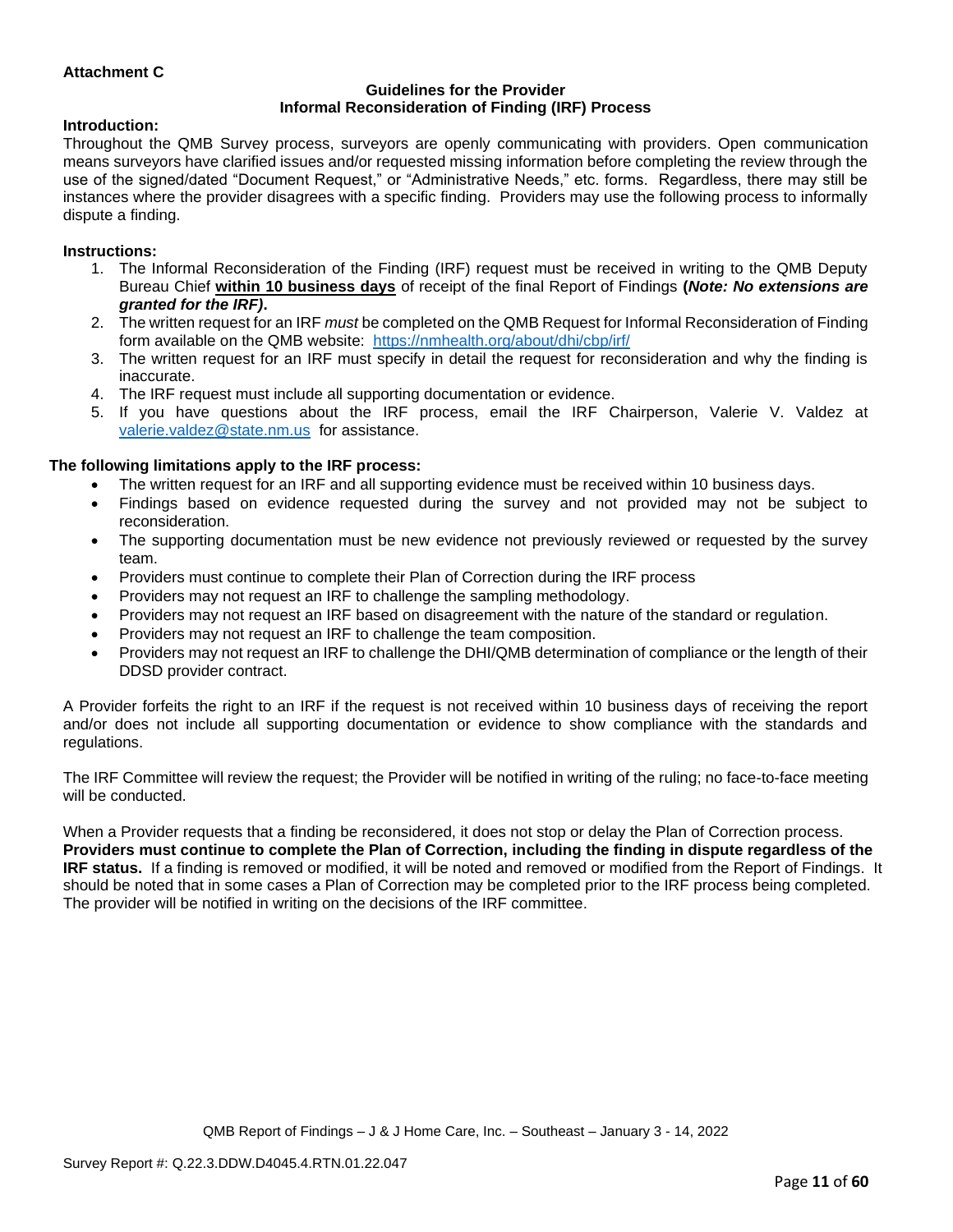## **QMB Determinations of Compliance**

### **Compliance:**

The QMB determination of *Compliance* indicates that a provider has either no deficiencies found during a survey or that no deficiencies at the Condition of Participation Level were found. The agency has obtained a level of compliance such that there is a minimal potential for harm to individuals' health and safety. To qualify for a determination of *Compliance*, the provider must have received no Conditions of Participation Level Deficiencies and have a minimal number of Individuals on the sample affected by the findings indicated in the Standards Level Tags.

### **Partial-Compliance with Standard Level Tags:**

The QMB determination of *Partial-Compliance with Standard Level Tags* indicates that a provider is in compliance with all Condition of Participation Level deficiencies but is out of compliance with a certain percentage of Standard Level deficiencies. This partial-compliance, if not corrected, may result in a negative outcome or the potential for more than minimal harm to individuals' health and safety. There are two ways to receive a determination of Partial Compliance with Standard Level Tags:

- 1. Your Report of Findings includes 16 or fewer Standards Level Tags with between 75% and 100% of the survey sample affected in any tag.
- 2. Your Report of Findings includes 17 or more Standard Level Tags with between 50% to 74% of the survey sample affected in any tag.

## **Partial-Compliance with Standard Level Tags and Condition of Participation Level Tags:**

The QMB determination of *Partial-Compliance with Standard Level Tags and Condition of Participation Level Tags*  indicates that a provider is out of compliance with one to five  $(1 - 5)$  Condition of Participation Level Tags. This partial-compliance, if not corrected, may result in a serious negative outcome or the potential for more than minimal harm to individuals' health and safety.

#### **Non-Compliance:**

The QMB determination of *Non-Compliance* indicates a provider is significantly out of compliance with both Standard Level deficiencies and Conditions of Participation level deficiencies. This non-compliance, if not corrected, may result in a serious negative outcome or the potential for more than minimal harm to individuals' health and safety. There are three ways an agency can receive a determination of Non-Compliance:

- 1. Your Report of Findings includes 17 or more total Tags with 0 to 5 Condition of Participation Level Tags with 75% to 100% of the survey sample affected in any Condition of Participation Level tag.
- 2. Your Report of Findings includes any amount of Standard Level Tags with 6 or more Condition of Participation Level Tags.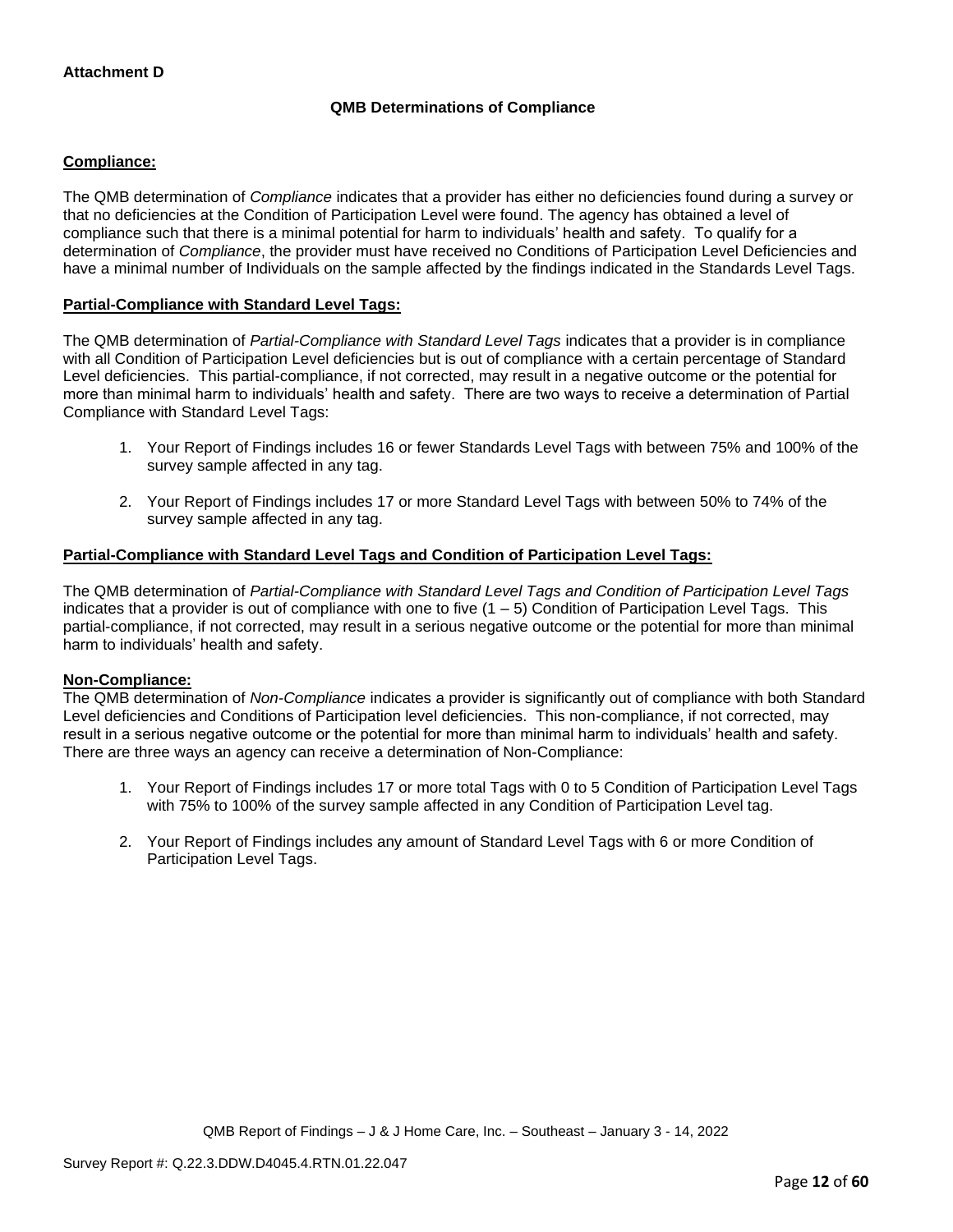| Compliance                                                                                          | Weighting                                                                                                                 |                                                                                                                                    |                                                                                                                             |                                                                                                                        |                                                                                                                         |                                                                                                                             |                                                                                                               |
|-----------------------------------------------------------------------------------------------------|---------------------------------------------------------------------------------------------------------------------------|------------------------------------------------------------------------------------------------------------------------------------|-----------------------------------------------------------------------------------------------------------------------------|------------------------------------------------------------------------------------------------------------------------|-------------------------------------------------------------------------------------------------------------------------|-----------------------------------------------------------------------------------------------------------------------------|---------------------------------------------------------------------------------------------------------------|
| <b>Determination</b>                                                                                |                                                                                                                           | LOW                                                                                                                                |                                                                                                                             | <b>MEDIUM</b>                                                                                                          |                                                                                                                         |                                                                                                                             | <b>HIGH</b>                                                                                                   |
|                                                                                                     |                                                                                                                           |                                                                                                                                    |                                                                                                                             |                                                                                                                        |                                                                                                                         |                                                                                                                             |                                                                                                               |
| <b>Total Tags:</b>                                                                                  | up to 16                                                                                                                  | 17 or more                                                                                                                         | up to 16                                                                                                                    | 17 or more                                                                                                             | <b>Any Amount</b>                                                                                                       | 17 or more                                                                                                                  | <b>Any Amount</b>                                                                                             |
|                                                                                                     | and                                                                                                                       | and                                                                                                                                | and                                                                                                                         | and                                                                                                                    | And/or                                                                                                                  | and                                                                                                                         | And/or                                                                                                        |
| COP Level Tags:                                                                                     | 0 COP                                                                                                                     | 0 COP                                                                                                                              | 0 COP                                                                                                                       | 0 COP                                                                                                                  | 1 to 5 COP                                                                                                              | 0 to 5 CoPs                                                                                                                 | 6 or more COP                                                                                                 |
|                                                                                                     | and                                                                                                                       | and                                                                                                                                | and                                                                                                                         | and                                                                                                                    |                                                                                                                         | and                                                                                                                         |                                                                                                               |
| Sample Affected:                                                                                    | 0 to 74%                                                                                                                  | 0 to 49%                                                                                                                           | 75 to 100%                                                                                                                  | 50 to 74%                                                                                                              |                                                                                                                         | 75 to 100%                                                                                                                  |                                                                                                               |
| "Non-<br>Compliance"                                                                                |                                                                                                                           |                                                                                                                                    |                                                                                                                             |                                                                                                                        |                                                                                                                         | 17 or more<br><b>Total Tags with</b><br>75 to 100% of<br>the Individuals<br>in the sample<br>cited in any<br>CoP Level tag. | Any Amount of<br><b>Standard Level</b><br>Tags and 6 or<br>more Conditions<br>of Participation<br>Level Tags. |
| "Partial Compliance<br>with Standard Level<br>tags and Condition<br>of Participation<br>Level Tags" |                                                                                                                           |                                                                                                                                    |                                                                                                                             |                                                                                                                        | <b>Any Amount</b><br><b>Standard Level</b><br>Tags, plus 1 to 5<br><b>Conditions of</b><br>Participation<br>Level tags. |                                                                                                                             |                                                                                                               |
| "Partial<br><b>Compliance with</b><br><b>Standard Level</b><br>tags"                                |                                                                                                                           |                                                                                                                                    | up to 16<br><b>Standard Level</b><br>Tags with 75<br>to 100% of the<br>individuals in<br>the sample<br>cited in any<br>tag. | 17 or more<br><b>Standard Level</b><br>Tags with 50<br>to 74% of the<br>individuals in<br>the sample<br>cited any tag. |                                                                                                                         |                                                                                                                             |                                                                                                               |
| "Compliance"                                                                                        | Up to 16<br><b>Standard Level</b><br>Tags with 0 to<br>74% of the<br>individuals in<br>the sample<br>cited in any<br>tag. | 17 or more<br><b>Standard Level</b><br>Tags with 0 to<br><b>49% of the</b><br>individuals in<br>the sample<br>cited in any<br>tag. |                                                                                                                             |                                                                                                                        |                                                                                                                         |                                                                                                                             |                                                                                                               |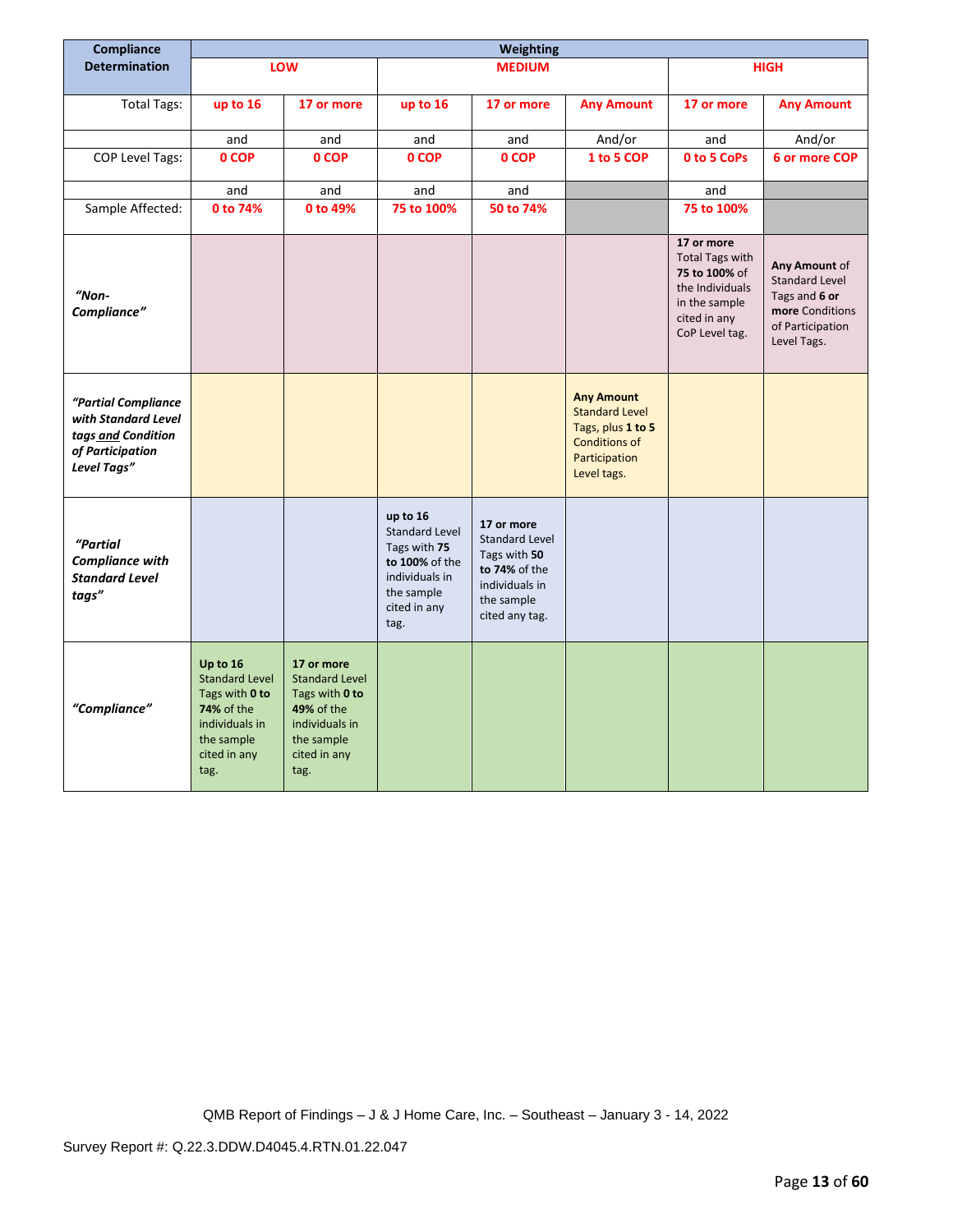Agency: **J & J Home Care, Inc.- Southeast Region**<br>Program: Developmental Disabilities Waiver Program: Developmental Disabilities Waiver<br>Service: 2018: Case Management 2018: Case Management<br>Routine Survey Type:<br>Survey Date: **Survey Date: January 3 - 14, 2022**

| <b>Standard of Care</b>                                                                                                                                                                                                                                                                                                                                                                                                                                                                                                                                                                                                                                                                                                                                                                                                                                   | <b>Deficiencies</b>                                                                                                                                                                                                                                                                                                                           | Agency Plan of Correction, On-going QA/QI<br>& Responsible Party                                                                                                                                                                                                                                                                                          | <b>Completion</b><br><b>Date</b> |  |  |
|-----------------------------------------------------------------------------------------------------------------------------------------------------------------------------------------------------------------------------------------------------------------------------------------------------------------------------------------------------------------------------------------------------------------------------------------------------------------------------------------------------------------------------------------------------------------------------------------------------------------------------------------------------------------------------------------------------------------------------------------------------------------------------------------------------------------------------------------------------------|-----------------------------------------------------------------------------------------------------------------------------------------------------------------------------------------------------------------------------------------------------------------------------------------------------------------------------------------------|-----------------------------------------------------------------------------------------------------------------------------------------------------------------------------------------------------------------------------------------------------------------------------------------------------------------------------------------------------------|----------------------------------|--|--|
| Service Domain: Plan of Care - ISP Development & Monitoring - Service plans address all participates' assessed needs (including health and safety risk<br>factors) and goals, either by waiver services or through other means. Services plans are updated or revised at least annually or when warranted by changes in the<br>waiver participants' needs.                                                                                                                                                                                                                                                                                                                                                                                                                                                                                                |                                                                                                                                                                                                                                                                                                                                               |                                                                                                                                                                                                                                                                                                                                                           |                                  |  |  |
| Tag #1A08 Administrative Case File                                                                                                                                                                                                                                                                                                                                                                                                                                                                                                                                                                                                                                                                                                                                                                                                                        | <b>Standard Level Deficiency</b>                                                                                                                                                                                                                                                                                                              |                                                                                                                                                                                                                                                                                                                                                           |                                  |  |  |
| Developmental Disabilities (DD) Waiver<br>Service Standards 2/26/2018; Re-Issue:<br>12/28/2018; Eff 1/1/2019<br><b>Chapter 8 Case Management: 8.2.8</b><br><b>Maintaining a Complete Client Record:</b><br>The CM is required to maintain documentation<br>for each person supported according to the<br>following requirements:<br>3. The case file must contain the documents<br>identified in Appendix A Client File Matrix.                                                                                                                                                                                                                                                                                                                                                                                                                           | Based on record review, the Agency did not<br>maintain a complete client record at the<br>administrative office for 1 of 29 individuals.<br>Review of the Agency individual case files<br>revealed the following items were not found,<br>incomplete, and/or not current:<br><b>Behavior Crisis Intervention Plan:</b><br>• Not Found $(H11)$ | Provider:<br><b>State your Plan of Correction for the</b><br>deficiencies cited in this tag here (How is the<br>deficiency going to be corrected? This can be<br>specific to each deficiency cited or if possible an<br>overall correction?): $\rightarrow$                                                                                               |                                  |  |  |
| <b>Chapter 20: Provider Documentation and</b><br><b>Client Records: 20.2 Client Records</b><br>Requirements: All DD Waiver Provider<br>Agencies are required to create and maintain<br>individual client records. The contents of client<br>records vary depending on the unique needs<br>of the person receiving services and the<br>resultant information produced. The extent of<br>documentation required for individual client<br>records per service type depends on the<br>location of the file, the type of service being<br>provided, and the information necessary.<br>DD Waiver Provider Agencies are required to<br>adhere to the following:<br>Client records must contain all documents<br>essential to the service being provided and<br>essential to ensuring the health and safety of<br>the person during the provision of the service. |                                                                                                                                                                                                                                                                                                                                               | <b>Provider:</b><br><b>Enter your ongoing Quality</b><br><b>Assurance/Quality Improvement processes</b><br>as it related to this tag number here (What is<br>going to be done? How many individuals is this<br>going to affect? How often will this be completed?<br>Who is responsible? What steps will be taken if<br>issues are found?): $\rightarrow$ |                                  |  |  |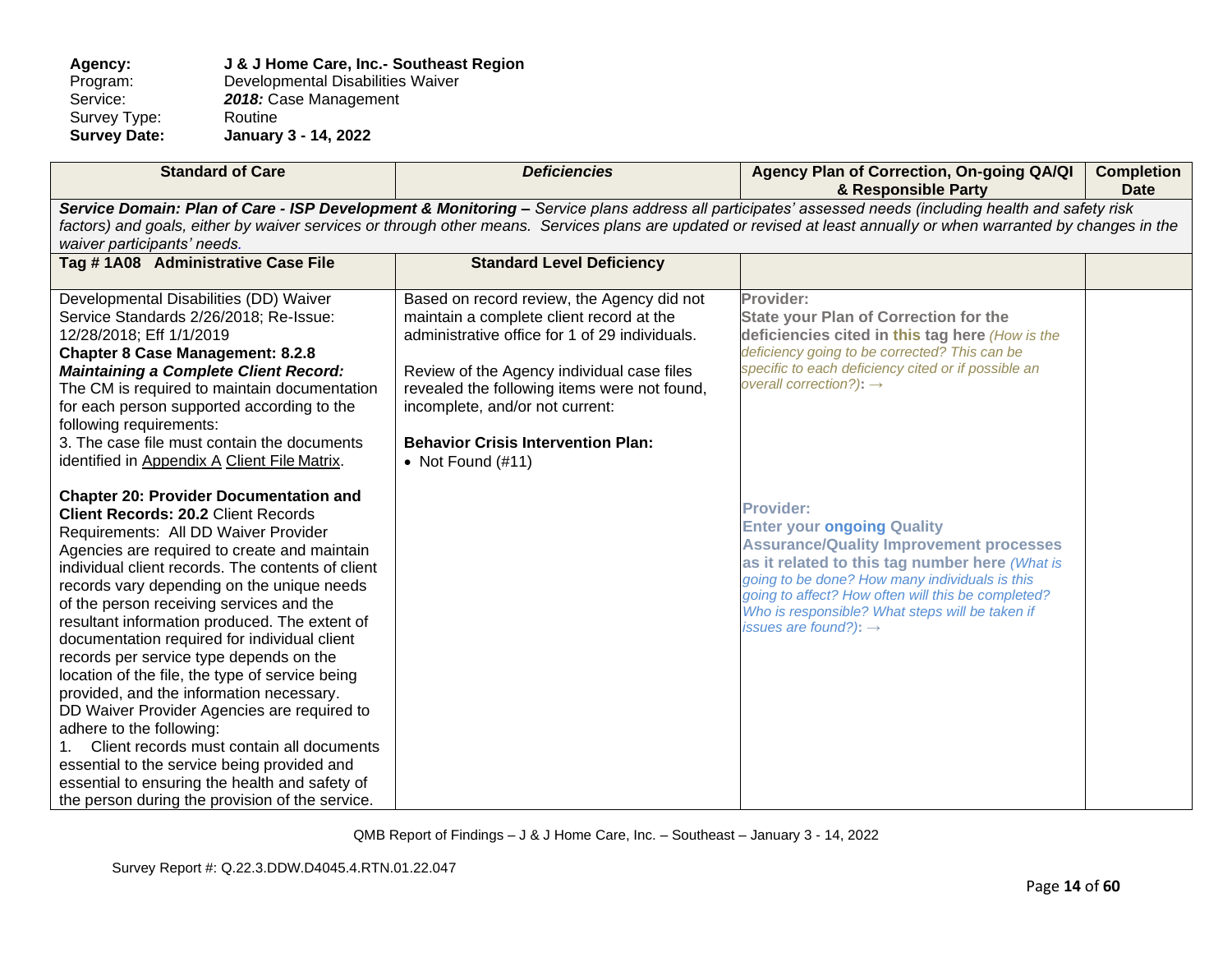| 2.<br>Provider Agencies must have readily          |  |  |
|----------------------------------------------------|--|--|
| accessible records in home and community           |  |  |
| settings in paper or electronic form. Secure       |  |  |
| access to electronic records through the           |  |  |
| Therap web based system using computers or         |  |  |
| mobile devices is acceptable.                      |  |  |
| 3. Provider Agencies are responsible for           |  |  |
| ensuring that all plans created by nurses, RDs,    |  |  |
| therapists or BSCs are present in all needed       |  |  |
| settings.                                          |  |  |
| 4. Provider Agencies must maintain records         |  |  |
| of all documents produced by agency                |  |  |
| personnel or contractors on behalf of each         |  |  |
| person, including any routine notes or data,       |  |  |
| annual assessments, semi-annual reports,           |  |  |
| evidence of training provided/received,            |  |  |
| progress notes, and any other interactions for     |  |  |
| which billing is generated.                        |  |  |
| 5. Each Provider Agency is responsible for         |  |  |
| maintaining the daily or other contact notes       |  |  |
| documenting the nature and frequency of            |  |  |
| service delivery, as well as data tracking only    |  |  |
| for the services provided by their agency.         |  |  |
| The current Client File Matrix found in<br>6.      |  |  |
| Appendix A Client File Matrix details the          |  |  |
| minimum requirements for records to be stored      |  |  |
| in agency office files, the delivery site, or with |  |  |
| DSP while providing services in the                |  |  |
| community.                                         |  |  |
| 7. All records pertaining to JCMs must be          |  |  |
| retained permanently and must be made              |  |  |
| available to DDSD upon request, upon the           |  |  |
| termination or expiration of a provider            |  |  |
| agreement, or upon provider withdrawal from        |  |  |
| services.                                          |  |  |
|                                                    |  |  |
| 20.5.1 Individual Data Form (IDF):                 |  |  |
| The Individual Data Form provides an               |  |  |
| overview of demographic information as well        |  |  |
| as other key personal, programmatic,               |  |  |
| insurance, and health related information. It      |  |  |
| lists medical information; assistive technology    |  |  |
| or adaptive equipment; diagnoses; allergies;       |  |  |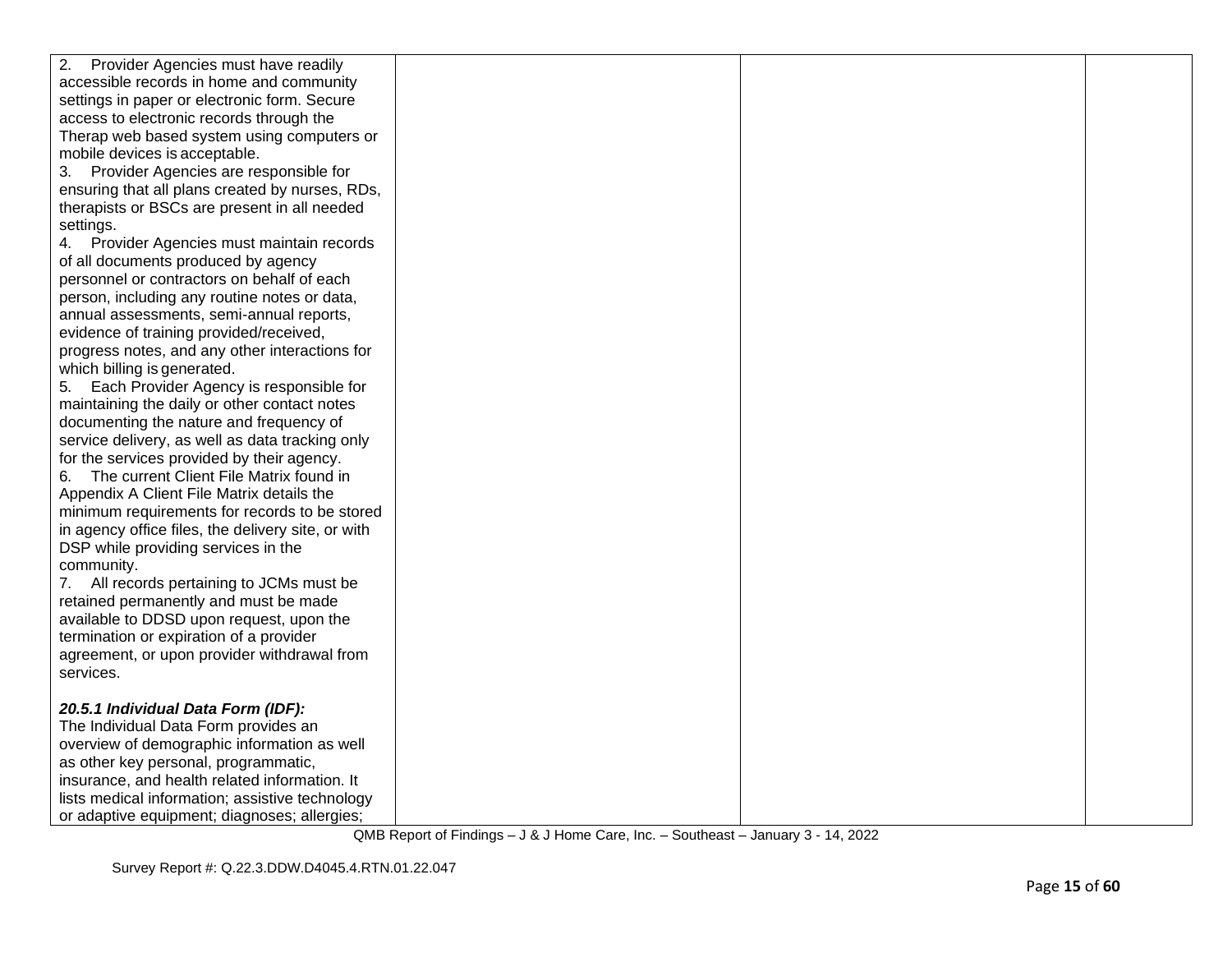| information about whether a guardian or         |  |
|-------------------------------------------------|--|
| advance directives are in place; information    |  |
| about behavioral and health related needs;      |  |
| contacts of Provider Agencies and team          |  |
| members and other critical information. The     |  |
| IDF automatically loads information into other  |  |
| fields and forms and must be complete and       |  |
| kept current. This form is initiated by the CM. |  |
| It must be opened and continuously updated      |  |
| by Living Supports, CCS- Group, ANS, CIHS       |  |
| and case management when applicable to the      |  |
| person in order for accurate data to auto       |  |
| populate other documents like the Health        |  |
| Passport and Physician Consultation Form.       |  |
| Although the Primary Provider Agency is         |  |
| ultimately responsible for keeping this form    |  |
| current, each provider collaborates and         |  |
| communicates critical information to update     |  |
| this form.                                      |  |
|                                                 |  |
| <b>Chapter 3 Safeguards 3.1.2 Team</b>          |  |
| Justification Process: DD Waiver participants   |  |
| may receive evaluations or reviews conducted    |  |
| by a variety of professionals or clinicians.    |  |
| These evaluations or reviews typically include  |  |
| recommendations or suggestions for the          |  |
| person/guardian or the team to consider. The    |  |
| team justification process includes:            |  |
| 1. Discussion and decisions about non-          |  |
| health related recommendations are              |  |
| documented on the Team Justification            |  |
| form.                                           |  |
| 2. The Team Justification form                  |  |
| documents that the                              |  |
| person/guardian or team has                     |  |
| considered the recommendations                  |  |
| and has decided:                                |  |
| a. to implement the recommendation;             |  |
| b. to create an action plan and revise the      |  |
| ISP, if necessary; or                           |  |
| c. not to implement the recommendation          |  |
| currently.                                      |  |
| 3. All DD Waiver Provider Agencies              |  |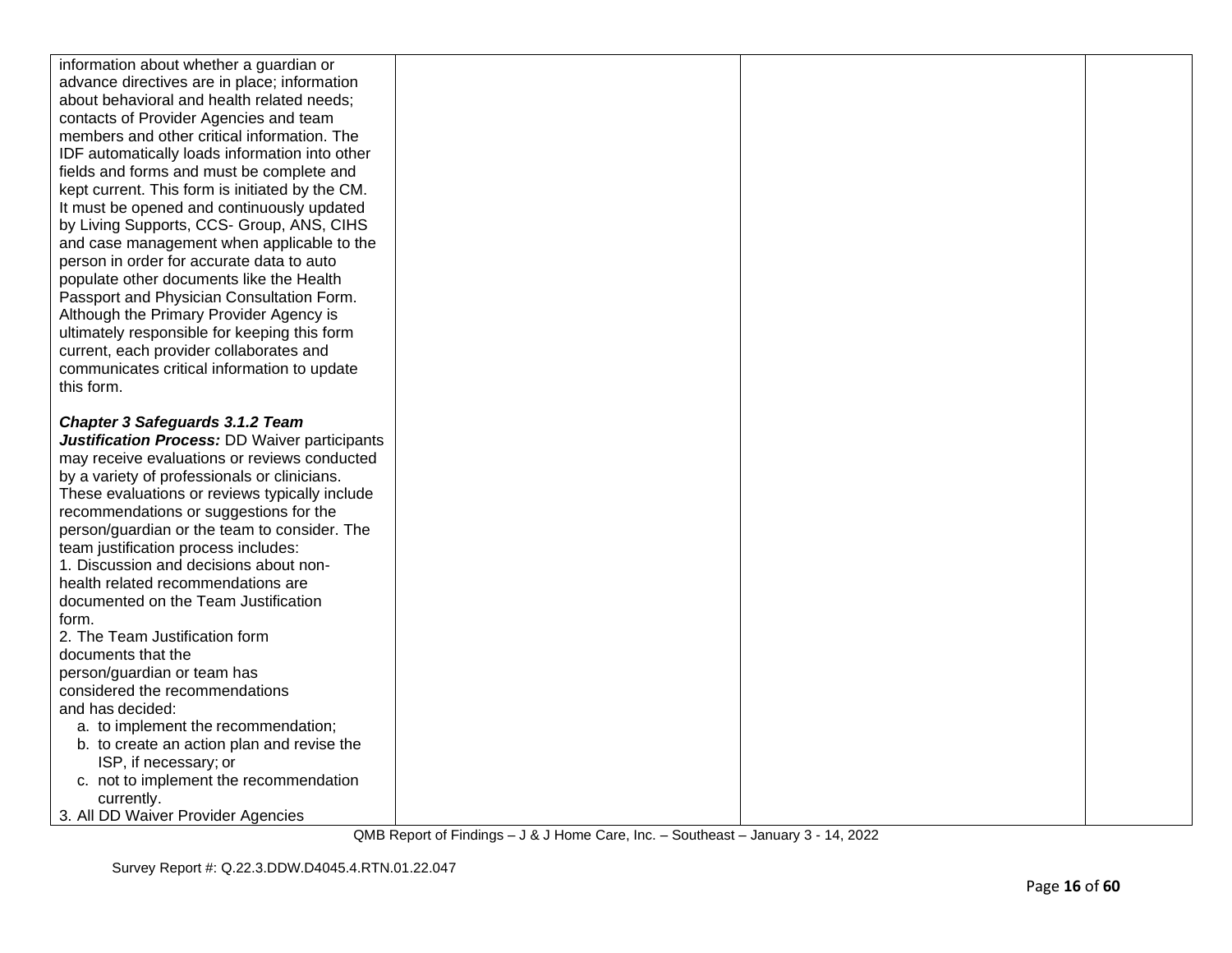| participate in information gathering,<br>IDT meeting attendance, and<br>accessing supplemental resources if<br>needed and desired.<br>4. The CM ensures that the Team Justification<br>Process is followed and complete. |  |  |
|--------------------------------------------------------------------------------------------------------------------------------------------------------------------------------------------------------------------------|--|--|
|                                                                                                                                                                                                                          |  |  |
|                                                                                                                                                                                                                          |  |  |
|                                                                                                                                                                                                                          |  |  |
|                                                                                                                                                                                                                          |  |  |
|                                                                                                                                                                                                                          |  |  |
|                                                                                                                                                                                                                          |  |  |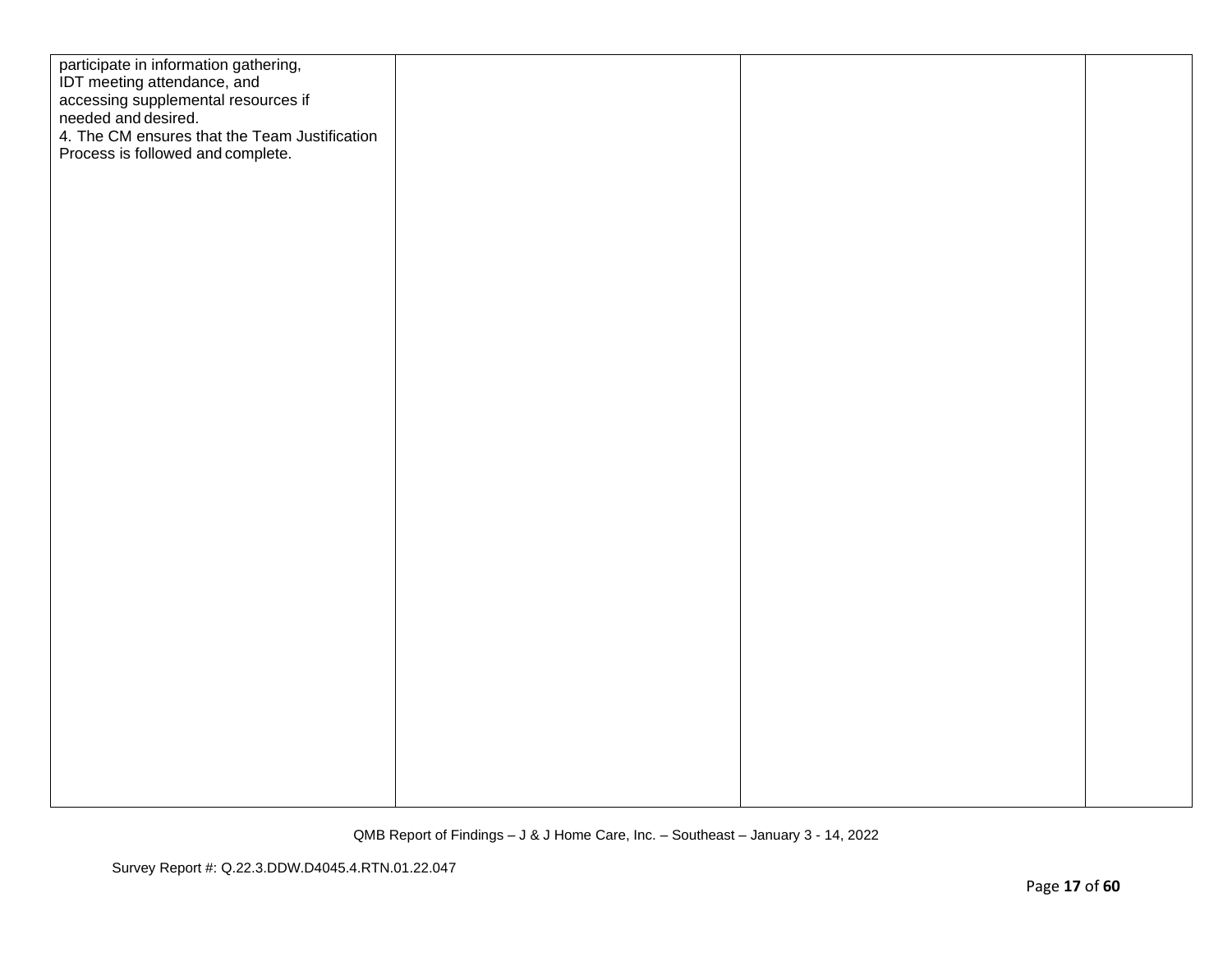| Tag #1A08.3 Administrative Case File -          | <b>Condition of Participation Level Deficiency</b> |                                                                                     |  |
|-------------------------------------------------|----------------------------------------------------|-------------------------------------------------------------------------------------|--|
| <b>Individual Service Plan / ISP Components</b> |                                                    |                                                                                     |  |
| <b>NMAC 7.26.5 SERVICE PLANS FOR</b>            | After an analysis of the evidence it has been      | Provider:                                                                           |  |
| INDIVIDUALS WITH DEVELOPMENTAL                  | determined there is a significant potential for a  | <b>State your Plan of Correction for the</b>                                        |  |
| DISABILITIES LIVING IN THE COMMUNITY.           | negative outcome to occur.                         | deficiencies cited in this tag here (How is the                                     |  |
|                                                 |                                                    | deficiency going to be corrected? This can be                                       |  |
| NMAC 7.26.5.12 DEVELOPMENT OF THE               | Based on record review, the Agency did not         | specific to each deficiency cited or if possible an                                 |  |
| <b>INDIVIDUAL SERVICE PLAN (ISP) -</b>          | maintain a complete client record at the           | overall correction?): $\rightarrow$                                                 |  |
| PARTICIPATION IN AND SCHEDULING OF              | administrative office for 8 of 29 individuals.     |                                                                                     |  |
| <b>INTERDISCIPLINARY TEAM MEETINGS.</b>         |                                                    |                                                                                     |  |
|                                                 | Review of the Agency individual case files         |                                                                                     |  |
| NMAC 7.26.5.14 DEVELOPMENT OF THE               | revealed the following items were not found,       |                                                                                     |  |
| <b>INDIVIDUAL SERVICE PLAN (ISP) -</b>          | incomplete, and/or not current:                    |                                                                                     |  |
| <b>CONTENT OF INDIVIDUAL SERVICE</b>            |                                                    | <b>Provider:</b>                                                                    |  |
| <b>PLANS.</b>                                   | <b>ISP Assessment Checklist:</b>                   |                                                                                     |  |
|                                                 | • Not Found $(\#12)$                               | <b>Enter your ongoing Quality</b><br><b>Assurance/Quality Improvement processes</b> |  |
| Developmental Disabilities (DD) Waiver          |                                                    | as it related to this tag number here (What is                                      |  |
| Service Standards 2/26/2018; Re-Issue:          | • Not Current $(#4)$                               | going to be done? How many individuals is this                                      |  |
| 12/28/2018; Eff 1/1/2019                        |                                                    | going to affect? How often will this be completed?                                  |  |
| <b>Chapter 8 Case Management: 8.2.8</b>         | Addendum A w/ Incident Mgt. System -               | Who is responsible? What steps will be taken if                                     |  |
| <b>Maintaining a Complete Client Record:</b>    | <b>Parent/Guardian Training:</b>                   | issues are found?): $\rightarrow$                                                   |  |
| The CM is required to maintain documentation    | • Not Found $(H23)$                                |                                                                                     |  |
| for each person supported according to the      |                                                    |                                                                                     |  |
| following requirements:                         | ISP Teaching & Support Strategies:                 |                                                                                     |  |
| 3. The case file must contain the documents     |                                                    |                                                                                     |  |
| identified in Appendix A Client File Matrix.    | Individual #6:                                     |                                                                                     |  |
|                                                 | TSS not found for the following Fun /              |                                                                                     |  |
| Chapter 6 Individual Service Plan: The          | Relationship Outcome Statement / Action            |                                                                                     |  |
| CMS requires a person-centered service plan     | Steps:                                             |                                                                                     |  |
| for every person receiving HCBS. The DD         | • " will invite friends."                          |                                                                                     |  |
| Waiver's person-centered service plan is the    |                                                    |                                                                                     |  |
| ISP.                                            | Individual #10:                                    |                                                                                     |  |
|                                                 | TSS not found for the following Live Outcome       |                                                                                     |  |
| 6.5.2 ISP Revisions: The ISP is a dynamic       | Statement / Action Steps:                          |                                                                                     |  |
| document that changes with the person's         | • " will choose a household chore."                |                                                                                     |  |
| desires, circumstances, and need. IDT           |                                                    |                                                                                     |  |
| members must collaborate and request an IDT     | • " will complete a household chore."              |                                                                                     |  |
| meeting from the CM when a need to modify       |                                                    |                                                                                     |  |
| the ISP arises. The CM convenes the IDT         | TSS not found for the following Fun /              |                                                                                     |  |
| within ten days of receipt of any reasonable    | Relationship Outcome Statement / Action            |                                                                                     |  |
| request to convene the team, either in person   | Steps:                                             |                                                                                     |  |
| or through teleconference.                      |                                                    |                                                                                     |  |
|                                                 |                                                    |                                                                                     |  |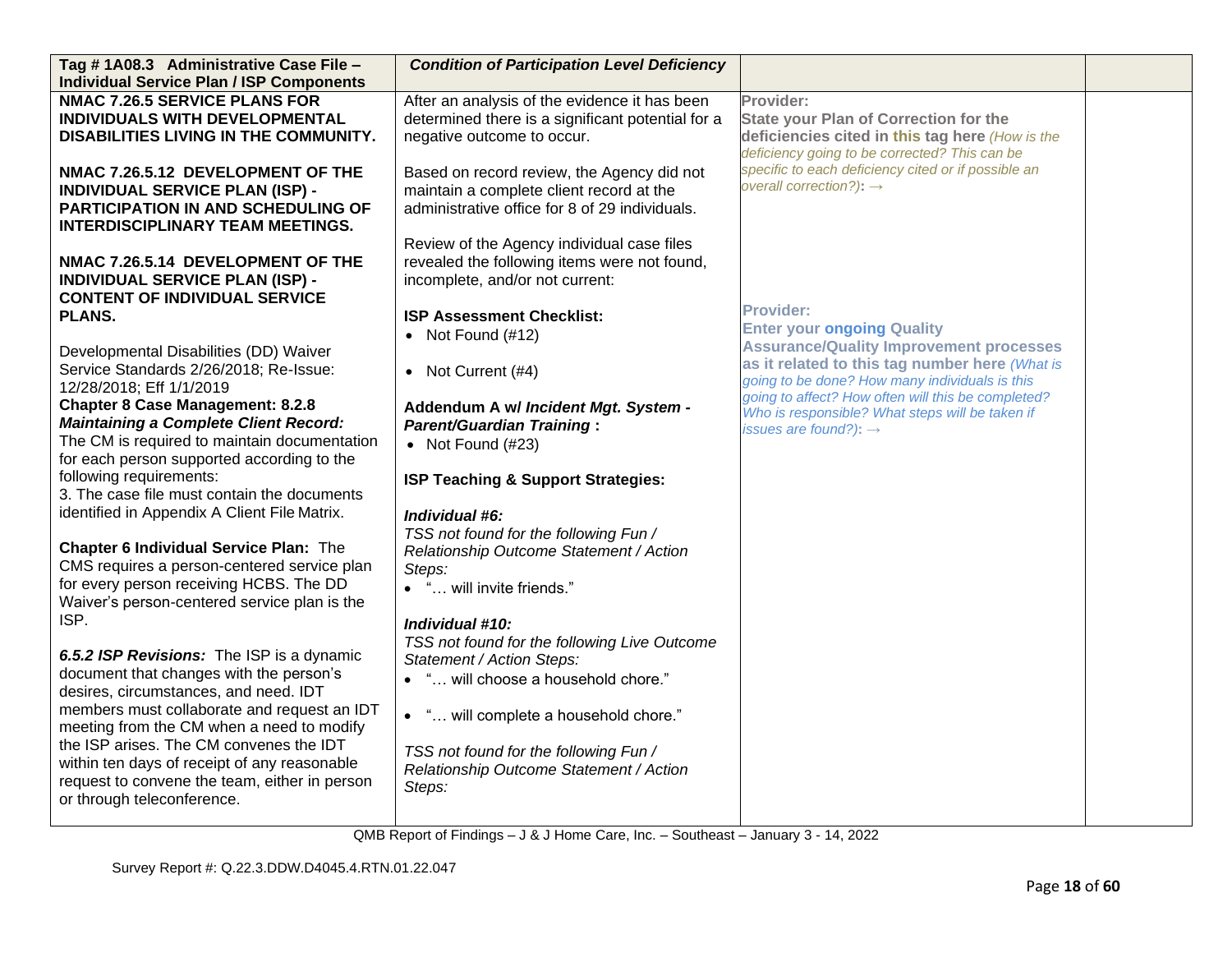| 6.6 DDSD ISP Template: The ISP must be         | • " will choose an activity."                            |  |
|------------------------------------------------|----------------------------------------------------------|--|
| written according to templates provided by the |                                                          |  |
| DDSD. Both children and adults have            | " will participate in an activity in the                 |  |
| designated ISP templates. The ISP template     | community."                                              |  |
| includes Vision Statements, Desired            |                                                          |  |
| Outcomes, a meeting participant signature      | Individual #14:                                          |  |
| page, an Addendum A (i.e. an                   | TSS not found for the following Fun /                    |  |
| acknowledgement of receipt of specific         | Relationship Outcome Statement / Action                  |  |
| information) and other elements depending on   | Steps:                                                   |  |
| the age of the individual. The ISP templates   | • " will go swimming."                                   |  |
| may be revised and reissued by DDSD to         |                                                          |  |
| incorporate initiatives that improve person -  | Individual #16:                                          |  |
| centered planning practices. Companion         | TSS not found for the following Fun /                    |  |
| documents may also be issued by DDSD and       | Relationship Outcome Statement / Action                  |  |
| be required for use in order to better         | Steps:                                                   |  |
| demonstrate required elements of the PCP       | • " will research local fishing areas."                  |  |
| process and ISP development.                   |                                                          |  |
| The ISP is completed by the CM with the IDT    | " will participate via Zoom face to face in<br>$\bullet$ |  |
| input and must be completed according to the   | the fishing club."                                       |  |
| following requirements:                        |                                                          |  |
| DD Waiver Provider Agencies should not<br>1.   | • " will create a fishing log."                          |  |
| recommend service type, frequency, and         |                                                          |  |
| amount (except for required case management    | Individual #18:                                          |  |
| services) on an individual budget prior to the | TSS not found for the following Fun /                    |  |
| Vision Statement and Desired Outcomes being    | Relationship Outcome Statement / Action                  |  |
| developed.                                     | Steps:                                                   |  |
| The person does not require IDT<br>2.          | • " will research an art project."                       |  |
| agreement/approval regarding his/her dreams,   |                                                          |  |
| aspirations, and desired long-term outcomes.   | • " will purchase supplies."                             |  |
| 3. When there is disagreement, the IDT is      |                                                          |  |
| required to plan and resolve conflicts in a    | • " will complete canvas."                               |  |
| manner that promotes health, safety, and       |                                                          |  |
| quality of life through consensus. Consensus   | Individual #23:                                          |  |
| means a state of general agreement that        | TSS not found for the following Fun /                    |  |
| allows members to support the proposal, at     | Relationship Outcome Statement / Action                  |  |
| least on a trial basis.                        | Steps:                                                   |  |
| 4. A signature page and/or documentation of    | " will research stereo & CD storage."                    |  |
| participation by phone must be completed.      |                                                          |  |
| 5. The CM must review a current Addendum       | " will choose a stereo & CD of her<br>$\bullet$          |  |
| A and DHI ANE letter with the person and       | choice."                                                 |  |
| Court appointed guardian or parents of a       |                                                          |  |
| minor, if applicable.                          |                                                          |  |
|                                                |                                                          |  |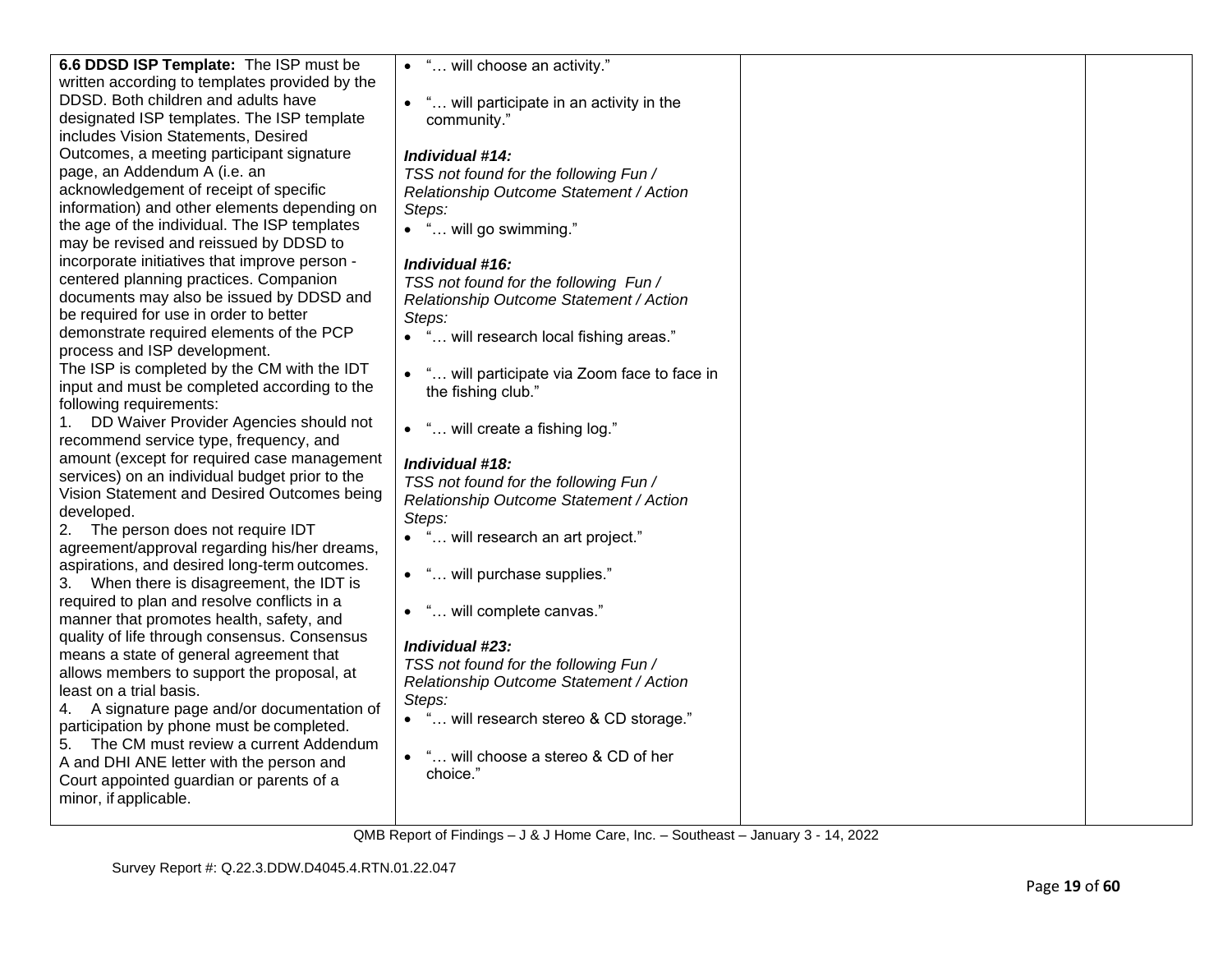| 6.7 Completion and Distribution of the ISP:       |  |  |
|---------------------------------------------------|--|--|
| The CM is required to assure all elements of      |  |  |
| the ISP and companion documents are               |  |  |
| completed and distributed to the IDT              |  |  |
|                                                   |  |  |
| <b>Chapter 20: Provider Documentation and</b>     |  |  |
| <b>Client Records 20.2 Client Records</b>         |  |  |
| Requirements: All DD Waiver Provider              |  |  |
| Agencies are required to create and maintain      |  |  |
| individual client records. The contents of client |  |  |
| records vary depending on the unique needs of     |  |  |
| the person receiving services and the resultant   |  |  |
| information produced. The extent of               |  |  |
| documentation required for individual client      |  |  |
| records per service type depends on the           |  |  |
| location of the file, the type of service being   |  |  |
| provided, and the information necessary.          |  |  |
|                                                   |  |  |
|                                                   |  |  |
|                                                   |  |  |
|                                                   |  |  |
|                                                   |  |  |
|                                                   |  |  |
|                                                   |  |  |
|                                                   |  |  |
|                                                   |  |  |
|                                                   |  |  |
|                                                   |  |  |
|                                                   |  |  |
|                                                   |  |  |
|                                                   |  |  |
|                                                   |  |  |
|                                                   |  |  |
|                                                   |  |  |
|                                                   |  |  |
|                                                   |  |  |
|                                                   |  |  |
|                                                   |  |  |
|                                                   |  |  |
|                                                   |  |  |
|                                                   |  |  |
|                                                   |  |  |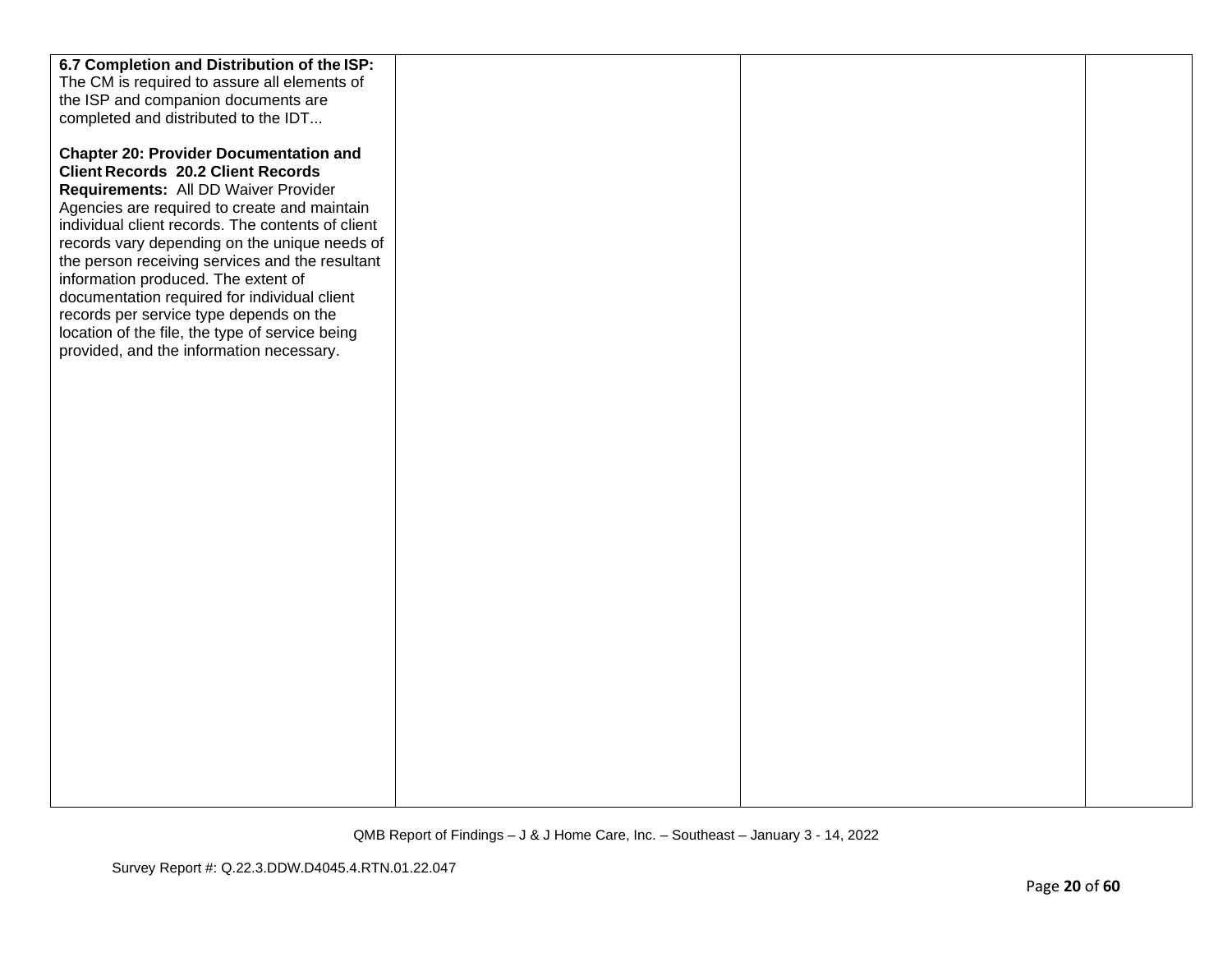| Tag # 4C01.1 Case Management Services -                                                                                                                                                                                                                                                                                                                                                                                                                                                                                                                                                                                                                                                                                                                                                                                                                                                                                                                                                                                                                                                                                                   | <b>Standard Level Deficiency</b>                                                                                                                                                                                                                                                                                                                                                                                                                                                                                                                                                                                                                                                                                                                                                                                                                                                                                                                                                                                                                                                                                                                                                                                                                                                                                                                                                                |                                                                                                                                                                                                                                                                                                                                                                                                                                                                                                                                                                                                                          |  |
|-------------------------------------------------------------------------------------------------------------------------------------------------------------------------------------------------------------------------------------------------------------------------------------------------------------------------------------------------------------------------------------------------------------------------------------------------------------------------------------------------------------------------------------------------------------------------------------------------------------------------------------------------------------------------------------------------------------------------------------------------------------------------------------------------------------------------------------------------------------------------------------------------------------------------------------------------------------------------------------------------------------------------------------------------------------------------------------------------------------------------------------------|-------------------------------------------------------------------------------------------------------------------------------------------------------------------------------------------------------------------------------------------------------------------------------------------------------------------------------------------------------------------------------------------------------------------------------------------------------------------------------------------------------------------------------------------------------------------------------------------------------------------------------------------------------------------------------------------------------------------------------------------------------------------------------------------------------------------------------------------------------------------------------------------------------------------------------------------------------------------------------------------------------------------------------------------------------------------------------------------------------------------------------------------------------------------------------------------------------------------------------------------------------------------------------------------------------------------------------------------------------------------------------------------------|--------------------------------------------------------------------------------------------------------------------------------------------------------------------------------------------------------------------------------------------------------------------------------------------------------------------------------------------------------------------------------------------------------------------------------------------------------------------------------------------------------------------------------------------------------------------------------------------------------------------------|--|
| <b>Utilization of Services</b><br>Developmental Disabilities (DD) Waiver<br>Service Standards 2/26/2018; Re-Issue:<br>12/28/2018; Eff 1/1/2019<br><b>Chapter 8 Case Management: 8.2.7</b><br><b>Monitoring and Evaluating Service Delivery</b><br>13. The CM must monitor utilization of<br>budgets by reviewing in the Medicaid Web<br>Portal on a monthly basis in preparation for<br>site visits. The CM uses the information to<br>have informed discussions with the<br>person/guardian about high or low utilization<br>and to follow up with any action that may be<br>needed to assure services are provided as<br>outlined in the ISP with respect to: quantity,<br>frequency and duration. Follow up action may<br>include, but not be limited to:<br>a. documenting extraordinary circumstances;<br>b. convening the IDT to submit a revision to<br>the ISP and budget as necessary;<br>c. working with the provider to align service<br>provision with ISP and using the RORA<br>process if there is no resolution from the<br>provider; and<br>d. reviewing the SFOC process with the<br>person and guardian, if applicable. | Based on record review, the Agency did not<br>have evidence indicating they were monitoring<br>the utilization of budgets for DDW services for<br>3 of 29 individuals.<br><b>Budget Utilization Report:</b><br>Individual #1 - The following was found<br>indicating low or no usage during the term of<br>the ISP budget 5/1/2021 - 4/30/2022, no<br>evidence was found indicating why the usage<br>was low and/or no usage:<br>• Behavioral Support Consultation [H2019<br>HB]: Units approved 200 units used 23 from<br>5/1/2021 (budget start date) to 1/8/2022<br>(utilization report run).<br>Individual $#11 - The following was found$<br>indicating low or no usage during the term of<br>the ISP budget 6/18/2021 - 6/17/2022, no<br>evidence was found indicating why the usage<br>was low and/or no usage:<br>• Community Integrated Employment [T2025<br>HB UA]: Units approved 10 units used 0 from<br>6/18/2021 (budget start date) to 1/8/2022<br>(utilization report run).<br>Individual #21 - The following was found<br>indicating low or no usage during the term of<br>the ISP budget 6/16/2021 - 6/15/2022, no<br>evidence was found indicating why the usage<br>was low and/or no usage:<br>• Customized Community Support, Individual<br>[H2021 HB U1]: Units approved 6240 units<br>used 0 from 6/16/2021 (budget start date) to<br>1/8/2022 (utilization report run). | Provider:<br><b>State your Plan of Correction for the</b><br>deficiencies cited in this tag here (How is the<br>deficiency going to be corrected? This can be<br>specific to each deficiency cited or if possible an<br>overall correction?): $\rightarrow$<br><b>Provider:</b><br><b>Enter your ongoing Quality</b><br><b>Assurance/Quality Improvement processes</b><br>as it related to this tag number here (What is<br>going to be done? How many individuals is this<br>going to affect? How often will this be completed?<br>Who is responsible? What steps will be taken if<br>issues are found?): $\rightarrow$ |  |
|                                                                                                                                                                                                                                                                                                                                                                                                                                                                                                                                                                                                                                                                                                                                                                                                                                                                                                                                                                                                                                                                                                                                           |                                                                                                                                                                                                                                                                                                                                                                                                                                                                                                                                                                                                                                                                                                                                                                                                                                                                                                                                                                                                                                                                                                                                                                                                                                                                                                                                                                                                 |                                                                                                                                                                                                                                                                                                                                                                                                                                                                                                                                                                                                                          |  |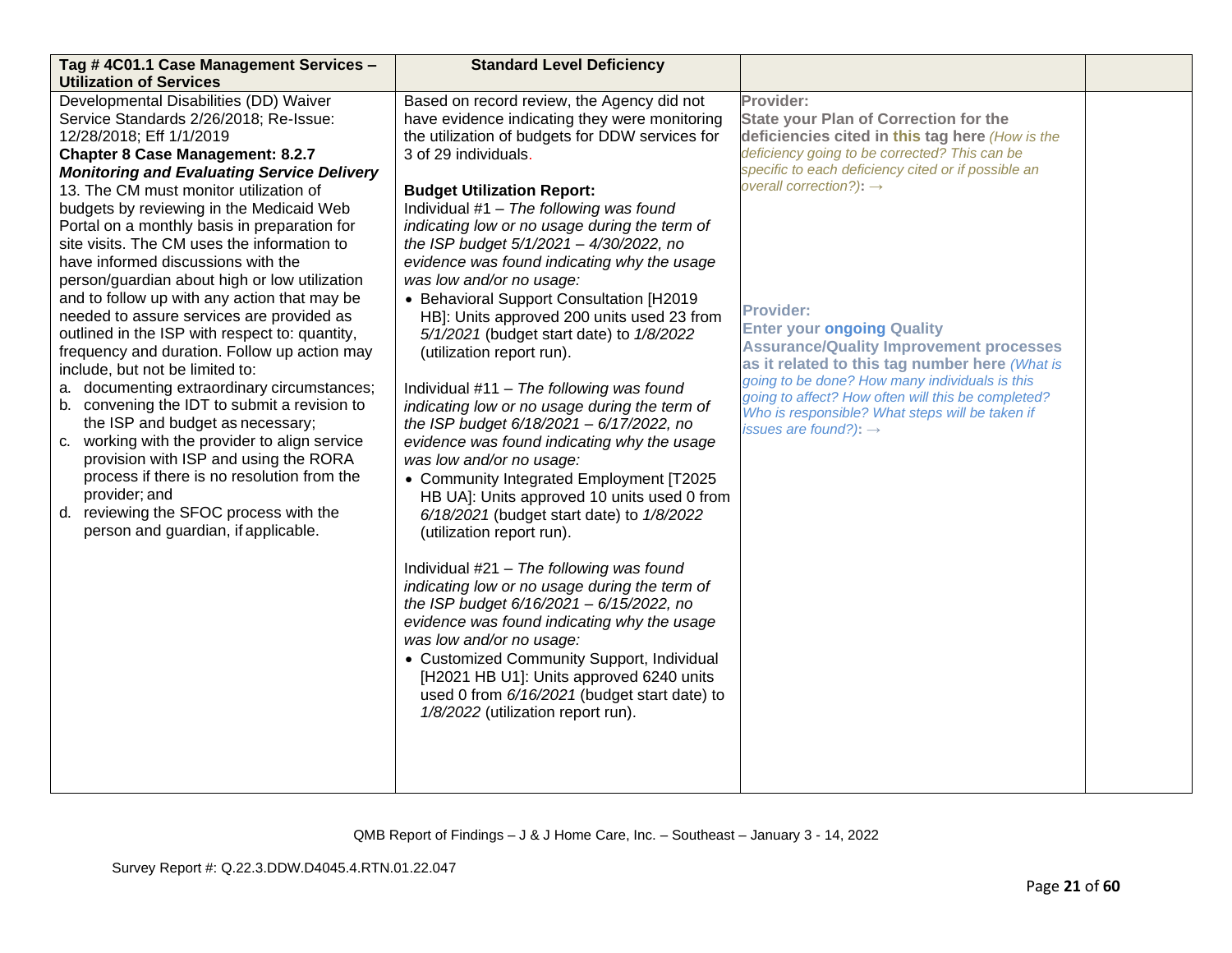| Tag #4C02 Scope of Services - Primary<br><b>Freedom of Choice</b>                                                                                                                                                                                                                                                                                                                                                                                                                                                                                                                                                                                                                                                                             | <b>Standard Level Deficiency</b>                                                                                                                                                                                                                                                                                                                           |                                                                                                                                                                                                                                                                                                                                                    |  |
|-----------------------------------------------------------------------------------------------------------------------------------------------------------------------------------------------------------------------------------------------------------------------------------------------------------------------------------------------------------------------------------------------------------------------------------------------------------------------------------------------------------------------------------------------------------------------------------------------------------------------------------------------------------------------------------------------------------------------------------------------|------------------------------------------------------------------------------------------------------------------------------------------------------------------------------------------------------------------------------------------------------------------------------------------------------------------------------------------------------------|----------------------------------------------------------------------------------------------------------------------------------------------------------------------------------------------------------------------------------------------------------------------------------------------------------------------------------------------------|--|
| Developmental Disabilities (DD) Waiver<br>Service Standards 2/26/2018; Re-Issue:<br>12/28/2018; Eff 1/1/2019<br><b>Chapter 8 Case Management: 8.2.8</b><br><b>Maintaining a Complete Client Record:</b><br>The CM is required to maintain documentation<br>for each person supported according to the<br>following requirements:<br>3. The case file must contain the documents<br>identified in Appendix A Client File Matrix.                                                                                                                                                                                                                                                                                                               | Based on record review, the Agency did not<br>maintain documentation assuring individuals<br>obtained all services through the freedom of<br>choice process for 2 of 29 individuals.<br>Review of the Agency individual case files<br>revealed the following items were not found,<br>incomplete, and/or not current:<br><b>Primary Freedom of Choice:</b> | Provider:<br><b>State your Plan of Correction for the</b><br>deficiencies cited in this tag here (How is the<br>deficiency going to be corrected? This can be<br>specific to each deficiency cited or if possible an<br>overall correction?): $\rightarrow$                                                                                        |  |
| <b>Chapter 1: Initial Allocation and Ongoing</b><br>Eligibility: Waiver eligibility is determined by<br>the DDSD Intake and Eligibility Bureau (IEB),<br>located statewide in the DDSD Regional<br>Offices. While Provider Agencies are not<br>directly involved in the eligibility determination<br>process, they are an important point of contact.<br>Provider Agencies must refer people to the<br>appropriate DDSD Regional Office where pre-<br>service activities are initiated.<br>1.4 Primary Freedom of Choice (PFOC):<br>The applicant completes the PFOC form to<br>select between:<br>an Intermediate Care Facility-<br>1.<br>Intellectual/Developmental Disability) ICF/IID;<br>or<br>2.<br>the DD Waiver and a Case Management | • Not Found (#4, 22)                                                                                                                                                                                                                                                                                                                                       | Provider:<br><b>Enter your ongoing Quality</b><br><b>Assurance/Quality Improvement processes</b><br>as it related to this tag number here (What is<br>going to be done? How many individuals is this<br>going to affect? How often will this be completed?<br>Who is responsible? What steps will be taken if<br>issues are found?): $\rightarrow$ |  |
| Agency or the Mi Via self-directed waiver and<br>a Consultant Agency.<br><b>Chapter 9 Transitions: 9.1 Change in Case</b><br>Management Agency: If a person or<br>guardian selects a different case management<br>agency, the following steps must be taken to<br>ensure that critical issues affecting the<br>person's health and safety do not get lost and<br>a complete exchange of information and<br>documentation occurs.<br>The person or guardian has the<br>responsibility to contact his/her local DDSD                                                                                                                                                                                                                            |                                                                                                                                                                                                                                                                                                                                                            |                                                                                                                                                                                                                                                                                                                                                    |  |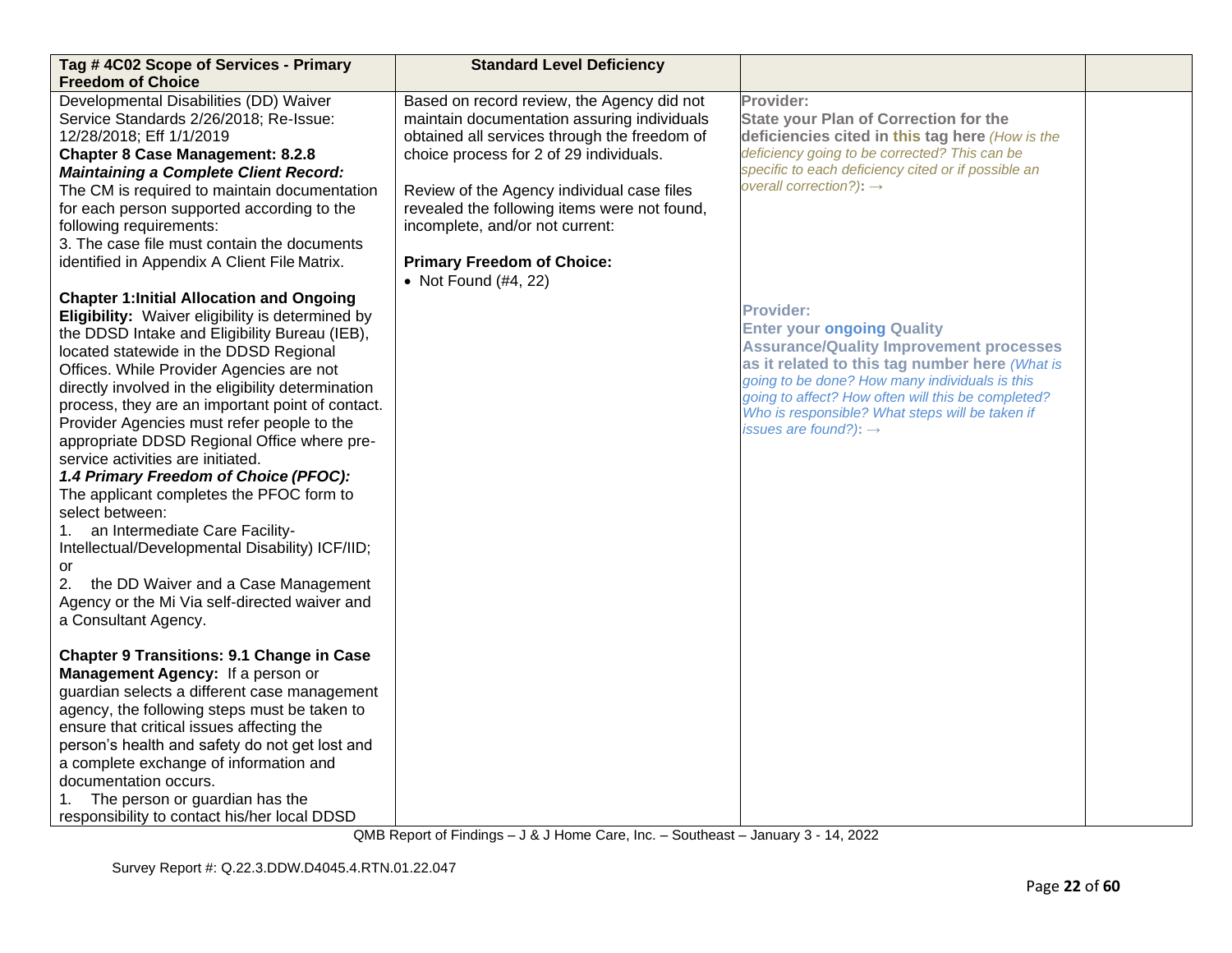| Regional Office to complete the PFOC form          |  |  |
|----------------------------------------------------|--|--|
| selecting the new Case Management Agency.          |  |  |
| 2. When the new Case Management Agency             |  |  |
| and DDSD receive the PFOC, file transfers          |  |  |
| must be completed within 30 days.                  |  |  |
|                                                    |  |  |
| 9.8 Waiver Transfers: A DD Waiver                  |  |  |
| participant and/or legal representative may        |  |  |
| choose to transfer to or from another waiver       |  |  |
| program by contacting the DDSD to initiate a       |  |  |
| waiver change. If a person wants to switch         |  |  |
| waivers within the first 30 days of allocation,    |  |  |
| and no medical or financial eligibility has        |  |  |
| begun, the transfer is permitted. Waiver           |  |  |
| transfers are not allowed when the expiration      |  |  |
| of the person's LOC is within 90 calendar days     |  |  |
| or less. If the participant has already begun the  |  |  |
| eligibility or annual recertification process, the |  |  |
| person must meet medical and financial             |  |  |
| eligibility before he/she may request a transfer.  |  |  |
| Waiver transfers require the following steps:      |  |  |
| 3. A Waiver Change Form (WCF) is                   |  |  |
| completed by the person and/or legal               |  |  |
| representative and returned to the local DDSD      |  |  |
| Regional Office.                                   |  |  |
| 4. Once DDSD staff receive the WCF, it is          |  |  |
| forwarded by DDSD staff to the current DD          |  |  |
| Waiver CM, Medically Fragile CM, and Mi Via        |  |  |
| Consultant as relevant.                            |  |  |
| 5. Transfers between waivers should occur          |  |  |
| within 90 calendar days of receipt of the WCF      |  |  |
| unless there are circumstances related to the      |  |  |
| person's services that require more time.          |  |  |
| 6. Transition meetings must occur within at        |  |  |
| least 30 days of receipt of the WCF. The           |  |  |
| receiving agency must schedule the meeting         |  |  |
| within five days of receipt of the WCF.            |  |  |
| 7. The transition meeting must occur, either       |  |  |
| by phone or in person, and is required to include  |  |  |
| the person or their legal representative, as well  |  |  |
| as the Mi Via Consultant or Medically Fragile      |  |  |
| Case Manager and DD Waiver CM who attend           |  |  |
| in person.                                         |  |  |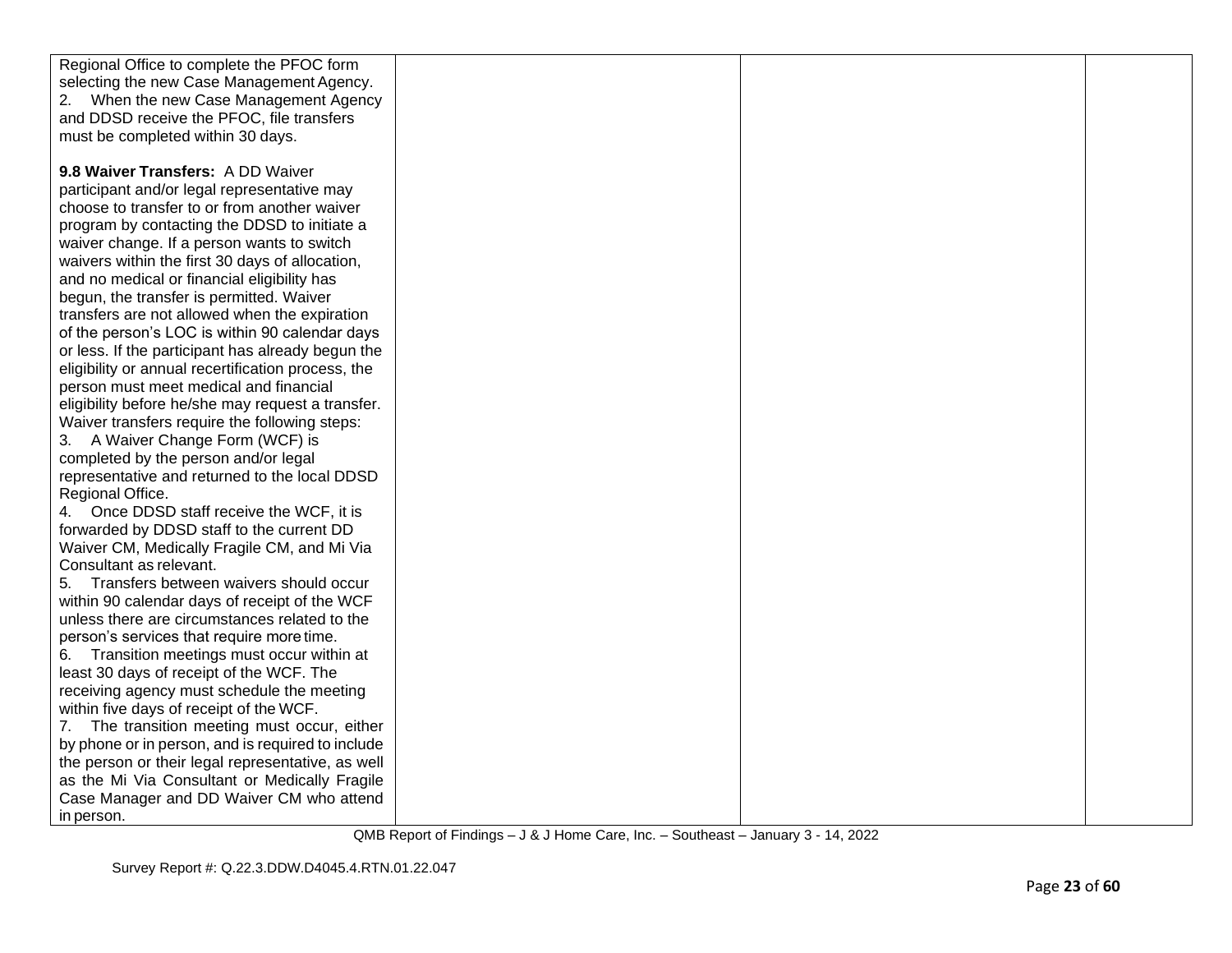| <b>Chapter 20: Provider Documentation and</b><br><b>Client Records 20.2 Client Records</b><br>Requirements: All DD Waiver Provider<br>Agencies are required to create and maintain<br>individual client records. The contents of client<br>records vary depending on the unique needs of<br>the person receiving services and the resultant<br>information produced. The extent of<br>documentation required for individual client<br>records per service type depends on the<br>location of the file, the type of service being<br>provided, and the information necessary. |  |  |
|------------------------------------------------------------------------------------------------------------------------------------------------------------------------------------------------------------------------------------------------------------------------------------------------------------------------------------------------------------------------------------------------------------------------------------------------------------------------------------------------------------------------------------------------------------------------------|--|--|
|                                                                                                                                                                                                                                                                                                                                                                                                                                                                                                                                                                              |  |  |
|                                                                                                                                                                                                                                                                                                                                                                                                                                                                                                                                                                              |  |  |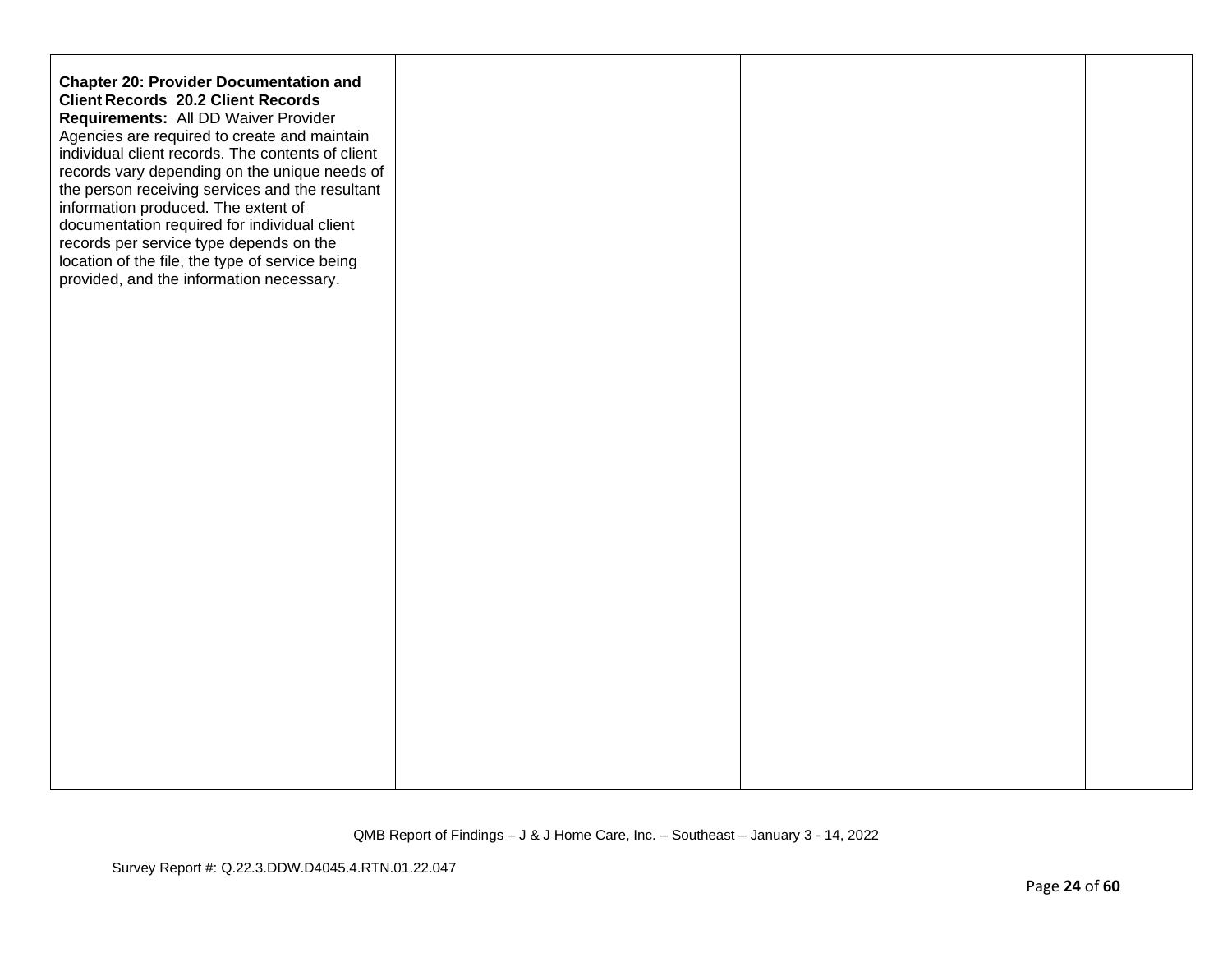| Tag # 4C07 Individual Service Planning<br>(Visions, measurable outcome, action                                                                                                                                                                                                                                                                                                                                                                                                                                | <b>Standard Level Deficiency</b>                                                                                                                                                                                                                              |                                                                                                                                                                                                                                                             |  |
|---------------------------------------------------------------------------------------------------------------------------------------------------------------------------------------------------------------------------------------------------------------------------------------------------------------------------------------------------------------------------------------------------------------------------------------------------------------------------------------------------------------|---------------------------------------------------------------------------------------------------------------------------------------------------------------------------------------------------------------------------------------------------------------|-------------------------------------------------------------------------------------------------------------------------------------------------------------------------------------------------------------------------------------------------------------|--|
| steps)                                                                                                                                                                                                                                                                                                                                                                                                                                                                                                        |                                                                                                                                                                                                                                                               |                                                                                                                                                                                                                                                             |  |
| Developmental Disabilities (DD) Waiver<br>Service Standards 2/26/2018; Re-Issue:<br>12/28/2018; Eff 1/1/2019<br><b>Chapter 4: Person-Centered Planning</b><br>(PCP): 4.1 Essential Elements of Person-<br>Centered Planning (PCP): Person-centered<br>planning is a process that places a person at                                                                                                                                                                                                           | Based on record review, the Agency did not<br>ensure the ISP was developed in accordance<br>with the rule governing ISP development, as it<br>relates to realistic and measurable desired<br>outcomes and vision statements to 4 of 29<br>Individuals.        | Provider:<br><b>State your Plan of Correction for the</b><br>deficiencies cited in this tag here (How is the<br>deficiency going to be corrected? This can be<br>specific to each deficiency cited or if possible an<br>overall correction?): $\rightarrow$ |  |
| the center of planning his/her life and supports.<br>It is an ongoing process that is the foundation<br>for all aspects of the DD Waiver Program and<br>DD Waiver Provider Agencies' work with                                                                                                                                                                                                                                                                                                                | The following was found with regards to ISP<br>Outcomes:<br>Individual #3:                                                                                                                                                                                    |                                                                                                                                                                                                                                                             |  |
| people with I/DD. The process is designed to<br>identify the strengths, capacities, preferences,<br>and needs of the person. The process may<br>include other people chosen by the person,<br>who are able to serve as important contributors                                                                                                                                                                                                                                                                 | • " will maintain his lawn." Outcome does<br>not indicate how and/or when it would be<br>completed.<br>Individual #10:                                                                                                                                        | <b>Provider:</b><br><b>Enter your ongoing Quality</b><br><b>Assurance/Quality Improvement processes</b><br>as it related to this tag number here (What is                                                                                                   |  |
| to the process. Overall, PCP involves person-<br>centered thinking, person-centered service<br>planning, and person-centered practice. PCP<br>enables and assists the person to identify and<br>access a personalized mix of paid and non-<br>paid services and supports to assist him or her<br>to achieve personally defined outcomes in the<br>community. The CMS requires use of PCP in<br>the development of the ISP.                                                                                    | • " participate in household chores."<br>Outcome does not indicate how and/or when<br>it would be completed.<br>Individual #11<br>• " will." Outcome sentence was incomplete,<br>therefore, it could not be determined what<br>the individual was to work on. | going to be done? How many individuals is this<br>going to affect? How often will this be completed?<br>Who is responsible? What steps will be taken if<br>issues are found?): $\rightarrow$                                                                |  |
| NMAC 7.26.5.14 DEVELOPMENT OF THE<br><b>INDIVIDUAL SERVICE PLAN (ISP) -</b><br><b>CONTENT OF INDIVIDUAL SERVICE</b><br><b>PLANS:</b> Each ISP shall contain.<br>B. Long term vision: The vision statement shall<br>be recorded in the individual's actual words,<br>whenever possible. For example, in a long term<br>vision statement, the individual may describe<br>him or herself living and working independently<br>in the community.<br>C. Outcomes:<br>The IDT has the explicit responsibility<br>(1) | Individual #16:<br>• " will host and participate in the fishing<br>club." Outcome does not indicate how<br>and/or when it would be completed.                                                                                                                 |                                                                                                                                                                                                                                                             |  |
| of identifying reasonable services and supports                                                                                                                                                                                                                                                                                                                                                                                                                                                               |                                                                                                                                                                                                                                                               |                                                                                                                                                                                                                                                             |  |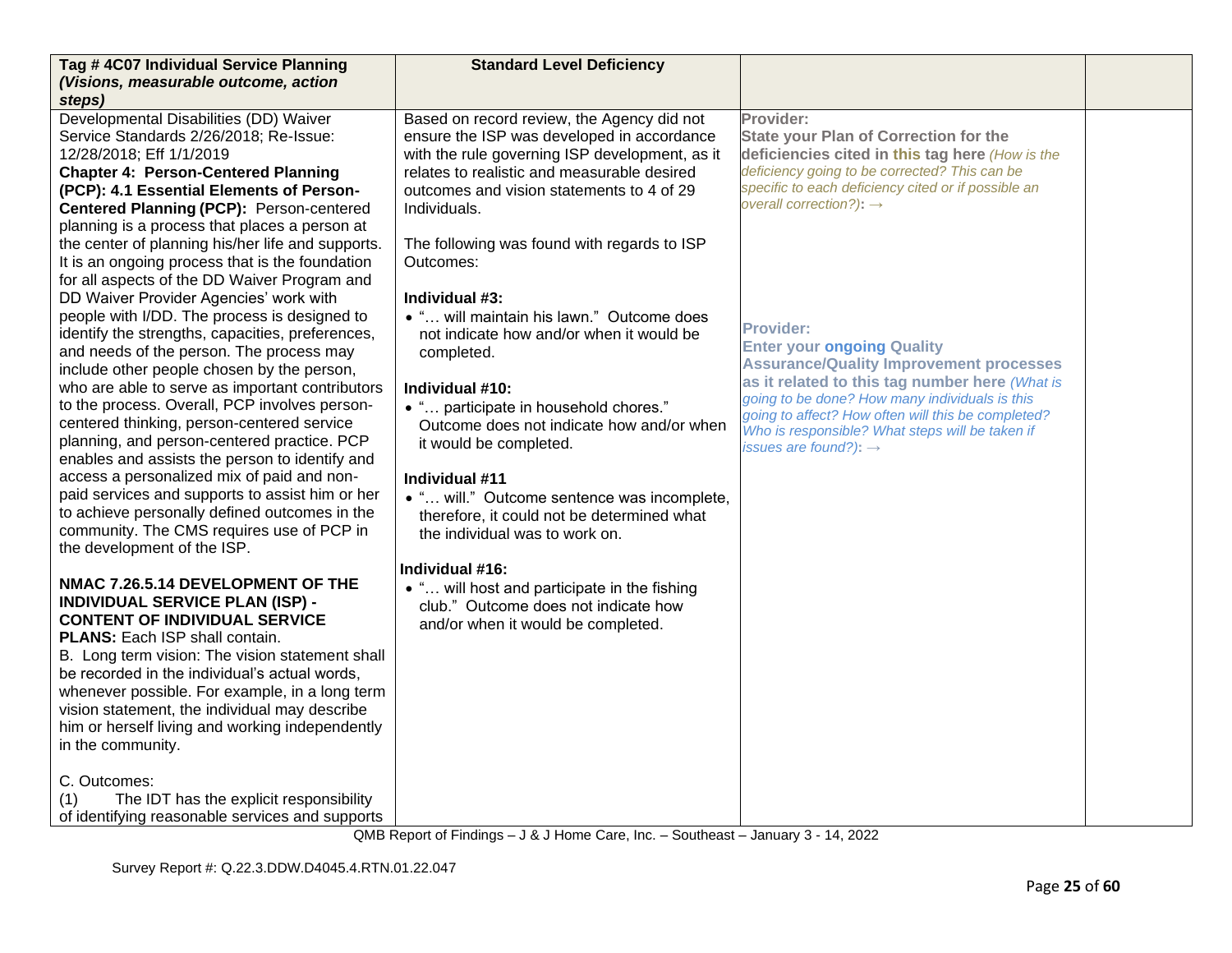| needed to assist the individual in achieving the   |  |  |
|----------------------------------------------------|--|--|
| desired outcome and long term vision. The IDT      |  |  |
| determines the intensity, frequency, duration,     |  |  |
| location and method of delivery of needed          |  |  |
| services and supports. All IDT members may         |  |  |
| generate suggestions and assist the individual     |  |  |
| in communicating and developing outcomes.          |  |  |
| Outcome statements shall also be written in the    |  |  |
| individual's own words, whenever possible.         |  |  |
| Outcomes shall be prioritized in the ISP.          |  |  |
| Outcomes planning shall be<br>(2)                  |  |  |
| implemented in one or more of the four "life       |  |  |
| areas" (work or leisure activities, health or      |  |  |
| development of relationships) and address as       |  |  |
| appropriate home environment, vocational,          |  |  |
| educational, communication, self-care,             |  |  |
| leisure/social, community resource use, safety,    |  |  |
| psychological/behavioral and medical/health        |  |  |
| outcomes. The IDT shall assure that the            |  |  |
| outcomes in the ISP relate to the individual's     |  |  |
| long term vision statement. Outcomes are           |  |  |
| required for any life area for which the           |  |  |
| individual receives services funded by the         |  |  |
| developmental disabilities Medicaid waiver.        |  |  |
|                                                    |  |  |
| D. Individual preference: The individual's         |  |  |
| preferences, capabilities, strengths and needs     |  |  |
| in each life area determined to be relevant to     |  |  |
| the identified ISP outcomes shall be reflected in  |  |  |
| the ISP. The long term vision, age,                |  |  |
| circumstances, and interests of the individual,    |  |  |
| shall determine the life area relevance, if any to |  |  |
| the individual's ISP.                              |  |  |
|                                                    |  |  |
| E. Action plans:                                   |  |  |
| Specific ISP action plans that will<br>(1)         |  |  |
| assist the individual in achieving each            |  |  |
| identified, desired outcome shall be developed     |  |  |
| by the IDT and stated in the ISP. The IDT          |  |  |
| establishes the action plan of the ISP, as well    |  |  |
| as the criteria for measuring progress on each     |  |  |
| action step.                                       |  |  |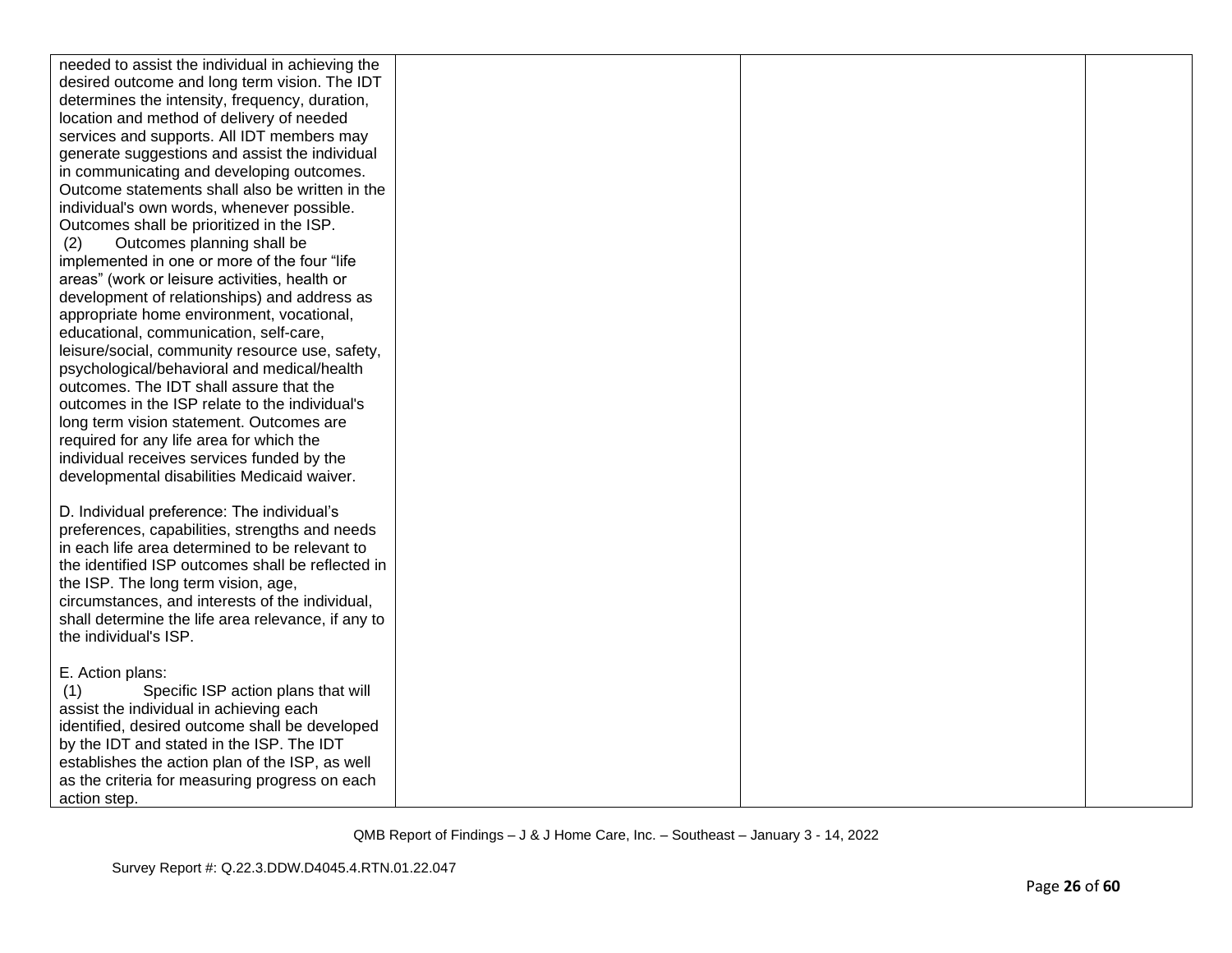| (2)<br>Service providers shall develop                                                   |  |  |
|------------------------------------------------------------------------------------------|--|--|
| specific action plans and strategies (methods                                            |  |  |
| and procedures) for implementing each ISP<br>desired outcome. Timelines for meeting each |  |  |
| action step are established by the IDT.                                                  |  |  |
| Responsible parties to oversee appropriate                                               |  |  |
| implementation of each action step are                                                   |  |  |
| determined by the IDT.                                                                   |  |  |
| (3)<br>The action plans, strategies,                                                     |  |  |
| timelines and criteria for measuring progress,                                           |  |  |
| shall be relevant to each desired outcome<br>established by the IDT. The individual's    |  |  |
| definition of success shall be the primary                                               |  |  |
| criterion used in developing objective,                                                  |  |  |
| quantifiable indicators for measuring progress.                                          |  |  |
|                                                                                          |  |  |
|                                                                                          |  |  |
|                                                                                          |  |  |
|                                                                                          |  |  |
|                                                                                          |  |  |
|                                                                                          |  |  |
|                                                                                          |  |  |
|                                                                                          |  |  |
|                                                                                          |  |  |
|                                                                                          |  |  |
|                                                                                          |  |  |
|                                                                                          |  |  |
|                                                                                          |  |  |
|                                                                                          |  |  |
|                                                                                          |  |  |
|                                                                                          |  |  |
|                                                                                          |  |  |
|                                                                                          |  |  |
|                                                                                          |  |  |
|                                                                                          |  |  |
|                                                                                          |  |  |
|                                                                                          |  |  |
|                                                                                          |  |  |
|                                                                                          |  |  |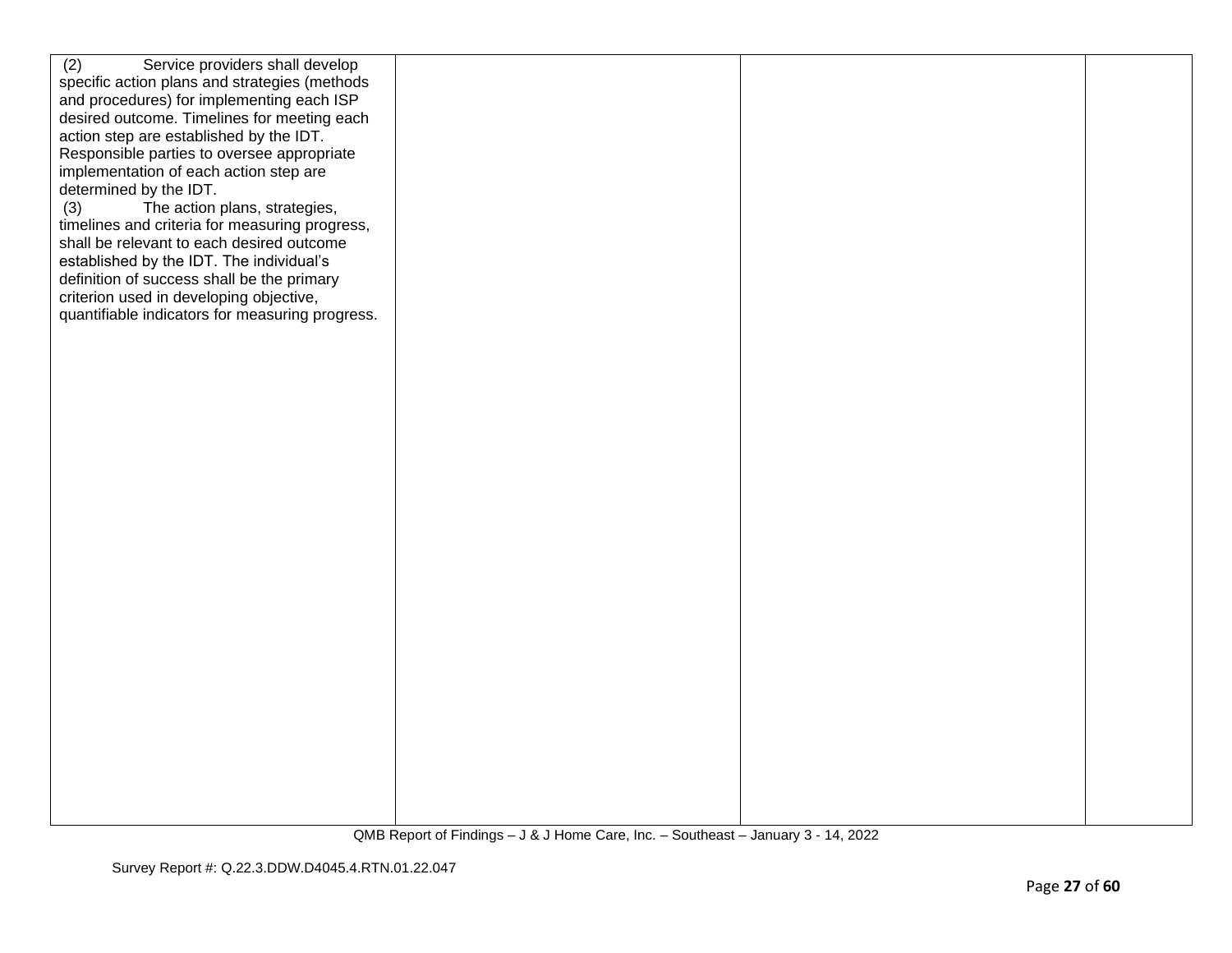| Tag #4C08 ISP Development Process                                                                                                                                                                                                                                                                               | <b>Standard Level Deficiency</b>               |                                                     |  |
|-----------------------------------------------------------------------------------------------------------------------------------------------------------------------------------------------------------------------------------------------------------------------------------------------------------------|------------------------------------------------|-----------------------------------------------------|--|
| Developmental Disabilities (DD) Waiver Service                                                                                                                                                                                                                                                                  | Based on record review, the Agency did not     | Provider:                                           |  |
| Standards 2/26/2018; Re-Issue: 12/28/2018; Eff                                                                                                                                                                                                                                                                  | maintain documentation for each person         | <b>State your Plan of Correction for the</b>        |  |
| 1/1/2019                                                                                                                                                                                                                                                                                                        | supported according to the following           | deficiencies cited in this tag here (How is the     |  |
| Chapter 2: Human Rights: Civil rights apply to                                                                                                                                                                                                                                                                  | requirements for 1 of 29 individuals.          | deficiency going to be corrected? This can be       |  |
| everyone, including all waiver participants, family                                                                                                                                                                                                                                                             |                                                | specific to each deficiency cited or if possible an |  |
| members, guardians, natural supports, and<br>Provider Agencies. Everyone has a responsibility                                                                                                                                                                                                                   | Review of the records indicated the following: | overall correction?): $\rightarrow$                 |  |
| to make sure those rights are not violated. All                                                                                                                                                                                                                                                                 | <b>Statement of Rights Acknowledgment:</b>     |                                                     |  |
| Provider Agencies play a role in person-centered                                                                                                                                                                                                                                                                | • Not Found $(H23)$                            |                                                     |  |
| planning (PCP) and have an obligation to                                                                                                                                                                                                                                                                        |                                                |                                                     |  |
| contribute to the planning process, always                                                                                                                                                                                                                                                                      |                                                |                                                     |  |
| focusing on how to best support the person.                                                                                                                                                                                                                                                                     |                                                |                                                     |  |
| 2.2.1 Statement of Rights Acknowledgement                                                                                                                                                                                                                                                                       |                                                | <b>Provider:</b>                                    |  |
| Requirements: The CM is required to review the                                                                                                                                                                                                                                                                  |                                                | <b>Enter your ongoing Quality</b>                   |  |
| Statement of Rights (See Appendix C HCBS<br>Consumer Rights and Freedoms) with the person,                                                                                                                                                                                                                      |                                                | <b>Assurance/Quality Improvement processes</b>      |  |
| in a manner that accommodates preferred                                                                                                                                                                                                                                                                         |                                                | as it related to this tag number here (What is      |  |
| communication style, at the annual meeting. The                                                                                                                                                                                                                                                                 |                                                | going to be done? How many individuals is this      |  |
| person and his/her guardian, if applicable, sign                                                                                                                                                                                                                                                                |                                                | going to affect? How often will this be completed?  |  |
| the acknowledgement form at the annual meeting.                                                                                                                                                                                                                                                                 |                                                | Who is responsible? What steps will be taken if     |  |
|                                                                                                                                                                                                                                                                                                                 |                                                | issues are found?): $\rightarrow$                   |  |
| <b>Chapter 8 Case Management: 8.2.8</b><br><b>Maintaining a Complete Client Record:</b><br>The CM is required to maintain documentation for<br>each person supported according to the following<br>requirements:<br>3. The case file must contain the documents<br>identified in Appendix A Client File Matrix. |                                                |                                                     |  |
| 8.2.1 Promoting Self Advocacy and<br>Advocating on Behalf of the Person in                                                                                                                                                                                                                                      |                                                |                                                     |  |
| Services:                                                                                                                                                                                                                                                                                                       |                                                |                                                     |  |
| 10. Reviewing the HCBS Consumer Rights and                                                                                                                                                                                                                                                                      |                                                |                                                     |  |
| Freedoms with the person and guardian as                                                                                                                                                                                                                                                                        |                                                |                                                     |  |
| applicable, at least annually and in a form/format                                                                                                                                                                                                                                                              |                                                |                                                     |  |
| most understandable by the person. (See                                                                                                                                                                                                                                                                         |                                                |                                                     |  |
| Appendix C HCBS Consumer Rights and<br>Freedoms.)                                                                                                                                                                                                                                                               |                                                |                                                     |  |
|                                                                                                                                                                                                                                                                                                                 |                                                |                                                     |  |
| 11. Confirming acknowledgement of the HCBS                                                                                                                                                                                                                                                                      |                                                |                                                     |  |
| Consumer Rights and Freedoms with signatures                                                                                                                                                                                                                                                                    |                                                |                                                     |  |
| of the person and guardian, if applicable.                                                                                                                                                                                                                                                                      |                                                |                                                     |  |
|                                                                                                                                                                                                                                                                                                                 |                                                |                                                     |  |
|                                                                                                                                                                                                                                                                                                                 |                                                |                                                     |  |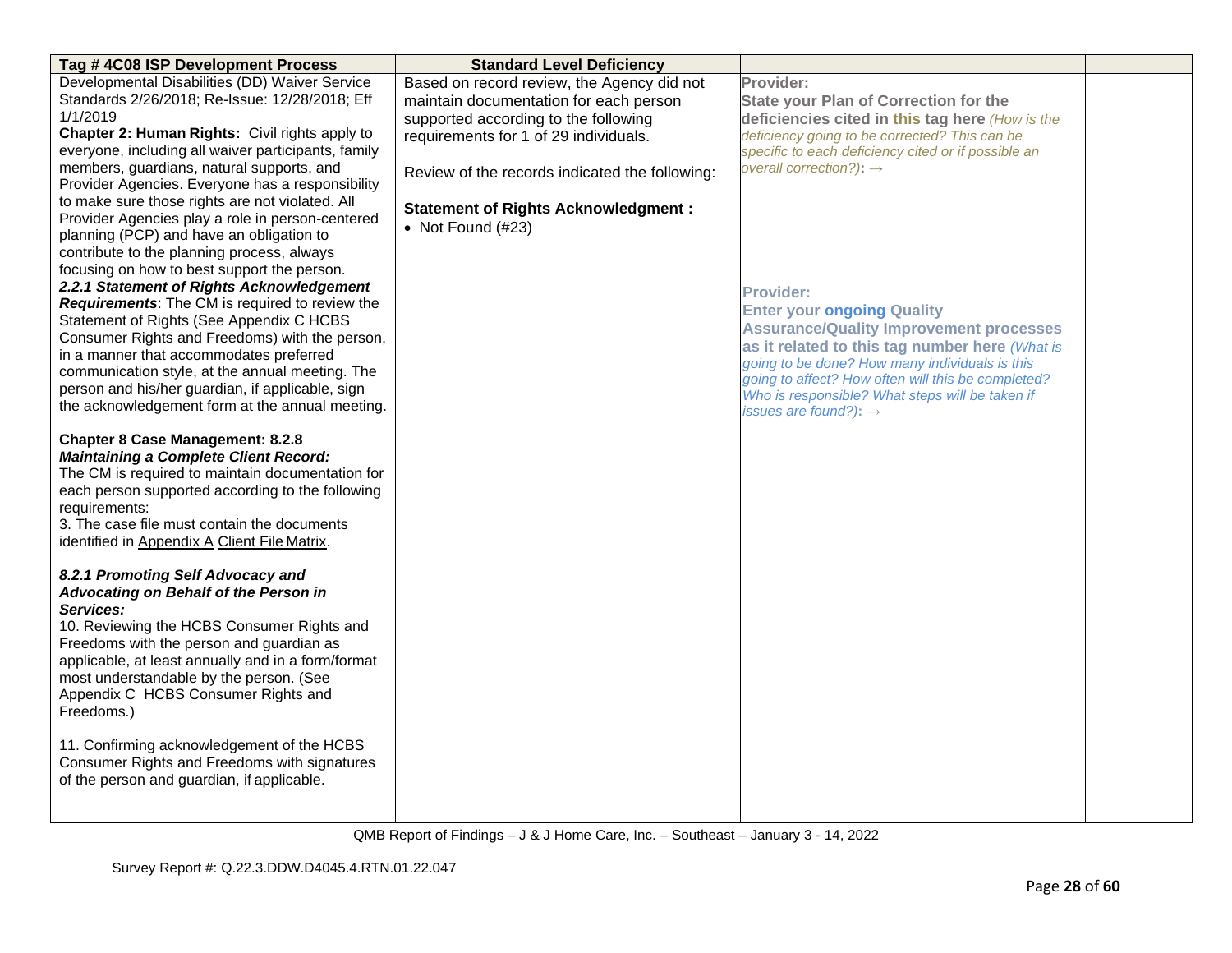| Tag #4C09 Secondary FOC                                                                                                                                                                                                                                                                                                        | <b>Standard Level Deficiency</b>                                                                                                                                                                                                                       |                                                                                                                                                                                                                                                                                                  |  |
|--------------------------------------------------------------------------------------------------------------------------------------------------------------------------------------------------------------------------------------------------------------------------------------------------------------------------------|--------------------------------------------------------------------------------------------------------------------------------------------------------------------------------------------------------------------------------------------------------|--------------------------------------------------------------------------------------------------------------------------------------------------------------------------------------------------------------------------------------------------------------------------------------------------|--|
| Developmental Disabilities (DD) Waiver<br>Service Standards 2/26/2018; Re-Issue:<br>12/28/2018; Eff 1/1/2019<br><b>Chapter 4: Person-Centered Planning</b><br>(PCP): 4.7 Choice of DD Waiver Provider<br><b>Agencies and Secondary Freedom of</b><br>Choice (SFOC): People receiving DD Waiver                                 | Based on record review, the Agency did not<br>maintain the Secondary Freedom of Choice<br>documentation (for current services) and/or<br>ensure individuals obtained all services through<br>the Freedom of Choice Process for 9 of 29<br>individuals. | Provider:<br><b>State your Plan of Correction for the</b><br>deficiencies cited in this tag here (How is the<br>deficiency going to be corrected? This can be<br>specific to each deficiency cited or if possible an<br>overall correction?): $\rightarrow$                                      |  |
| funded services have the right to choose any<br>qualified provider of case management<br>services listed on the PFOC and a qualified<br>provider of any other DD Waiver service listed<br>on SFOC form. The PFOC is maintained by<br>each Regional Office. The SFOC is maintained                                              | Review of the Agency individual case files<br>revealed 12 out of 122 Secondary Freedom of<br>Choices were not found and/or not agency<br>specific to the individual's current services:<br><b>Secondary Freedom of Choice:</b>                         | <b>Provider:</b><br><b>Enter your ongoing Quality</b>                                                                                                                                                                                                                                            |  |
| by the Provider Enrollment Unit (PEU) and<br>made available through the SFOC website:<br>http://sfoc.health.state.nm.us/.<br>4.7.2. Annual Review of SFOC: Choice of<br>Provider Agencies must be continually                                                                                                                  | • Supported Living (#12) (Note: Completed<br>during the on-site survey. Provider please<br>complete POC for ongoing QA/QI.)<br>• Family Living $(\#20, 22)$                                                                                            | <b>Assurance/Quality Improvement processes</b><br>as it related to this tag number here (What is<br>going to be done? How many individuals is this<br>going to affect? How often will this be completed?<br>Who is responsible? What steps will be taken if<br>issues are found?): $\rightarrow$ |  |
| assured. A person has a right to change<br>Provider Agencies if he/she is not satisfied with<br>services at any time.<br>The SFOC form must be utilized when<br>the person and/or legal guardian wants to<br>change Provider Agencies.                                                                                         | • Customized Community Supports (#5, 6, 12,<br>18) (Note: #5, 12 Completed during the on-<br>site survey. Provider please complete POC<br>for ongoing QA/QI.)                                                                                          |                                                                                                                                                                                                                                                                                                  |  |
| The SFOC must be signed at the time of<br>2.<br>the initial service selection and reviewed<br>annually by the CM and the person and/or<br>guardian.<br>3.<br>A current list of approved Provider<br>Agencies by county for all DD Waiver<br>services is available through the SFOC<br>website: http://sfoc.health.state.nm.us/ | • Behavior Consultation (#12, 16) (Note: #12<br>Completed during the on-site survey.<br>Provider please complete POC for ongoing<br>$QA/QI.$ )<br>• Speech Therapy $(#9, 20, 27)$                                                                      |                                                                                                                                                                                                                                                                                                  |  |
| <b>Chapter 8 Case Management: 8.2.8</b><br><b>Maintaining a Complete Client Record:</b><br>The CM is required to maintain documentation<br>for each person supported according to the<br>following requirements:<br>3. The case file must contain the documents<br>identified in Appendix A Client File Matrix.                |                                                                                                                                                                                                                                                        |                                                                                                                                                                                                                                                                                                  |  |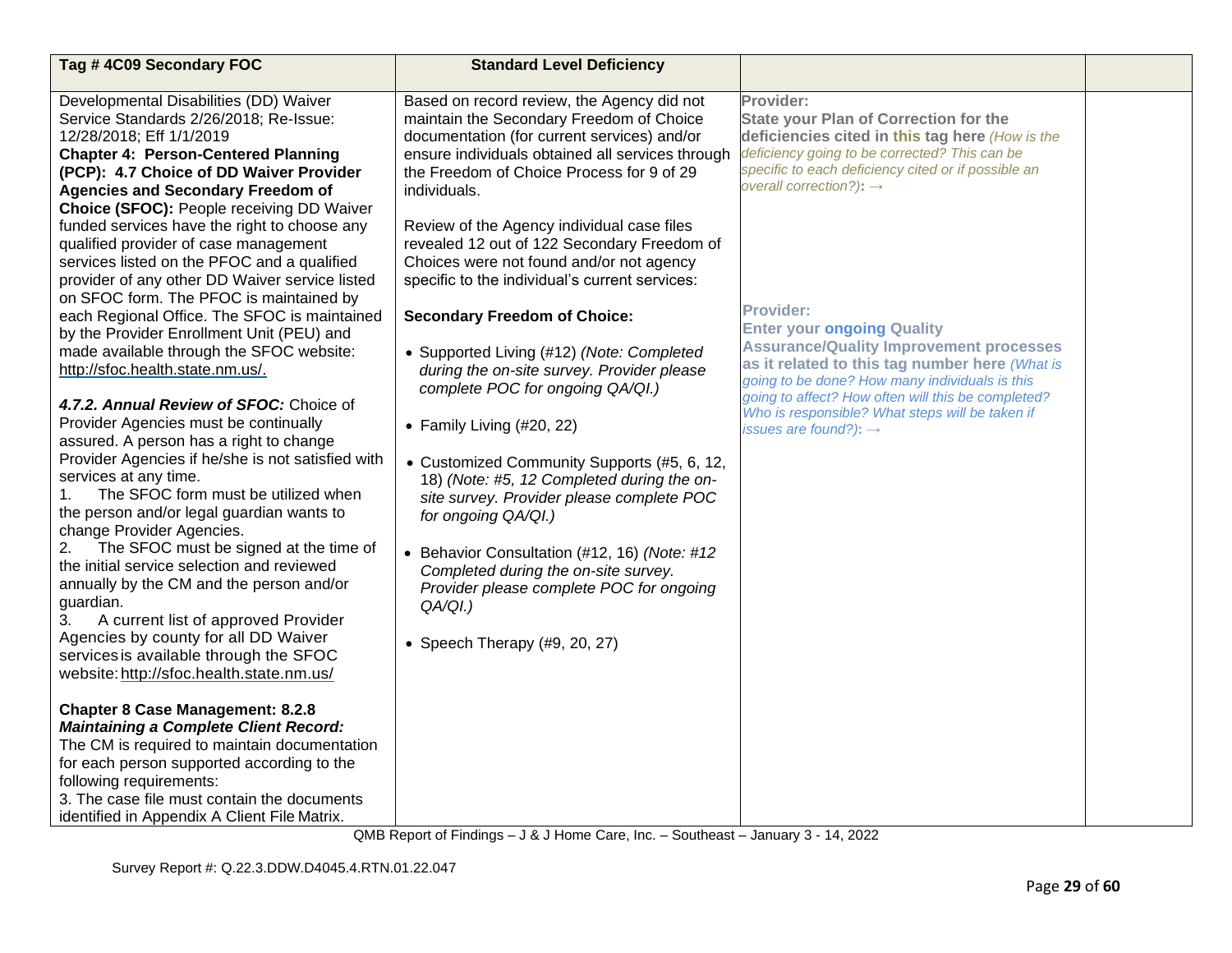| <b>Chapter 20: Provider Documentation and</b><br><b>Client Records 20.2 Client Records</b><br>Requirements: All DD Waiver Provider<br>Agencies are required to create and maintain<br>individual client records. The contents of client<br>records vary depending on the unique needs of<br>the person receiving services and the resultant<br>information produced. The extent of<br>documentation required for individual client<br>records per service type depends on the<br>location of the file, the type of service being<br>provided, and the information necessary. |  |  |
|------------------------------------------------------------------------------------------------------------------------------------------------------------------------------------------------------------------------------------------------------------------------------------------------------------------------------------------------------------------------------------------------------------------------------------------------------------------------------------------------------------------------------------------------------------------------------|--|--|
|                                                                                                                                                                                                                                                                                                                                                                                                                                                                                                                                                                              |  |  |
|                                                                                                                                                                                                                                                                                                                                                                                                                                                                                                                                                                              |  |  |
|                                                                                                                                                                                                                                                                                                                                                                                                                                                                                                                                                                              |  |  |
|                                                                                                                                                                                                                                                                                                                                                                                                                                                                                                                                                                              |  |  |
|                                                                                                                                                                                                                                                                                                                                                                                                                                                                                                                                                                              |  |  |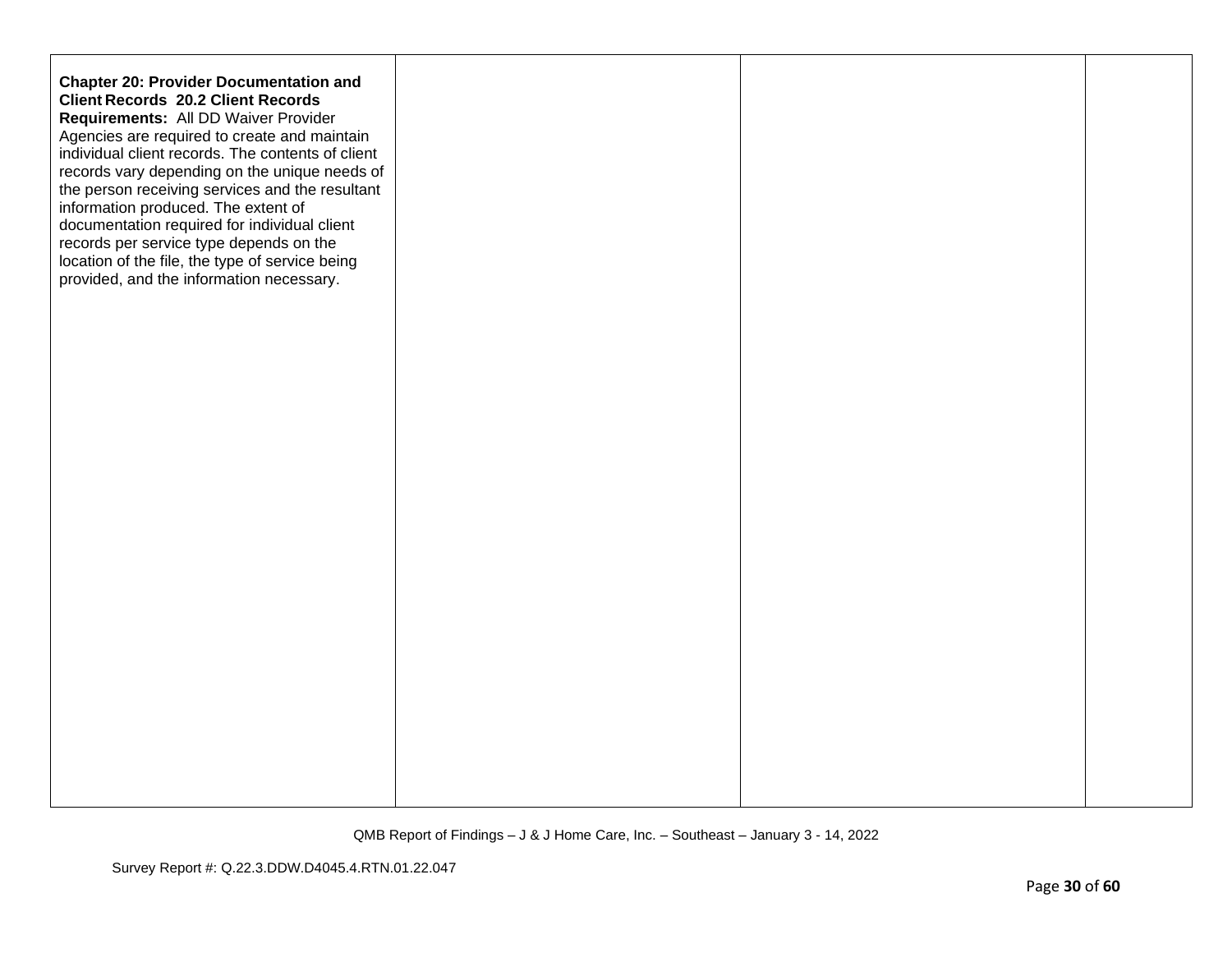| Tag #4C12 Monitoring & Evaluation of<br><b>Services</b>                                                                                                                                                                                                                                                                                                                                                                                                                                                                                                                                                                                                                                                                                                                                                                                                                                                                                                                                                                                                                                                                                                                                                                                                                                                                                                                                       | <b>Condition of Participation Level Deficiency</b>                                                                                                                                                                                                                                                                                                                                                                                                                                                                                                                                                                                                                                                                                                                                                                                                                                                                                                                                                                          |                                                                                                                                                                                                                                                                                                                                                           |  |
|-----------------------------------------------------------------------------------------------------------------------------------------------------------------------------------------------------------------------------------------------------------------------------------------------------------------------------------------------------------------------------------------------------------------------------------------------------------------------------------------------------------------------------------------------------------------------------------------------------------------------------------------------------------------------------------------------------------------------------------------------------------------------------------------------------------------------------------------------------------------------------------------------------------------------------------------------------------------------------------------------------------------------------------------------------------------------------------------------------------------------------------------------------------------------------------------------------------------------------------------------------------------------------------------------------------------------------------------------------------------------------------------------|-----------------------------------------------------------------------------------------------------------------------------------------------------------------------------------------------------------------------------------------------------------------------------------------------------------------------------------------------------------------------------------------------------------------------------------------------------------------------------------------------------------------------------------------------------------------------------------------------------------------------------------------------------------------------------------------------------------------------------------------------------------------------------------------------------------------------------------------------------------------------------------------------------------------------------------------------------------------------------------------------------------------------------|-----------------------------------------------------------------------------------------------------------------------------------------------------------------------------------------------------------------------------------------------------------------------------------------------------------------------------------------------------------|--|
| Developmental Disabilities (DD) Waiver<br>Service Standards 2/26/2018; Re-Issue:<br>12/28/2018; Eff 1/1/2019<br><b>Chapter 8 Case Management: 8.2.8</b><br><b>Maintaining a Complete Client Record:</b><br>The CM is required to maintain documentation<br>for each person supported according to the<br>following requirements:<br>3. The case file must contain the documents<br>identified in Appendix A Client File Matrix.                                                                                                                                                                                                                                                                                                                                                                                                                                                                                                                                                                                                                                                                                                                                                                                                                                                                                                                                                               | After an analysis of the evidence it has been<br>determined there is a significant potential for a<br>negative outcome to occur.<br>Based on record review, the Agency did not<br>use a formal ongoing monitoring process that<br>provides for the evaluation of quality,<br>effectiveness, and appropriateness of services<br>and supports provided to the individual for 19 of<br>29 individuals.                                                                                                                                                                                                                                                                                                                                                                                                                                                                                                                                                                                                                         | Provider:<br><b>State your Plan of Correction for the</b><br>deficiencies cited in this tag here (How is the<br>deficiency going to be corrected? This can be<br>specific to each deficiency cited or if possible an<br>overall correction?): $\rightarrow$                                                                                               |  |
| 8.2.7 Monitoring and Evaluating Service<br>Delivery: The CM is required to complete a<br>formal, ongoing monitoring process to evaluate<br>the quality, effectiveness, and appropriateness<br>of services and supports provided to the<br>person as specified in the ISP. The CM is also<br>responsible for monitoring the health and<br>safety of the person. Monitoring and evaluation<br>activities include the following requirements:<br>1. The CM is required to meet face-to-face with<br>adult DD Waiver participants at least 12 times<br>annually (one time per month) to bill for a<br>monthly unit.<br>2. JCMs require two face-to-face contacts per<br>month to bill the monthly unit, one of which<br>must occur at a location in which the person<br>spends the majority of the day (i.e., place of<br>employment, habilitation program), and the<br>other contact must occur at the person's<br>residence.<br>3. Parents of children on the DD Waiver must<br>receive a minimum of four visits per year, as<br>established in the ISP. The parent is<br>responsible for monitoring and evaluating<br>services provided in the months case<br>management services are not received.<br>4. No more than one IDT Meeting per quarter<br>may count as a face-to-face contact for adults<br>(including JCMs) living in the community.<br>5. For non-JCMs, face-to-face visits must | Review of the Agency individual case files<br>revealed no evidence indicating face-to-face<br>visits were completed as required for the<br>following individuals:<br>• Individual #10 - No Face to Face Visit<br>Summary Forms found for 2/2021<br>• Individual #15 - No Face to Face Visit<br>Summary Forms found for 2/2021, 3/2021<br>Review of the Agency individual case files<br>revealed the required Therap Monthly Site<br>Visit Forms were not entered / submitted in<br>Therap as outlined in the Instructions and<br><b>Guidelines for Case Management</b><br>Monitoring Activities dated 12/1/2018 pg. 8<br>#4 "Save draft or Submit (electronic<br>signature) before the end of the month the<br>visit occurs" for the following:<br>Individual #1 (Jackson)<br>• Face to face visit conducted on 2/24/2021.<br>Monthly Site Visit Form entered / submitted<br>in Therap on 3/8/2021.<br>• Face to face visit conducted on 3/2/2021.<br>Monthly Site Visit Form entered / submitted<br>in Therap on 5/6/2021. | <b>Provider:</b><br><b>Enter your ongoing Quality</b><br><b>Assurance/Quality Improvement processes</b><br>as it related to this tag number here (What is<br>going to be done? How many individuals is this<br>going to affect? How often will this be completed?<br>Who is responsible? What steps will be taken if<br>issues are found?): $\rightarrow$ |  |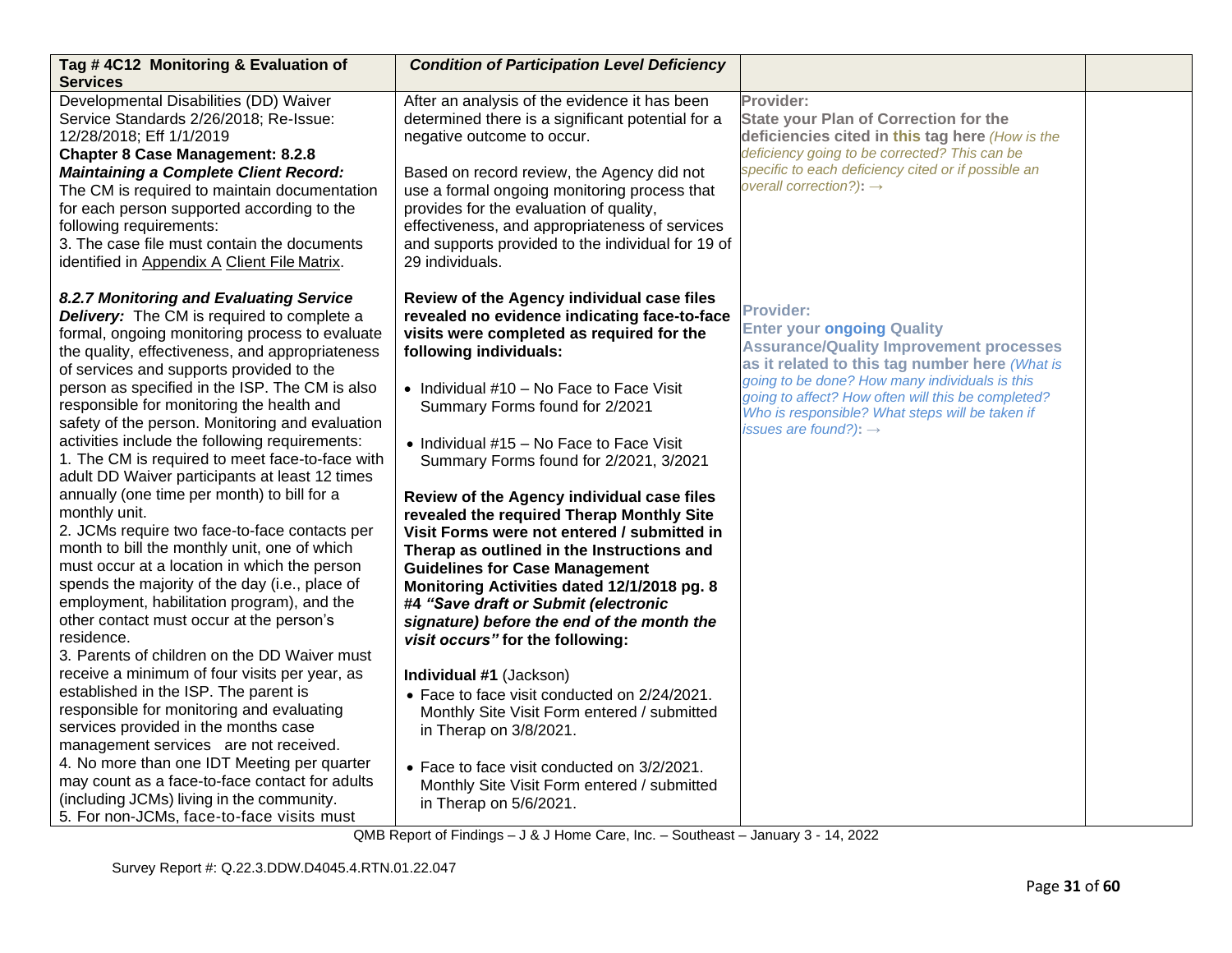| occur as follows:                                |                                               |  |
|--------------------------------------------------|-----------------------------------------------|--|
| a. At least one face-to-face visit per           | • Face to face visit conducted on 03/24/2021. |  |
| quarter shall occur at the person's home         | Monthly Site Visit Form entered / submitted   |  |
| for people who receive a Living Supports         | in Therap on 5/6/2021.                        |  |
| or CIHS.                                         |                                               |  |
| At least one face-to-face visit per<br>b.        | • Face to face visit conducted on 4/13/2021.  |  |
| quarter shall occur at the day program           | Monthly Site Visit Form entered / submitted   |  |
| for people who receive CCS and or CIE            | in Therap on 5/24/2021.                       |  |
| in an agency operated facility.                  |                                               |  |
| It is appropriate to conduct face-to-face<br>C.  | • Face to face visit conducted on 4/28/2021.  |  |
| visits with the person either during             | Monthly Site Visit Form entered / submitted   |  |
| times when the person is receiving a             | in Therap on 5/24/2021.                       |  |
| service or during times when the person          |                                               |  |
| is not receiving a service.                      | • Face to face visit conducted on 5/11/2021.  |  |
| The CM considers preferences of the<br>d.        | Monthly Site Visit Form entered / submitted   |  |
| person when scheduling face-to face-             | in Therap on 8/19/2021.                       |  |
| visits in advance.                               |                                               |  |
| Face-to-face visits may be<br>е.                 | • Face to face visit conducted on 6/10/2021.  |  |
| unannounced depending on the purpose             | Monthly Site Visit Form entered / submitted   |  |
| of the monitoring.                               | in Therap on 8/22/2021.                       |  |
| 6. The CM must monitor at least quarterly:       |                                               |  |
| that applicable MERPs and/or BCIPs<br>а.         | • Face to face visit conducted on 6/28/2021.  |  |
| are in place in the residence and at the         | Monthly Site Visit Form entered / submitted   |  |
| day services location(s) for those who           | in Therap on 8/22/2021.                       |  |
| have chronic medical condition(s) with           |                                               |  |
| potential for life threatening                   | • Face to face visit conducted on 7/26/2021.  |  |
| complications, or for individuals with           | Monthly Site Visit Form entered / submitted   |  |
| behavioral challenge(s) that pose a              | in Therap on 8/23/2021.                       |  |
| potential for harm to themselves or              |                                               |  |
| others; and                                      |                                               |  |
| that all applicable current HCPs<br>b.           | • Face to face visit conducted on 8/10/2021.  |  |
| (including applicable CARMP), PBSP or            | Monthly Site Visit Form entered / submitted   |  |
| other applicable behavioral plans (such          | in Therap on 10/7/2021.                       |  |
| as PPMP or RMP), and WDSIs are                   |                                               |  |
| in place in the applicable service sites.        | • Face to face visit conducted on 8/26/2021.  |  |
| 7. When risk of significant harm is identified,  | Monthly Site Visit Form entered / submitted   |  |
| the CM follows. the standards outlined in        | in Therap on 10/7/2021.                       |  |
| Chapter 18: Incident Management System.          |                                               |  |
| 8. The CM must report all suspected ANE as       | • Face to face visit conducted on 9/15/2021.  |  |
| required by New Mexico Statutes and              | Monthly Site Visit Form entered / submitted   |  |
| complete all follow up activities as detailed in | in Therap on 10/7/2021.                       |  |
| Chapter 18: Incident Management System.          |                                               |  |
| 9. If concerns regarding the health or safety of |                                               |  |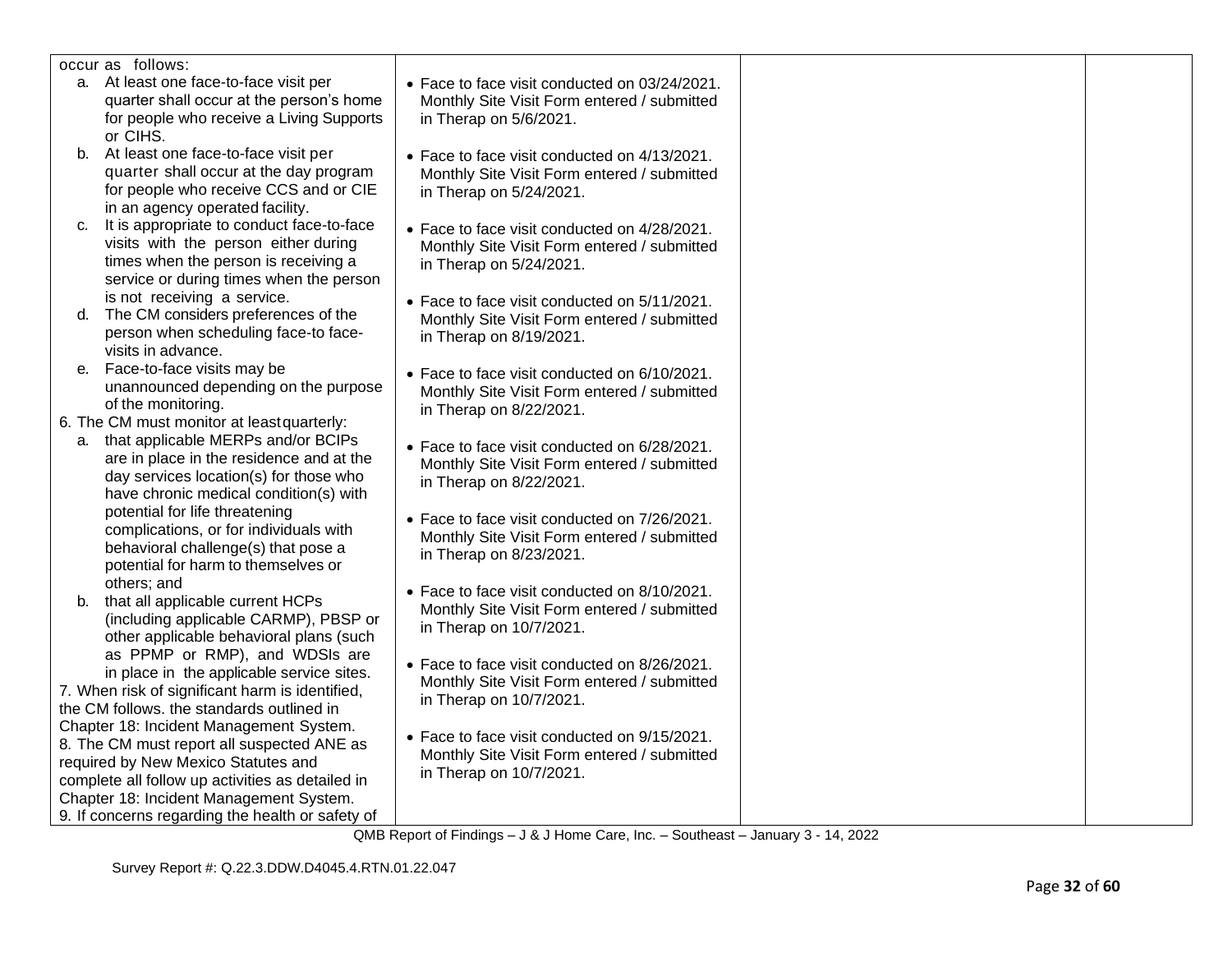| the person are documented during monitoring<br>or assessment activities, the CM immediately<br>notifies appropriate supervisory personnel<br>within the DD Waiver Provider Agency and<br>documents the concern. In situations where<br>the concern is not urgent, the DD Waiver<br>Provider Agency is allowed up to 15 business<br>days to remediate or develop an acceptable<br>plan of remediation.<br>10. If the CMs reported concerns are not<br>remedied by the Provider Agency within a<br>reasonable, mutually agreed upon period of<br>time, the CM shall use the RORA process<br>detailed in Chapter 19: Provider Reporting<br>Requirements.<br>11. The CM conducts an online review in the<br>Therap system to ensure that the e-CHAT<br>and Health Passport are current: quarterly and<br>after each hospitalization or major health<br>event.<br>14. The CM will ensure Living Supports, CIHS,<br>CCS, and CIE are delivered in accordance<br>with CMS Setting Requirements described in<br>Chapter 2.1 CMS Final Rule: Home and<br>Community-Based Services (HCBS) Settings<br>Requirements. If additional support is needed,<br>the CM notifies the DDSD Regional Office<br>through the RORA process. | • Face to face visit conducted on 9/24/2021.<br>Monthly Site Visit Form entered / submitted<br>in Therap on 10/7/2021.<br>• Face to face visit conducted on 10/13/2021.<br>Monthly Site Visit Form entered / submitted<br>in Therap on 11/2/2021.<br>• Face to face visit conducted on 10/19/2021.<br>Monthly Site Visit Form entered / submitted<br>in Therap on 11/2/2021.<br>• Face to face visit conducted on 11/4/2021.<br>Monthly Site Visit Form entered / submitted<br>in Therap on 12/2/2021.<br>• Face to face visit conducted on 11/18/2021.<br>Monthly Site Visit Form entered / submitted<br>in Therap on 12/2/2021.<br>Individual #3 (Non-Jackson)<br>• Face to face visit conducted on 3/10/2021.<br>Monthly Site Visit Form entered / submitted<br>in Therap on 5/6/2021.<br>• Face to face visit conducted on 4/14/2021.<br>Monthly Site Visit Form entered / submitted<br>in Therap on 10/8/2021.<br>• Face to face visit conducted on 6/15/2021.<br>Monthly Site Visit Form entered / submitted<br>in Therap on 10/8/2021.<br>• Face to face visit conducted on 7/10/2021.<br>Monthly Site Visit Form entered / submitted<br>in Therap on 10/8/2021.<br>• Face to face visit conducted on 8/13/2021.<br>Monthly Site Visit Form entered / submitted<br>in Therap on 10/8/2021. |  |
|---------------------------------------------------------------------------------------------------------------------------------------------------------------------------------------------------------------------------------------------------------------------------------------------------------------------------------------------------------------------------------------------------------------------------------------------------------------------------------------------------------------------------------------------------------------------------------------------------------------------------------------------------------------------------------------------------------------------------------------------------------------------------------------------------------------------------------------------------------------------------------------------------------------------------------------------------------------------------------------------------------------------------------------------------------------------------------------------------------------------------------------------------------------------------------------------------------------------|---------------------------------------------------------------------------------------------------------------------------------------------------------------------------------------------------------------------------------------------------------------------------------------------------------------------------------------------------------------------------------------------------------------------------------------------------------------------------------------------------------------------------------------------------------------------------------------------------------------------------------------------------------------------------------------------------------------------------------------------------------------------------------------------------------------------------------------------------------------------------------------------------------------------------------------------------------------------------------------------------------------------------------------------------------------------------------------------------------------------------------------------------------------------------------------------------------------------------------------------------------------------------------------------------|--|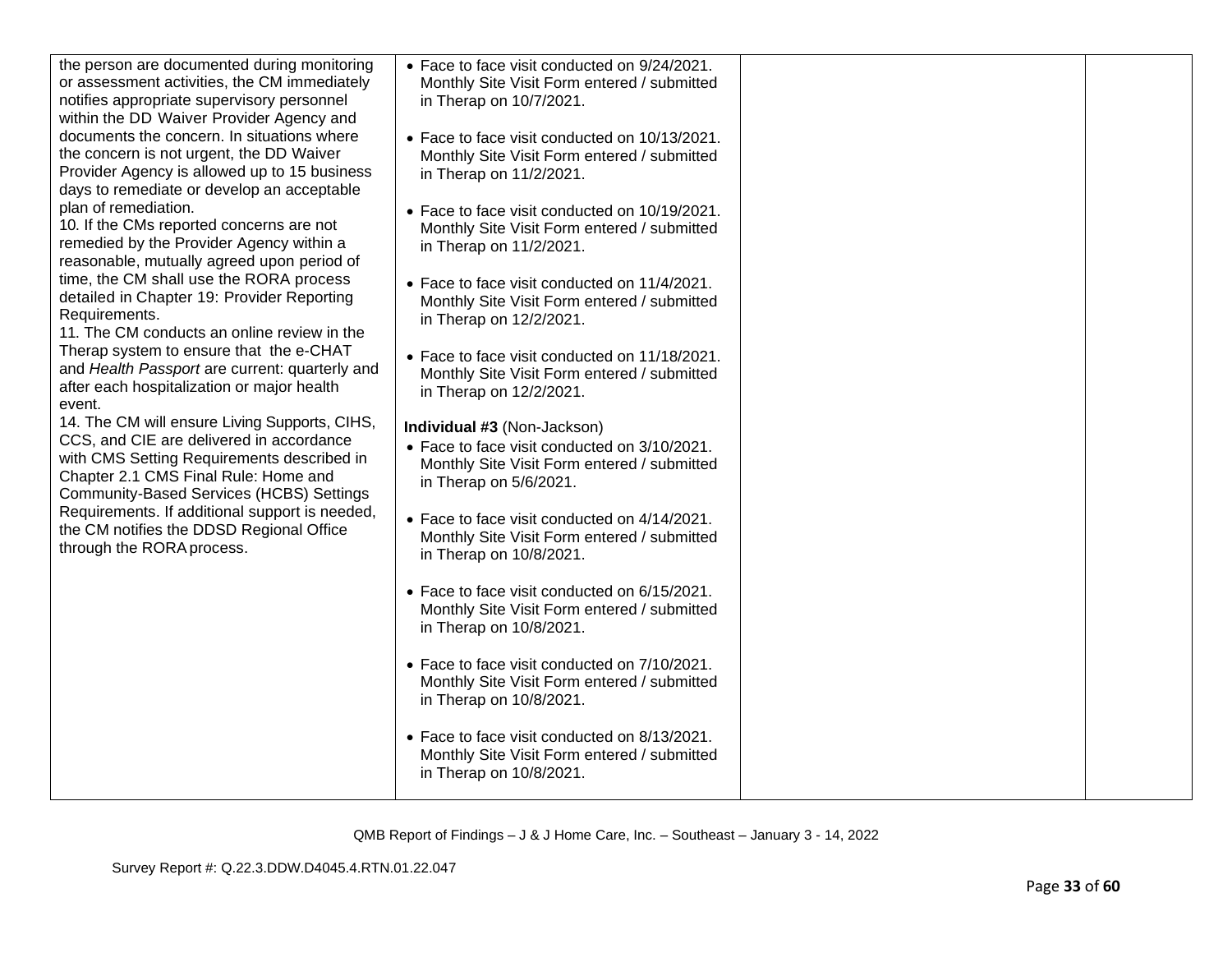| • Face to face visit conducted on 9/16/2021.<br>Monthly Site Visit Form entered / submitted<br>in Therap on 10/8/2021.                               |  |
|------------------------------------------------------------------------------------------------------------------------------------------------------|--|
| • Face to face visit conducted on 10/21/2021.<br>Monthly Site Visit Form entered / submitted<br>in Therap on 11/5/2021.                              |  |
| • Face to face visit conducted on 11/29/2021.<br>Monthly Site Visit Form entered / submitted<br>in Therap on 12/2/2021.                              |  |
| • Face to face visit conducted on 12/9/2021.<br>Monthly Site Visit Form entered / submitted<br>in Therap on 1/6/2022.                                |  |
| Individual #4 (Non-Jackson)<br>• Face to face visit conducted on 2/23/2021.<br>Monthly Site Visit Form entered / submitted<br>in Therap on 3/8/2021. |  |
| • Face to face visit conducted on 3/31//2021.<br>Monthly Site Visit Form entered / submitted<br>in Therap on 5/6/2021.                               |  |
| • Face to face visit conducted on 6/28/2021.<br>Monthly Site Visit Form entered / submitted<br>in Therap on 7/5/2021.                                |  |
| • Face to face visit conducted on 7/29/2021.<br>Monthly Site Visit Form entered / submitted<br>in Therap on 10/27/2021.                              |  |
| • Face to face visit conducted on 8/23/2021.<br>Monthly Site Visit Form entered / submitted<br>in Therap on 11/2/2021.                               |  |
| • Face to face visit conducted on 9/30/2021.<br>Monthly Site Visit Form entered / submitted<br>in Therap on 12/26/2021.                              |  |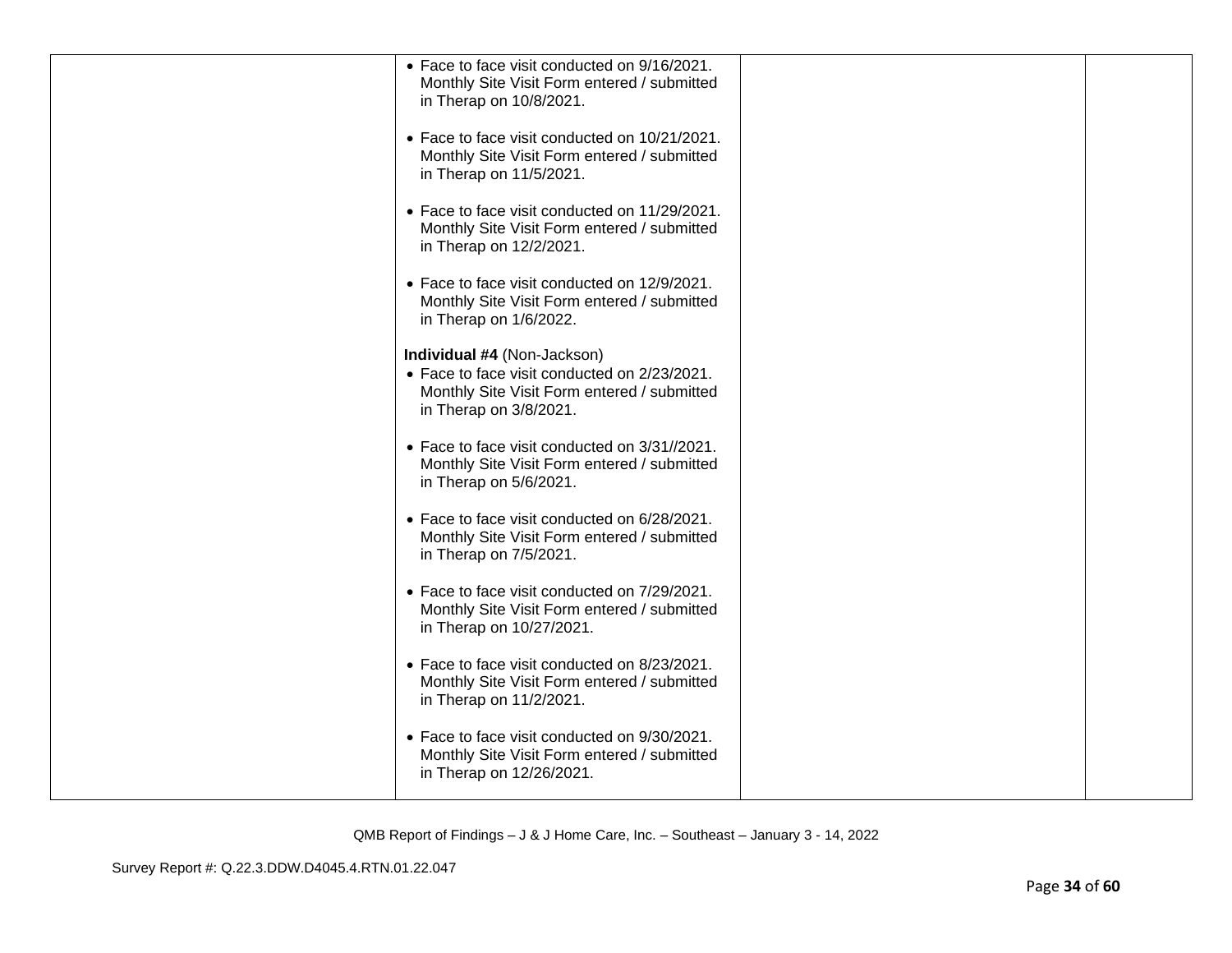| • Face to face visit conducted on 10/28/2021.<br>Monthly Site Visit Form entered / submitted<br>in Therap on 12/26/2021.                             |  |
|------------------------------------------------------------------------------------------------------------------------------------------------------|--|
| • Face to face visit conducted on 11/12/2021.<br>Monthly Site Visit Form entered / submitted<br>in Therap on 12/3/2021.                              |  |
| Individual #8 (Non-Jackson)<br>• Face to face visit conducted on 1/21/2021.<br>Monthly Site Visit Form entered / submitted<br>in Therap on 1/4/2022. |  |
| • Face to face visit conducted on 2/22/2021.<br>Monthly Site Visit Form entered / submitted<br>in Therap on 1/4/2022.                                |  |
| • Face to face visit conducted on 3/4/2021.<br>Monthly Site Visit Form entered / submitted<br>in Therap on 1/4/2022.                                 |  |
| • Face to face visit conducted on 4/26/2021.<br>Monthly Site Visit Form entered / submitted<br>in Therap on 1/4/2022.                                |  |
| • Face to face visit conducted on 5/5/2021.<br>Monthly Site Visit Form entered / submitted<br>in Therap on 1/4/2022.                                 |  |
| • Face to face visit conducted on 6/25/2021.<br>Monthly Site Visit Form entered / submitted<br>in Therap on 1/4/2022.                                |  |
| • Face to face visit conducted on 7/15/2021.<br>Monthly Site Visit Form entered / submitted<br>in Therap on 1/4/2022.                                |  |
| • Face to face visit conducted on 8/2/2021.<br>Monthly Site Visit Form entered / submitted<br>in Therap on 1/4/2022.                                 |  |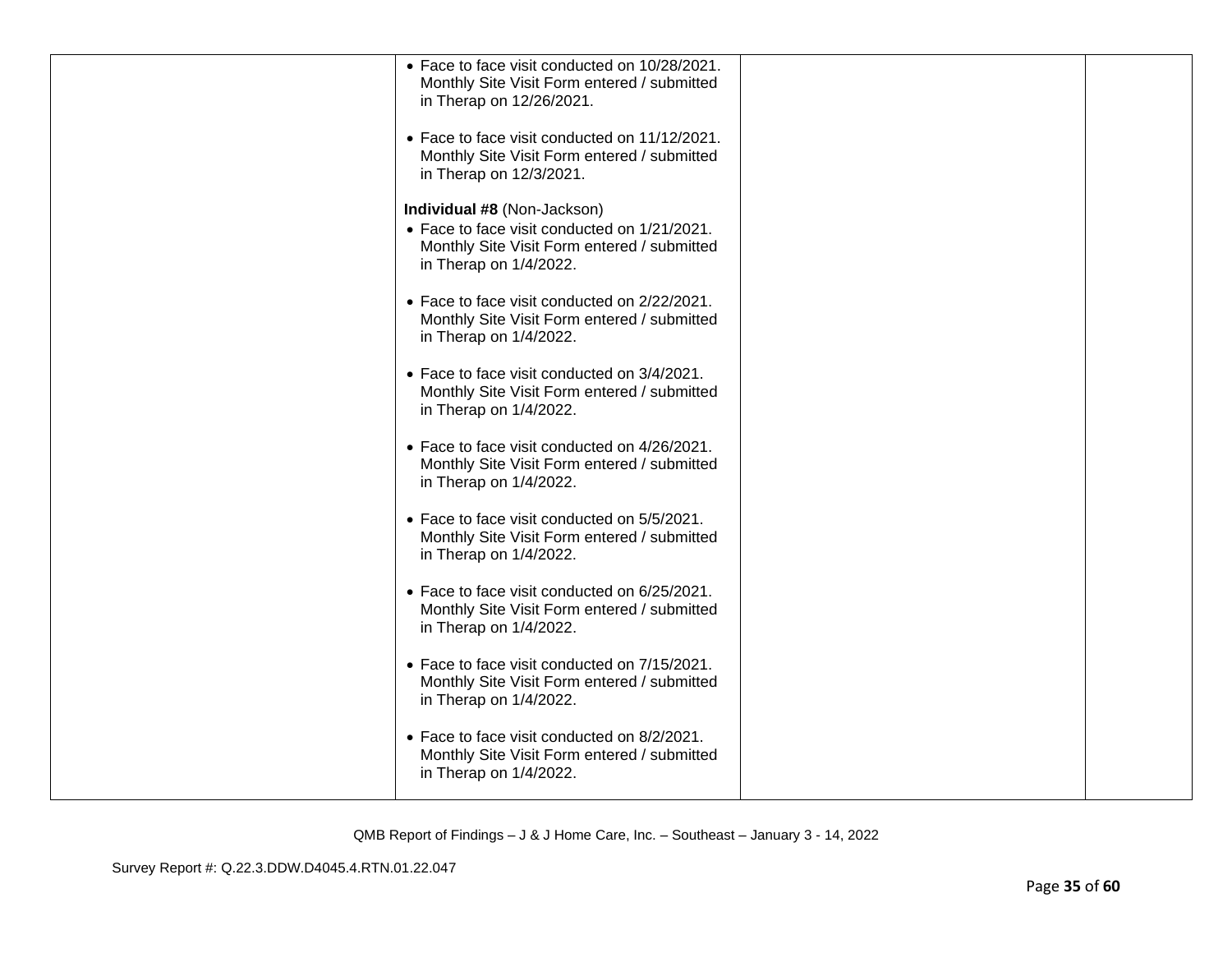| • Face to face visit conducted on 9/16/2021.<br>Monthly Site Visit Form entered / submitted<br>in Therap on 1/4/2022.                                  |  |
|--------------------------------------------------------------------------------------------------------------------------------------------------------|--|
| • Face to face visit conducted on 10/28/2021.<br>Monthly Site Visit Form entered / submitted<br>in Therap on 1/4/2022.                                 |  |
| • Face to face visit conducted on 11/29/2021.<br>Monthly Site Visit Form entered / submitted<br>in Therap on 1/4/2022.                                 |  |
| Individual #9 (Non-Jackson)<br>• Face to face visit conducted on 5/27/2021.<br>Monthly Site Visit Form entered / submitted<br>in Therap on 6/11/2021.  |  |
| • Face to face visit conducted on 6/29/2021.<br>Monthly Site Visit Form entered / submitted<br>in Therap on 7/1/2021.                                  |  |
| Individual #11 (Non-Jackson)<br>• Face to face visit conducted on 2/24/2021.<br>Monthly Site Visit Form entered / submitted<br>in Therap on 3/10/2021. |  |
| • Face to face visit conducted on 3/11/2021.<br>Monthly Site Visit Form entered / submitted<br>in Therap on 10/12/2021.                                |  |
| • Face to face visit conducted on 4/15/2021.<br>Monthly Site Visit Form entered / submitted<br>in Therap on 10/12/2021.                                |  |
| • Face to face visit conducted on 5/5/2021.<br>Monthly Site Visit Form entered / submitted<br>in Therap on 8/29/2021.                                  |  |
| • Face to face visit conducted on 6/17/2021.<br>Monthly Site Visit Form entered / submitted<br>in Therap on 8/29/2021.                                 |  |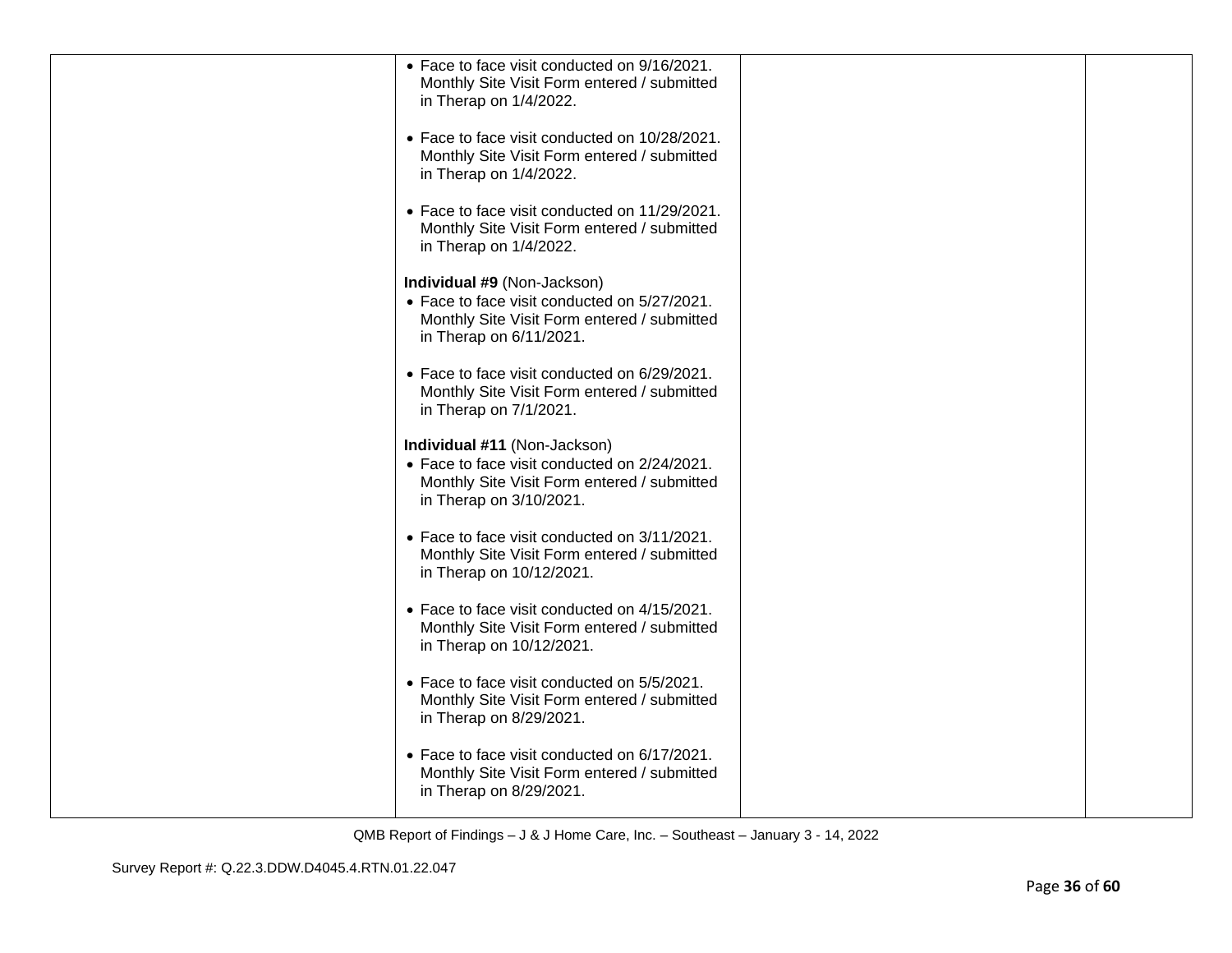| • Face to face visit conducted on 7/19/2021.<br>Monthly Site Visit Form entered / submitted<br>in Therap on 10/12/2021.                                |  |
|--------------------------------------------------------------------------------------------------------------------------------------------------------|--|
| • Face to face visit conducted on 8/20/2021.<br>Monthly Site Visit Form entered / submitted<br>in Therap on 10/12/2021.                                |  |
| • Face to face visit conducted on 9/30/2021.<br>Monthly Site Visit Form entered / submitted<br>in Therap on 10/12/2021.                                |  |
| • Face to face visit conducted on 10/14/2021.<br>Monthly Site Visit Form entered / submitted<br>in Therap on 11/5/2021.                                |  |
| • Face to face visit conducted on 11/17/2021.<br>Monthly Site Visit Form entered / submitted<br>in Therap on 12/2/2021.                                |  |
| Individual #13 (Non-Jackson)<br>• Face to face visit conducted on 1/27/2021.<br>Monthly Site Visit Form entered / submitted<br>in Therap on 2/1/2021.  |  |
| Individual #14 (Non-Jackson)<br>• Face to face visit conducted on 2/11/2021.<br>Monthly Site Visit Form entered / submitted<br>in Therap on 3/30/2021. |  |
| • Face to face visit conducted on 9/30/2021.<br>Monthly Site Visit Form entered / submitted<br>in Therap on 10/19/2021.                                |  |
| Individual #15 (Non-Jackson)<br>• Face to face visit conducted on 1/21/2021.<br>Monthly Site Visit Form entered / submitted<br>in Therap on 3/9/2021.  |  |
| • Face to face visit conducted on 4/14/2021.<br>Monthly Site Visit Form entered / submitted<br>in Therap on 1/4/2022.                                  |  |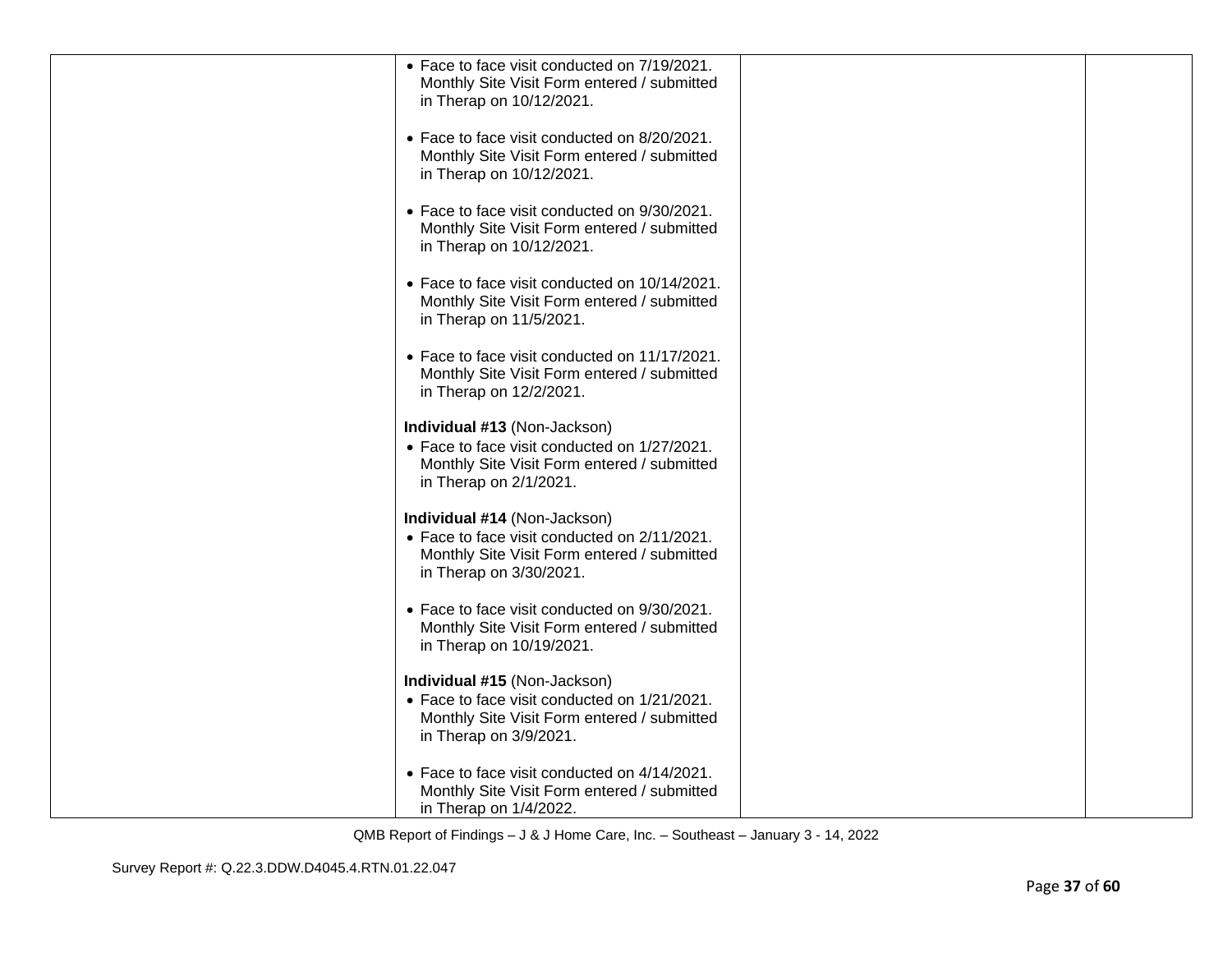| • Face to face visit conducted on 5/31/2021.<br>Monthly Site Visit Form entered / submitted<br>in Therap on 12/24/2021.                                |  |
|--------------------------------------------------------------------------------------------------------------------------------------------------------|--|
| • Face to face visit conducted on 6/28/2021.<br>Monthly Site Visit Form entered / submitted<br>in Therap on 12/26/2021.                                |  |
| • Face to face visit conducted on 7/27/2021.<br>Monthly Site Visit Form entered / submitted<br>in Therap on 10/27/2021.                                |  |
| • Face to face visit conducted on 8/21/2021.<br>Monthly Site Visit Form entered / submitted<br>in Therap on 11/2/2021.                                 |  |
| • Face to face visit conducted on 9/27/2021.<br>Monthly Site Visit Form entered / submitted<br>in Therap on 12/26/2021.                                |  |
| • Face to face visit conducted on 10/26/2021.<br>Monthly Site Visit Form entered / submitted<br>in Therap on 12/26/2021.                               |  |
| • Face to face visit conducted on 11/9/2021.<br>Monthly Site Visit Form entered / submitted<br>in Therap on 12/3/2021.                                 |  |
| Individual #18 (Non-Jackson)<br>• Face to face visit conducted on 4/28/2021.<br>Monthly Site Visit Form entered / submitted<br>in Therap on 5/11/2021. |  |
| • Face to face visit conducted on 5/28/2021.<br>Monthly Site Visit Form entered / submitted<br>in Therap on 6/15/2021.                                 |  |
| • Face to face visit conducted on 6/30/2021.<br>Monthly Site Visit Form entered / submitted<br>in Therap on 7/7/2021.                                  |  |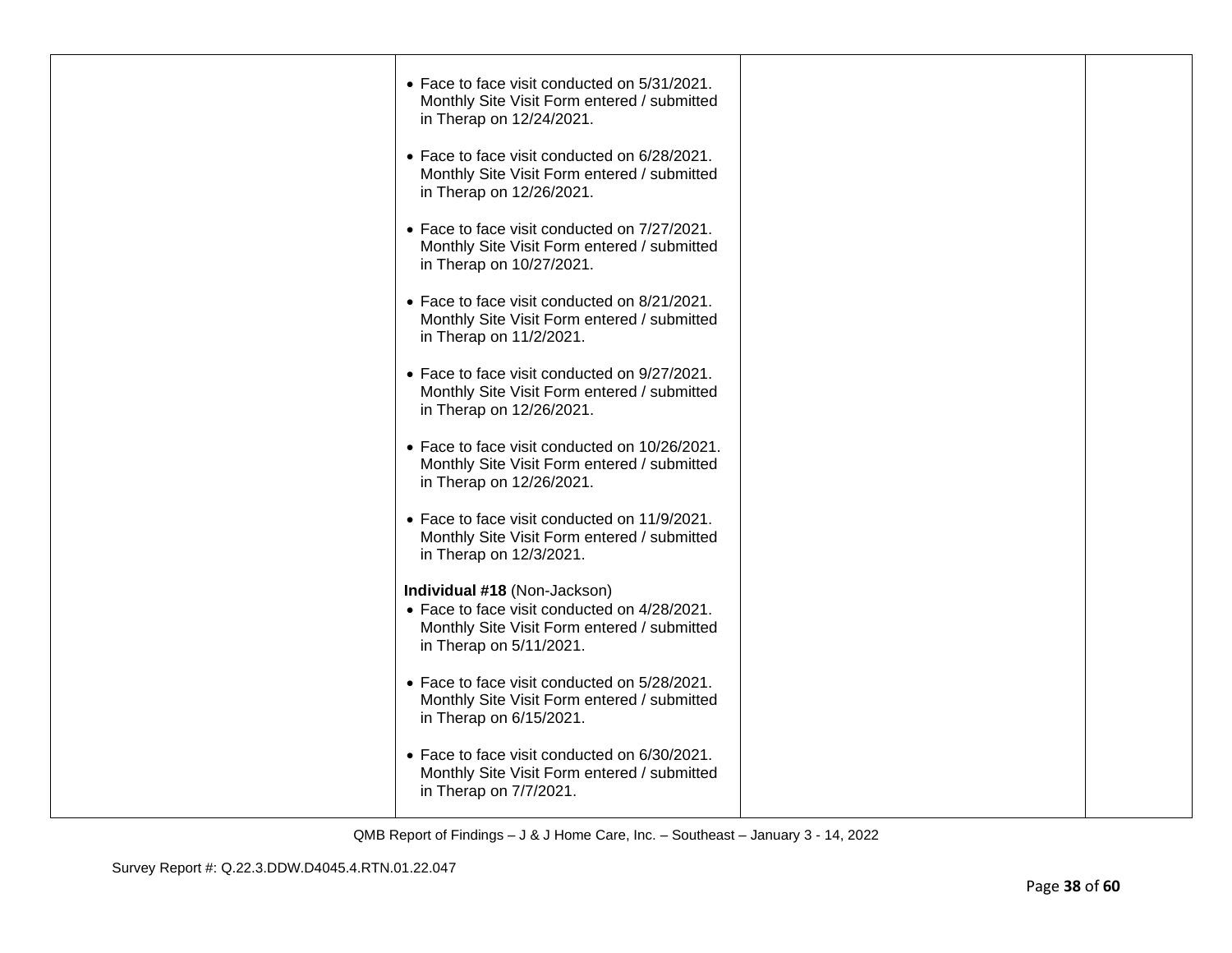| Individual #21 (Non-Jackson)                  |  |
|-----------------------------------------------|--|
| • Face to face visit conducted on 1/1/2021.   |  |
| Monthly Site Visit Form entered / submitted   |  |
|                                               |  |
| in Therap on 1/5/2022.                        |  |
|                                               |  |
| • Face to face visit conducted on 2/22/2021.  |  |
| Monthly Site Visit Form entered / submitted   |  |
| in Therap on 1/5/2022                         |  |
|                                               |  |
| • Face to face visit conducted on 3/5/2021.   |  |
| Monthly Site Visit Form entered / submitted   |  |
| in Therap on 1/5/2022                         |  |
|                                               |  |
| • Face to face visit conducted on 4/8/2021.   |  |
| Monthly Site Visit Form entered / submitted   |  |
|                                               |  |
| in Therap on 1/5/2022.                        |  |
|                                               |  |
| • Face to face visit conducted on 5/3/2021.   |  |
| Monthly Site Visit Form entered / submitted   |  |
| in Therap on 1/5/2022.                        |  |
|                                               |  |
| • Face to face visit conducted on 6/30/2021.  |  |
| Monthly Site Visit Form entered / submitted   |  |
| in Therap on 1/5/2022.                        |  |
|                                               |  |
| • Face to face visit conducted on 7/16/2021.  |  |
| Monthly Site Visit Form entered / submitted   |  |
| in Therap on 1/5/2022.                        |  |
|                                               |  |
| • Face to face visit conducted on 8/9/2021.   |  |
| Monthly Site Visit Form entered / submitted   |  |
|                                               |  |
| in Therap on 1/5/2022.                        |  |
|                                               |  |
| • Face to face visit conducted on 9/16/2021.  |  |
| Monthly Site Visit Form entered / submitted   |  |
| in Therap on 1/5/2022.                        |  |
|                                               |  |
| • Face to face visit conducted on 10/29/2021. |  |
| Monthly Site Visit Form entered / submitted   |  |
| in Therap on 1/5/2022.                        |  |
|                                               |  |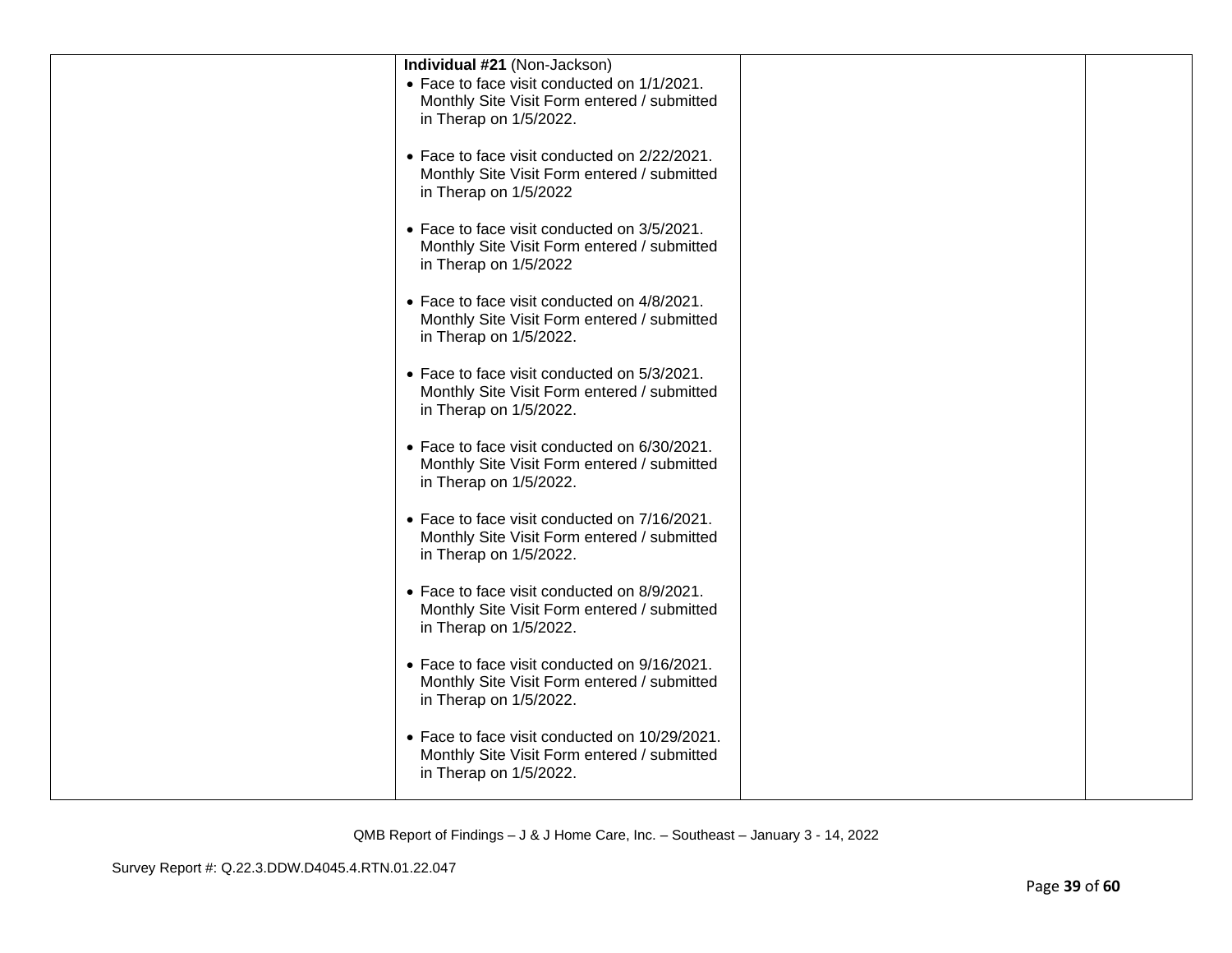| • Face to face visit conducted on 11/29/2021.<br>Monthly Site Visit Form entered / submitted<br>in Therap on 1/5/2022.                                 |  |
|--------------------------------------------------------------------------------------------------------------------------------------------------------|--|
| Individual #22 (Non-Jackson)<br>• Face to face visit conducted on 1/14/2021.<br>Monthly Site Visit Form entered / submitted<br>in Therap on 2/23/2021. |  |
| • Face to face visit conducted on 2/27/2021.<br>Monthly Site Visit Form entered / submitted<br>in Therap on 3/8/2021.                                  |  |
| • Face to face visit conducted on 3/22/2021.<br>Monthly Site Visit Form entered / submitted<br>in Therap on 5/10/2021.                                 |  |
| • Face to face visit conducted on 4/1/2021.<br>Monthly Site Visit Form entered / submitted<br>in Therap on 5/6/2021.                                   |  |
| • Face to face visit conducted on 6/28/2021.<br>Monthly Site Visit Form entered / submitted<br>in Therap on 12/26/2021.                                |  |
| • Face to face visit conducted on 7/22/2021.<br>Monthly Site Visit Form entered / submitted<br>in Therap on 10/27/2021.                                |  |
| • Face to face visit conducted on 8/31/2021.<br>Monthly Site Visit Form entered / submitted<br>in Therap on 12/27/2021.                                |  |
| • Face to face visit conducted on 9/28/2021.<br>Monthly Site Visit Form entered / submitted<br>in Therap on 12/26/2021.                                |  |
| • Face to face visit conducted on 10/20/2021.<br>Monthly Site Visit Form entered / submitted<br>in Therap on 12/26/2021.                               |  |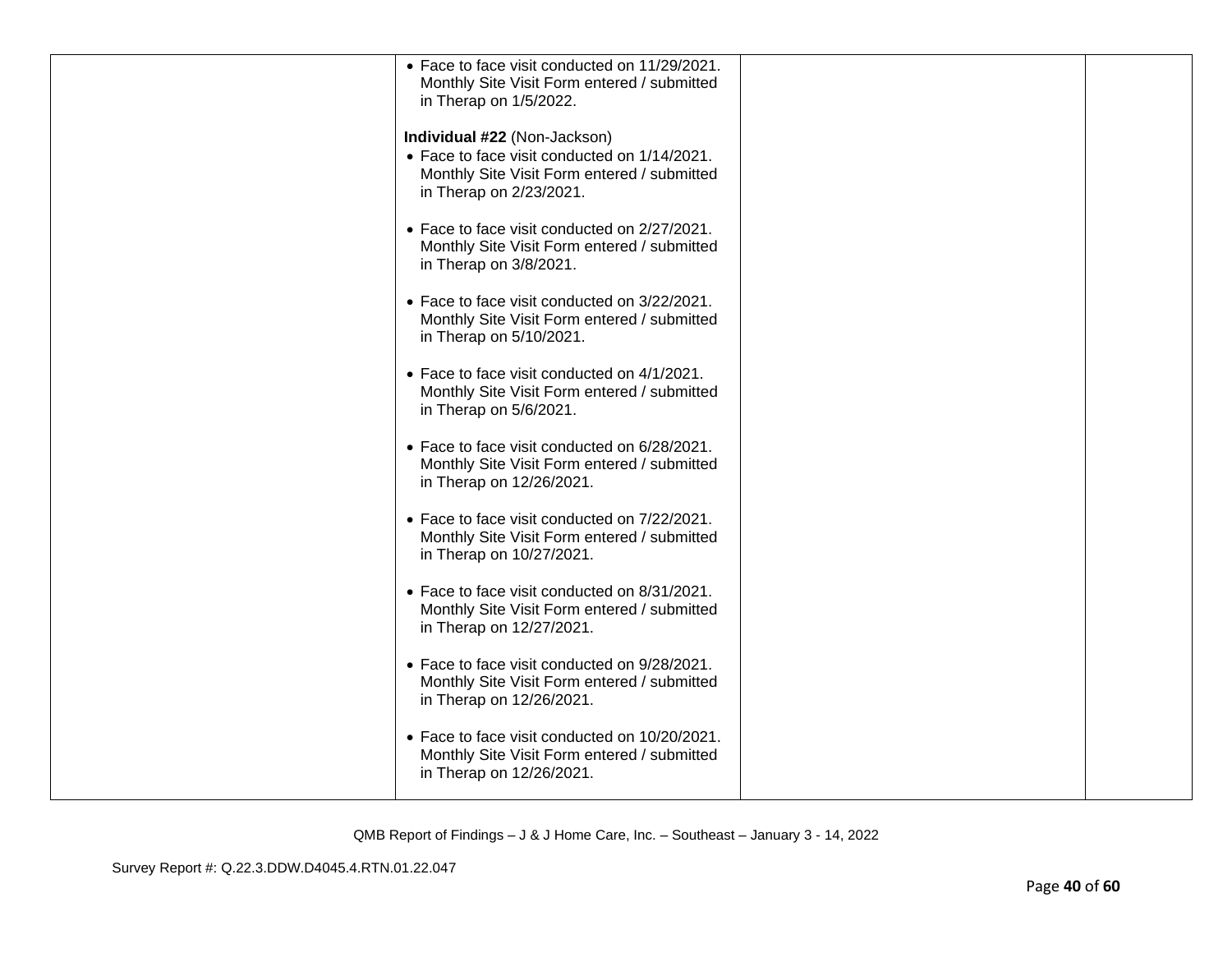| • Face to face visit conducted on 11/29/2021.<br>Monthly Site Visit Form entered / submitted<br>in Therap on 12/15/2021.                                 |  |
|----------------------------------------------------------------------------------------------------------------------------------------------------------|--|
| Individual #23 (Non-Jackson)<br>• Face to face visit conducted on 4/23/2021.<br>Monthly Site Visit Form entered / submitted<br>in Therap on 5/4/2021.    |  |
| • Face to face visit conducted on 6/30/2021.<br>Monthly Site Visit Form entered / submitted<br>in Therap on 7/1/2021.                                    |  |
| • Face to face visit conducted on 7/27/2021.<br>Monthly Site Visit Form entered / submitted<br>in Therap on 12/31/2021.                                  |  |
| • Face to face visit conducted on 10/26/2021.<br>Monthly Site Visit Form entered / submitted<br>in Therap on 12/31/2021.                                 |  |
| • Face to face visit conducted on 11/22/2021.<br>Monthly Site Visit Form entered / submitted<br>in Therap on 12/31/2021.                                 |  |
| Individual #24 (Non-Jackson)<br>• Face to face visit conducted on 10/19/2021.<br>Monthly Site Visit Form entered / submitted<br>in Therap on 12/31/2021. |  |
| • Face to face visit conducted on 11/29/2021.<br>Monthly Site Visit Form entered / submitted<br>in Therap on 12/31/2021.                                 |  |
| Individual #26 (Non-Jackson)<br>• Face to face visit conducted on 4/13/2021.<br>Monthly Site Visit Form entered / submitted<br>in Therap on 5/4/2021.    |  |
| • Face to face visit conducted on 5/19/2021.<br>Monthly Site Visit Form entered / submitted<br>in Therap on 6/5/2021.                                    |  |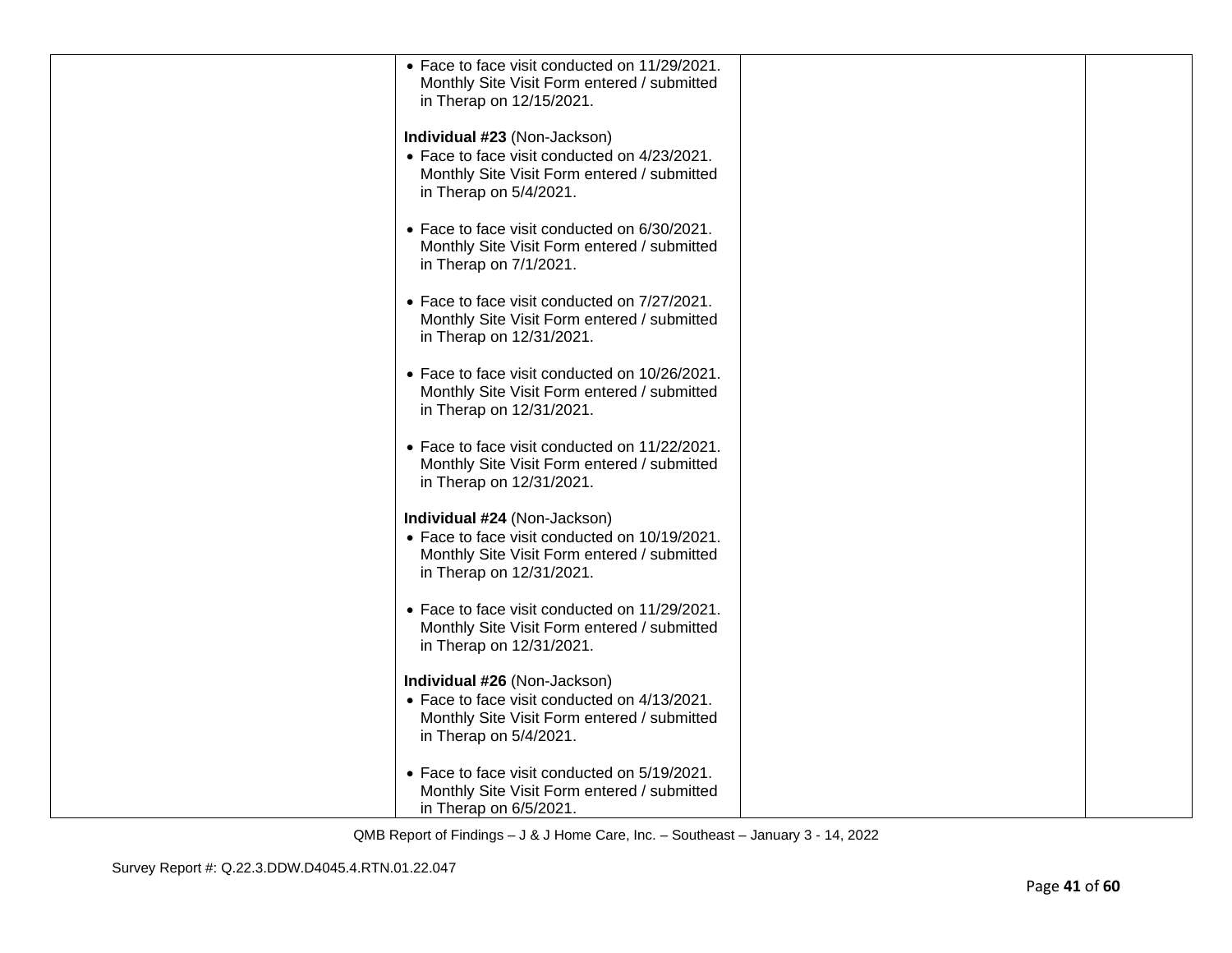| • Face to face visit conducted on 11/16/2021.<br>Monthly Site Visit Form entered / submitted<br>in Therap on 12/31/2021.                              |  |
|-------------------------------------------------------------------------------------------------------------------------------------------------------|--|
| Individual #27 (Non-Jackson)<br>• Face to face visit conducted on 2/25/2021.<br>Monthly Site Visit Form entered / submitted<br>in Therap on 1/6/2022. |  |
| • Face to face visit conducted on 3/18/2021.<br>Monthly Site Visit Form entered / submitted<br>in Therap on 4/5/2021.                                 |  |
| • Face to face visit conducted on 4/27/2021.<br>Monthly Site Visit Form entered / submitted<br>in Therap on 1/6/2022.                                 |  |
| • Face to face visit conducted on 5/21/2021.<br>Monthly Site Visit Form entered / submitted<br>in Therap on 1/6/2022.                                 |  |
| • Face to face visit conducted on 6/29/2021.<br>Monthly Site Visit Form entered / submitted<br>in Therap on 1/6/2022.                                 |  |
| • Face to face visit conducted on 7/13/2021.<br>Monthly Site Visit Form entered / submitted<br>in Therap on 1/6/2022.                                 |  |
| • Face to face visit conducted on 8/27/2021.<br>Monthly Site Visit Form entered / submitted<br>in Therap on 1/6/2022.                                 |  |
| • Face to face visit conducted on 9/29/2021.<br>Monthly Site Visit Form entered / submitted<br>in Therap on 1/6/2022.                                 |  |
| • Face to face visit conducted on 10/20/2021.<br>Monthly Site Visit Form entered / submitted<br>in Therap on 1/6/2022.                                |  |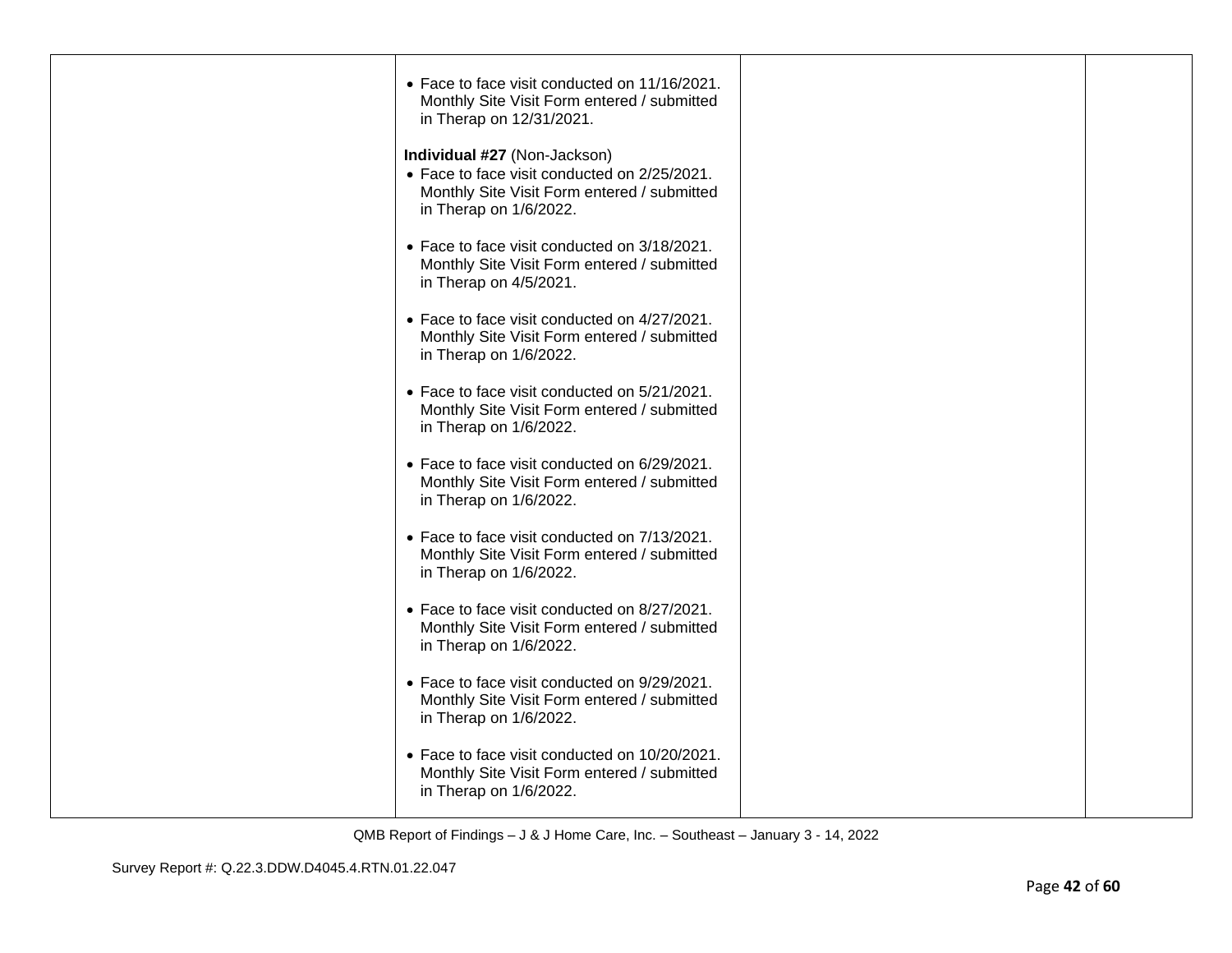| • Face to face visit conducted on 11/18/2021.<br>Monthly Site Visit Form entered / submitted<br>in Therap on 1/6/2022.                                |  |
|-------------------------------------------------------------------------------------------------------------------------------------------------------|--|
| Individual #28 (Non-Jackson)<br>• Face to face visit conducted on 1/27/2021.<br>Monthly Site Visit Form entered / submitted<br>in Therap on 2/1/2021. |  |
| Individual #29 (Non-Jackson)<br>• Face to face visit conducted on 8/31/2021.<br>Monthly Site Visit Form entered / submitted<br>in Therap on 9/1/2021. |  |
|                                                                                                                                                       |  |
|                                                                                                                                                       |  |
|                                                                                                                                                       |  |
|                                                                                                                                                       |  |
|                                                                                                                                                       |  |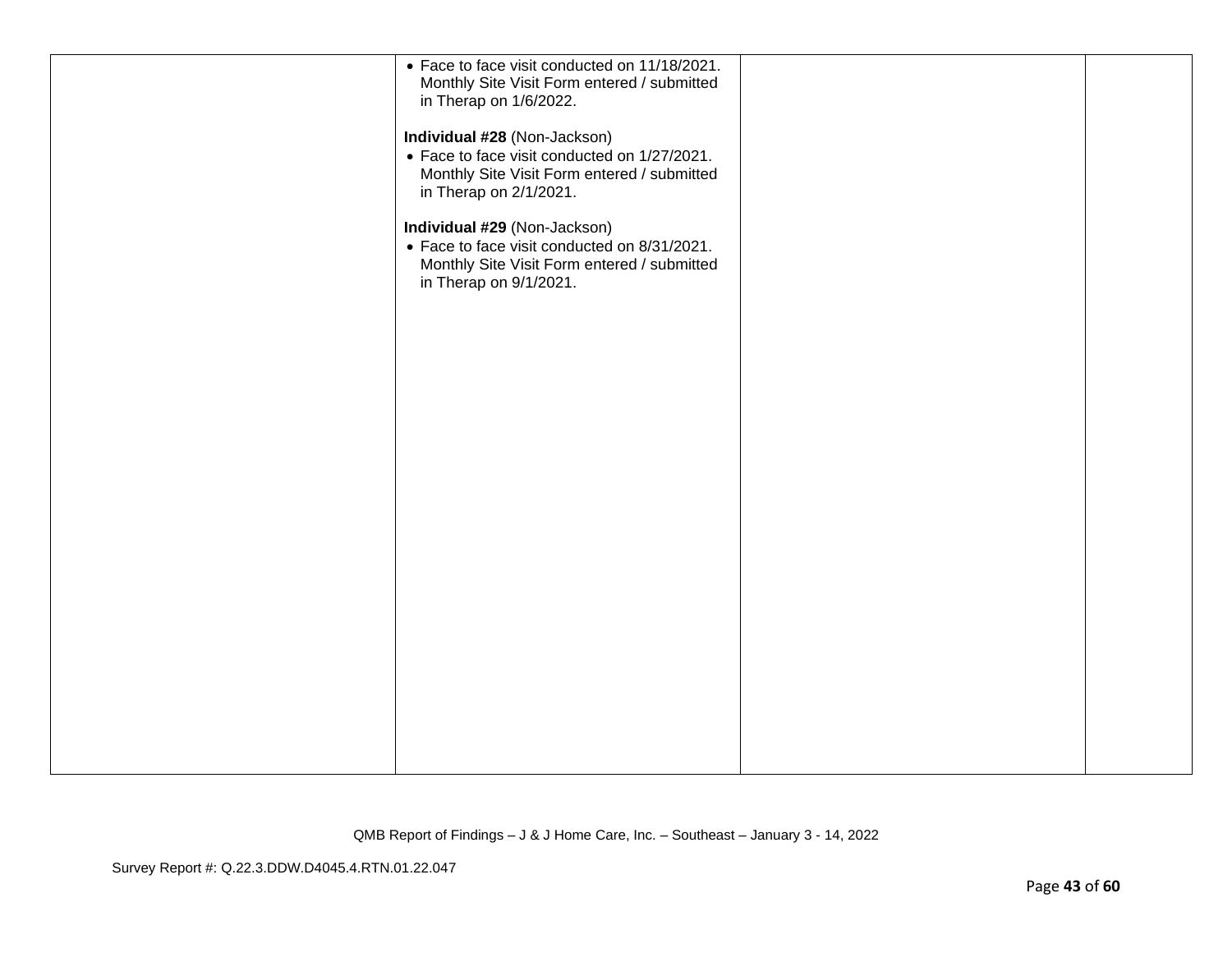| Tag #4C16 Req. for Reports & Distribution                                                     | <b>Condition of Participation Level Deficiency</b>   |                                                                                                  |  |
|-----------------------------------------------------------------------------------------------|------------------------------------------------------|--------------------------------------------------------------------------------------------------|--|
| of ISP (Provider Agencies, Individual and /<br>or Guardian)                                   |                                                      |                                                                                                  |  |
| NMAC 7.26.5.17 DEVELOPMENT OF THE                                                             | After an analysis of the evidence it has been        | Provider:                                                                                        |  |
| <b>INDIVIDUAL SERVICE PLAN (ISP) -</b>                                                        | determined there is a significant potential for a    | <b>State your Plan of Correction for the</b>                                                     |  |
|                                                                                               |                                                      |                                                                                                  |  |
| <b>DISSEMINATION OF THE ISP,</b>                                                              | negative outcome to occur.                           | deficiencies cited in this tag here (How is the<br>deficiency going to be corrected? This can be |  |
| <b>DOCUMENTATION AND COMPLIANCE:</b>                                                          |                                                      | specific to each deficiency cited or if possible an                                              |  |
| A. The case manager shall provide copies of                                                   | Based on record review the Agency did not            | overall correction?): $\rightarrow$                                                              |  |
| the completed ISP, with all relevant service                                                  | follow and implement the Case Manager                |                                                                                                  |  |
| provider strategies attached, within fourteen                                                 | Requirement for Reports and Distribution of          |                                                                                                  |  |
| (14) days of ISP approval to:                                                                 | Documents as follows for 21 of 29 Individual:        |                                                                                                  |  |
| (1) the individual;                                                                           |                                                      |                                                                                                  |  |
| (2) the guardian (if applicable);                                                             | The following was found indicating the agency        |                                                                                                  |  |
| (3) all relevant staff of the service provider                                                | failed to provide a copy of the ISP within 14        |                                                                                                  |  |
| agencies in which the ISP will be                                                             | days of the ISP Approval to the Provider             | <b>Provider:</b>                                                                                 |  |
| implemented, as well as other key support                                                     | Agencies, Individual and / or Guardian:              | <b>Enter your ongoing Quality</b>                                                                |  |
| persons:                                                                                      |                                                      | <b>Assurance/Quality Improvement processes</b>                                                   |  |
| (4) all other IDT members in attendance at                                                    | No Evidence found indicating ISP was                 | as it related to this tag number here (What is                                                   |  |
| the meeting to develop the ISP;                                                               | distributed:                                         | going to be done? How many individuals is this                                                   |  |
| (5) the individual's attorney, if applicable;                                                 | • Individual #1: ISP was not provided to             | going to affect? How often will this be completed?                                               |  |
| (6) others the IDT identifies, if they are                                                    | Individual and / or Guardian.                        | Who is responsible? What steps will be taken if                                                  |  |
| entitled to the information, or those the                                                     |                                                      | issues are found?): $\rightarrow$                                                                |  |
| individual or guardian identifies;                                                            | Individual #4: ISP was not provided to               |                                                                                                  |  |
| (7) for all developmental disabilities                                                        | Provider Agencies, Individual and / or               |                                                                                                  |  |
| Medicaid waiver recipients, including                                                         | Guardian.                                            |                                                                                                  |  |
| Jackson class members, a copy of the                                                          |                                                      |                                                                                                  |  |
| completed ISP containing all the                                                              | Individual #9: ISP was not provided to               |                                                                                                  |  |
| information specified in 7.26.5.14 NMAC,                                                      | Individual and / or Guardian.                        |                                                                                                  |  |
| including strategies, shall be submitted to<br>the local regional office of the DDSD;         |                                                      |                                                                                                  |  |
|                                                                                               | Individual #10: ISP was not provided to              |                                                                                                  |  |
| (8) for Jackson class members only, a                                                         | Individual and / or Guardian.                        |                                                                                                  |  |
| copy of the completed ISP, with all<br>relevant service provider strategies                   |                                                      |                                                                                                  |  |
| attached, shall be sent to the Jackson                                                        | Individual #11: ISP was not provided to<br>$\bullet$ |                                                                                                  |  |
| lawsuit office of the DDSD.                                                                   | Individual and / or Guardian.                        |                                                                                                  |  |
|                                                                                               |                                                      |                                                                                                  |  |
| B. Current copies of the ISP shall be<br>available at all times in the individual's records   | Individual #12: ISP was not provided to<br>$\bullet$ |                                                                                                  |  |
|                                                                                               | Individual and / or Guardian.                        |                                                                                                  |  |
| located at the case management agency. The<br>case manager shall assure that all revisions or |                                                      |                                                                                                  |  |
| amendments to the ISP are distributed to all                                                  | Individual #14: ISP was not provided to<br>$\bullet$ |                                                                                                  |  |
| IDT members, not only those affected by the                                                   | Provider Agencies, Individual and / or               |                                                                                                  |  |
| revisions.                                                                                    | Guardian.                                            |                                                                                                  |  |
|                                                                                               |                                                      |                                                                                                  |  |
|                                                                                               |                                                      |                                                                                                  |  |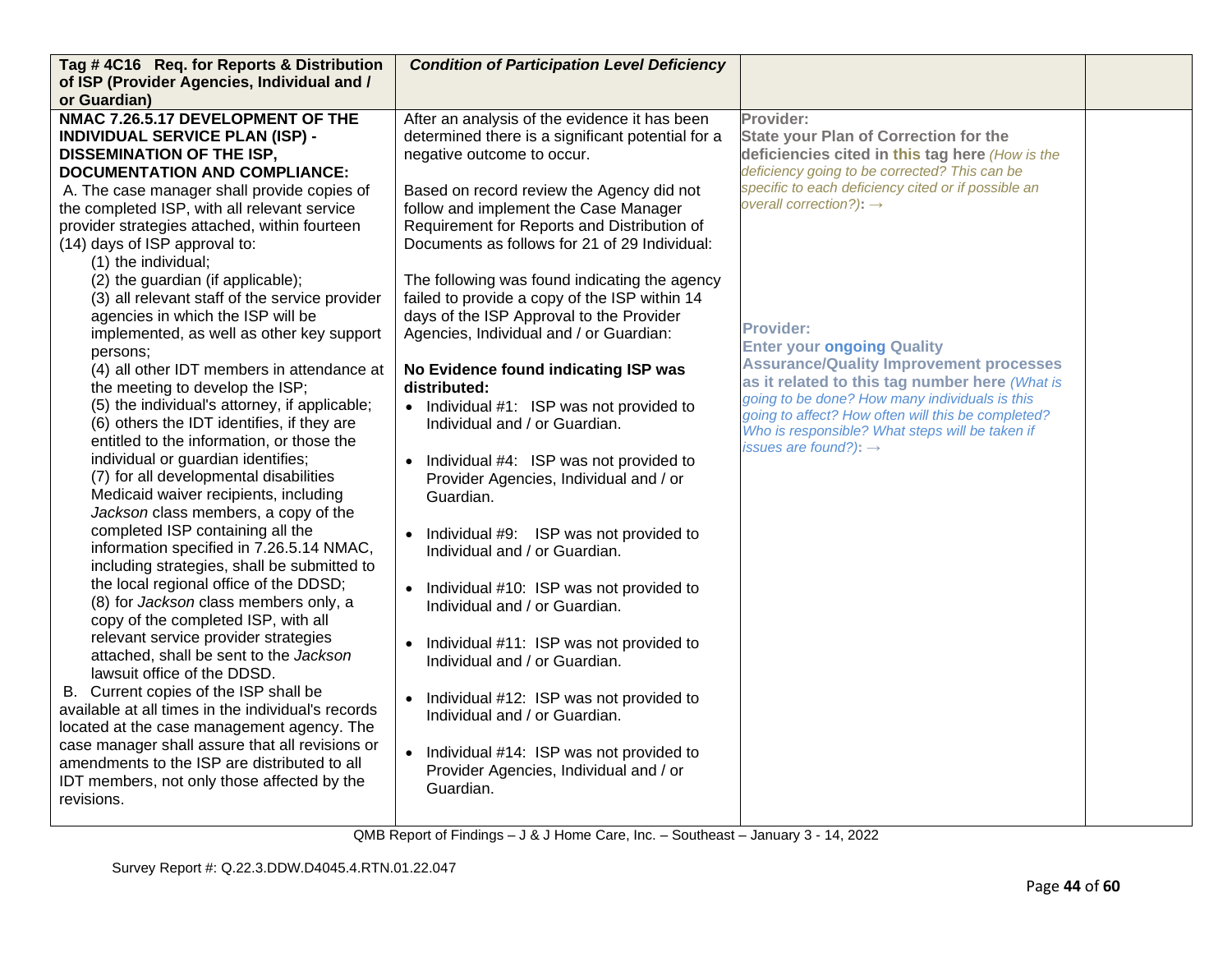| Developmental Disabilities (DD) Waiver<br>Service Standards 2/26/2018; Re-Issue:<br>12/28/2018; Eff 1/1/2019                                                                                                                                                                               | Individual #15: ISP was not provided to<br>$\bullet$<br>Provider Agencies, Individual and / or<br>Guardian. |  |
|--------------------------------------------------------------------------------------------------------------------------------------------------------------------------------------------------------------------------------------------------------------------------------------------|-------------------------------------------------------------------------------------------------------------|--|
| Chapter 6 Individual Service Plan (ISP) 6.7<br><b>Completion and Distribution of the ISP:</b> The<br>CM is required to assure all elements of the<br>ISP and companion documents are completed<br>and distributed to the IDT. However, DD<br>Waiver Provider Agencies share responsibility | Individual #16: ISP was not provided to<br>$\bullet$<br>Provider Agencies, Individual and / or<br>Guardian. |  |
| to contribute to the completion of the ISP. The<br>ISP must be completed and approved prior to                                                                                                                                                                                             | Individual #17: ISP was not provided to<br>$\bullet$<br>Individual and / or Guardian.                       |  |
| the expiration date of the previous ISP term.<br>Within 14 days of the approved ISP and when<br>available, the CM distributes the ISP to the                                                                                                                                               | • Individual #18: ISP was not provided to<br>Individual and / or Guardian.                                  |  |
| DDSD Regional Office, the DD Waiver Provider<br>Agencies with a SFOC, and to all IDT members<br>requested by the person.                                                                                                                                                                   | Individual #21: ISP was not provided to<br>$\bullet$<br>Provider Agencies, Individual and / or<br>Guardian. |  |
|                                                                                                                                                                                                                                                                                            | Individual #22: ISP was not provided to<br>$\bullet$<br>Individual and / or Guardian.                       |  |
|                                                                                                                                                                                                                                                                                            | • Individual #23: ISP was not provided to<br>Provider Agencies, Individual and / or<br>Guardian.            |  |
|                                                                                                                                                                                                                                                                                            | Individual #24: ISP was not provided to<br>$\bullet$<br>Provider Agencies, Individual and / or<br>Guardian. |  |
|                                                                                                                                                                                                                                                                                            | • Individual #26: ISP was not provided to<br>Provider Agencies, Individual and / or<br>Guardian.            |  |
|                                                                                                                                                                                                                                                                                            | Individual #27: ISP was not provided to<br>$\bullet$<br>Provider Agencies, Individual and / or<br>Guardian. |  |
|                                                                                                                                                                                                                                                                                            | Evidence indicated ISP was provided after<br>14-day window:<br>• Individual #1: ISP approval date was       |  |
|                                                                                                                                                                                                                                                                                            | 3/5/2021, ISP was sent to LCA / CI<br>Providers on 4/29/2021.                                               |  |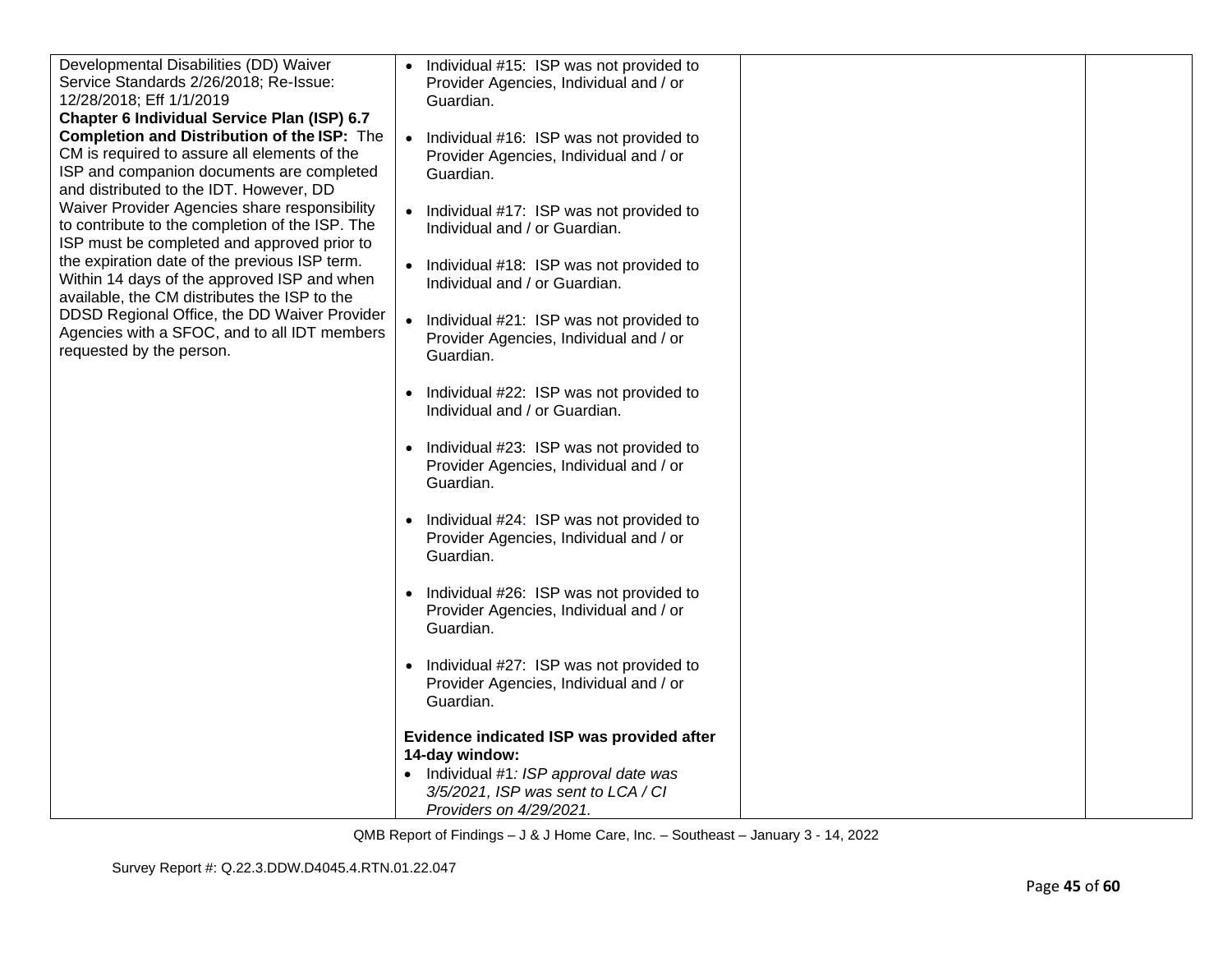| • Individual #2: ISP approval date was<br>6/16/2021, ISP was sent to LCA / CI<br>Providers on 7/12/2021.<br>• Individual #3: ISP approval date was<br>5/12/2021, ISP was sent to LCA / CI<br>Providers on 6/4/2021.<br>• Individual #6: ISP approval date was<br>6/8/2021, ISP was sent to Provider<br>Agencies, Individual and / or Guardian<br>on 7/1/2021.<br>• Individual #28: ISP approval date was<br>1/28/2021, ISP was sent to Provider<br>Agencies, Individual and / or Guardian |  |
|-------------------------------------------------------------------------------------------------------------------------------------------------------------------------------------------------------------------------------------------------------------------------------------------------------------------------------------------------------------------------------------------------------------------------------------------------------------------------------------------|--|
| on 3/2/2021.                                                                                                                                                                                                                                                                                                                                                                                                                                                                              |  |
|                                                                                                                                                                                                                                                                                                                                                                                                                                                                                           |  |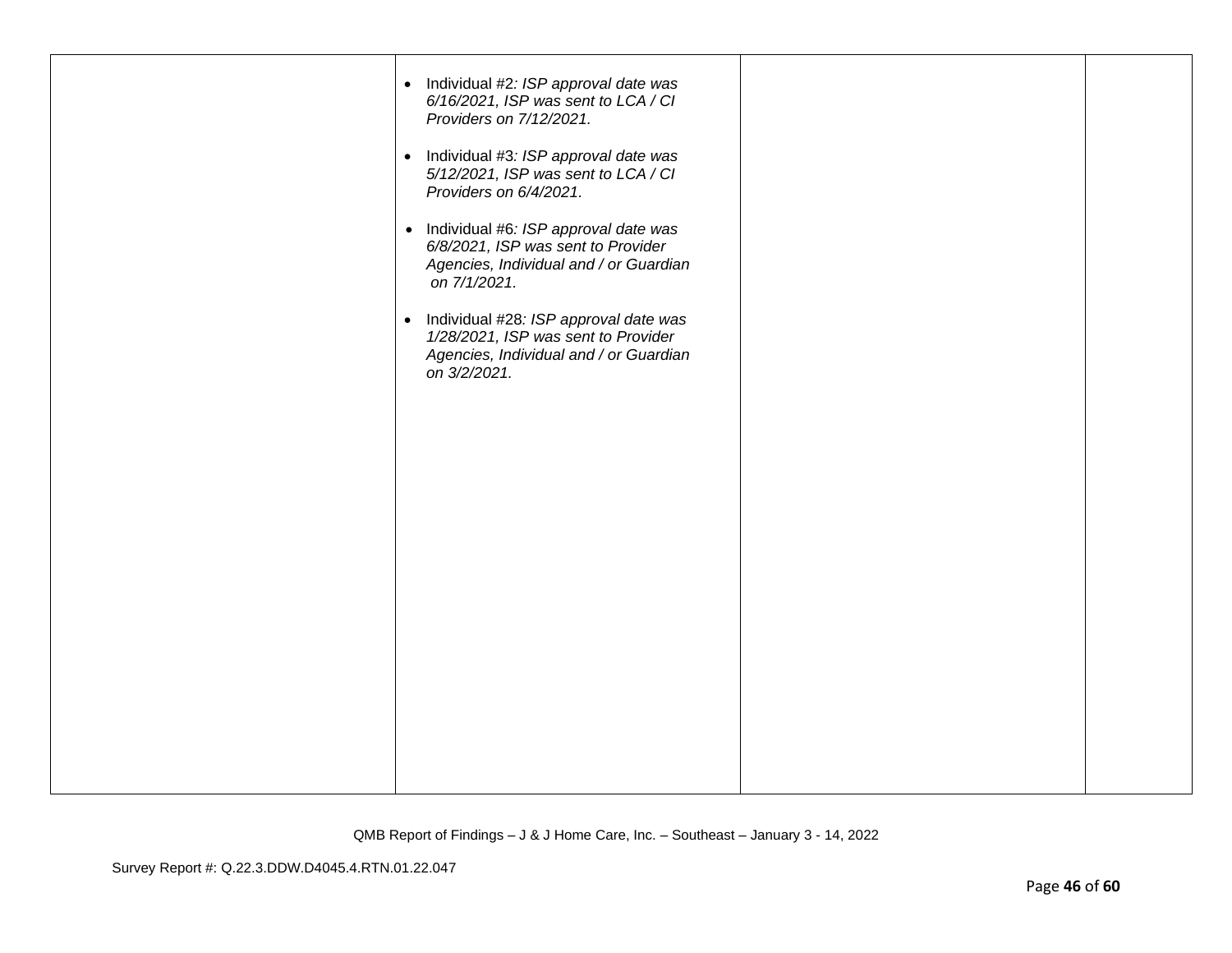| Tag #4C16.1 Req. for Reports &                     | <b>Standard Level Deficiency</b>              |                                                     |  |
|----------------------------------------------------|-----------------------------------------------|-----------------------------------------------------|--|
| <b>Distribution of ISP (Regional DDSD Office)</b>  |                                               |                                                     |  |
| NMAC 7.26.5.17 DEVELOPMENT OF THE                  | Based on record review the Agency did not     | Provider:                                           |  |
| <b>INDIVIDUAL SERVICE PLAN (ISP) -</b>             | follow and implement the Case Manager         | <b>State your Plan of Correction for the</b>        |  |
| <b>DISSEMINATION OF THE ISP,</b>                   | Requirement for Reports and Distribution of   | deficiencies cited in this tag here (How is the     |  |
| <b>DOCUMENTATION AND COMPLIANCE:</b>               | Documents as follows for 18 of 29 Individual: | deficiency going to be corrected? This can be       |  |
| A. The case manager shall provide copies of        |                                               | specific to each deficiency cited or if possible an |  |
| the completed ISP, with all relevant service       | The following was found indicating the agency | overall correction?): $\rightarrow$                 |  |
| provider strategies attached, within fourteen      | failed to provide a copy of the ISP within 14 |                                                     |  |
| (14) days of ISP approval to:                      | days of the ISP Approval to the respective    |                                                     |  |
| (1) the individual;                                | <b>DDSD Regional Office:</b>                  |                                                     |  |
| (2) the guardian (if applicable);                  |                                               |                                                     |  |
| (3) all relevant staff of the service provider     | No Evidence found indicating ISP was          |                                                     |  |
| agencies in which the ISP will be                  | distributed:                                  |                                                     |  |
| implemented, as well as other key support          | $\bullet$ Individual #1                       | Provider:                                           |  |
| persons:                                           |                                               | <b>Enter your ongoing Quality</b>                   |  |
| (4) all other IDT members in attendance at         | • Individual #2                               | <b>Assurance/Quality Improvement processes</b>      |  |
| the meeting to develop the ISP;                    |                                               | as it related to this tag number here (What is      |  |
| (5) the individual's attorney, if applicable;      | • Individual #4                               | going to be done? How many individuals is this      |  |
| (6) others the IDT identifies, if they are         |                                               | going to affect? How often will this be completed?  |  |
| entitled to the information, or those the          | • Individual #14                              | Who is responsible? What steps will be taken if     |  |
| individual or guardian identifies;                 |                                               | issues are found?): $\rightarrow$                   |  |
| (7) for all developmental disabilities             |                                               |                                                     |  |
| Medicaid waiver recipients, including              | • Individual #15                              |                                                     |  |
| Jackson class members, a copy of the               |                                               |                                                     |  |
| completed ISP containing all the                   | · Individual #16                              |                                                     |  |
| information specified in 7.26.5.14 NMAC,           |                                               |                                                     |  |
| including strategies, shall be submitted to        | • Individual #17                              |                                                     |  |
| the local regional office of the DDSD;             |                                               |                                                     |  |
| (8) for Jackson class members only, a              | • Individual #18                              |                                                     |  |
| copy of the completed ISP, with all                |                                               |                                                     |  |
| relevant service provider strategies               | • Individual $#23$                            |                                                     |  |
| attached, shall be sent to the Jackson             |                                               |                                                     |  |
| lawsuit office of the DDSD.                        | • Individual #24                              |                                                     |  |
| B. Current copies of the ISP shall be              |                                               |                                                     |  |
| available at all times in the individual's records | • Individual #26                              |                                                     |  |
| located at the case management agency. The         |                                               |                                                     |  |
| case manager shall assure that all revisions or    | Evidence indicated ISP was provided after     |                                                     |  |
| amendments to the ISP are distributed to all       | 14-day window:                                |                                                     |  |
| IDT members, not only those affected by the        |                                               |                                                     |  |
| revisions.                                         | • Individual #3: ISP approval date was        |                                                     |  |
|                                                    | 5/12/2021, ISP was sent to DDSD Regional      |                                                     |  |
|                                                    | Office on 7/13/2021.                          |                                                     |  |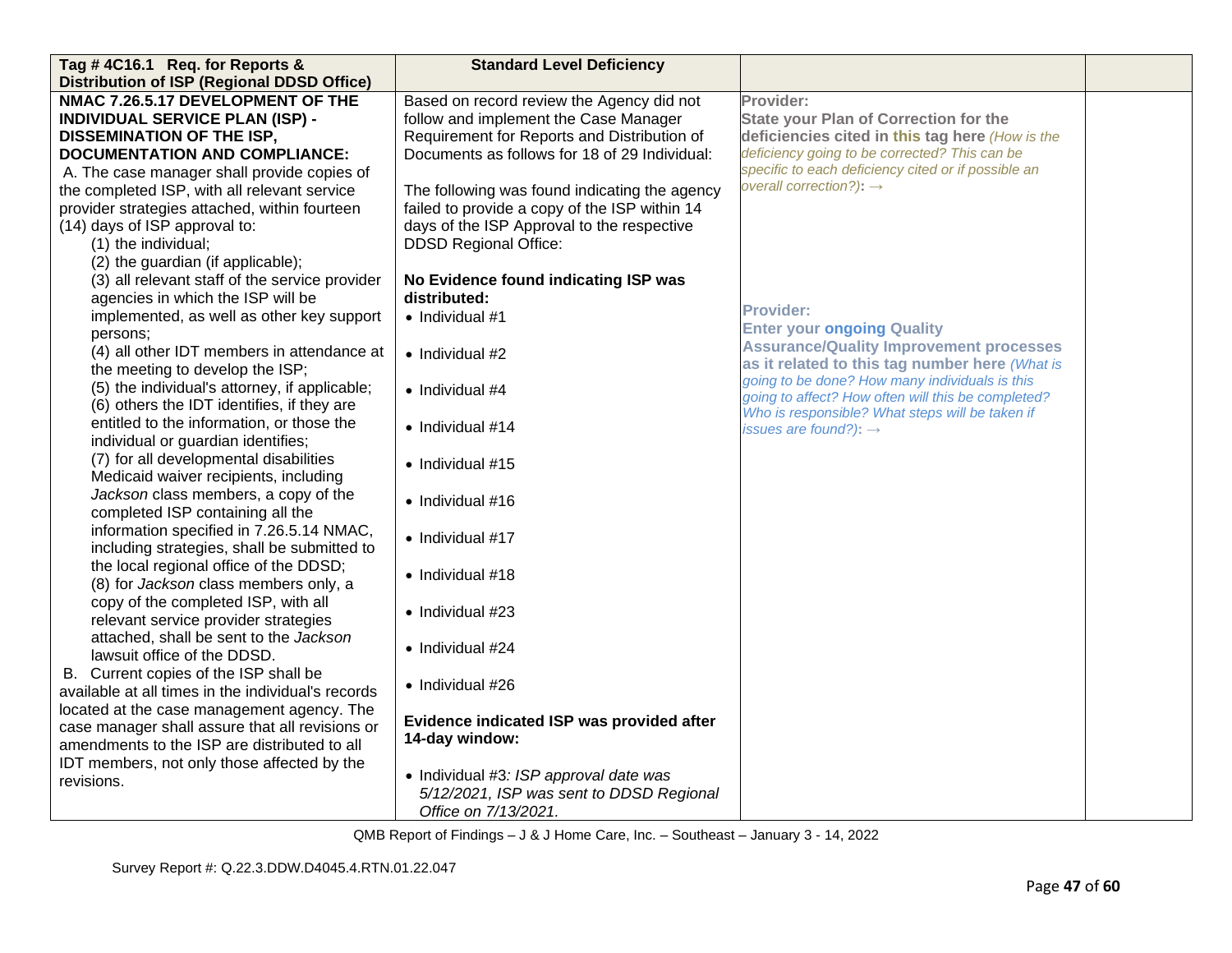| Developmental Disabilities (DD) Waiver<br>Service Standards 2/26/2018; Re-Issue:<br>12/28/2018; Eff 1/1/2019<br>Chapter 6 Individual Service Plan (ISP) 6.7<br><b>Completion and Distribution of the ISP:</b> The<br>CM is required to assure all elements of the<br>ISP and companion documents are completed<br>and distributed to the IDT. However, DD<br>Waiver Provider Agencies share responsibility<br>to contribute to the completion of the ISP. The<br>ISP must be completed and approved prior to<br>the expiration date of the previous ISP term.<br>Within 14 days of the approved ISP and when<br>available, the CM distributes the ISP to the<br>DDSD Regional Office, the DD Waiver Provider<br>Agencies with a SFOC, and to all IDT members<br>requested by the person. | • Individual #6: ISP approval date was<br>6/8/2021, ISP was sent to DDSD Regional<br>Office on 7/1/2021.<br>• Individual #8: ISP approval date was<br>6/16/2021, ISP was sent to DDSD Regional<br>Office on 10/4/2021.<br>• Individual #11: ISP approval date was<br>5/11/2021, ISP was sent to DDSD Regional<br>Office on 7/13/2021.<br>• Individual #21: ISP approval date was<br>4/28/2021, ISP was sent to DDSD Regional<br>Office on 7/6/2021.<br>• Individual #27: ISP approval date was<br>5/10/2021, ISP was sent to DDSD Regional<br>Office on 8/6/2021.<br>• Individual #28: ISP approval date was<br>1/28/2021, ISP was sent to DDSD Regional<br>Office on 3/2/2021. |  |
|------------------------------------------------------------------------------------------------------------------------------------------------------------------------------------------------------------------------------------------------------------------------------------------------------------------------------------------------------------------------------------------------------------------------------------------------------------------------------------------------------------------------------------------------------------------------------------------------------------------------------------------------------------------------------------------------------------------------------------------------------------------------------------------|---------------------------------------------------------------------------------------------------------------------------------------------------------------------------------------------------------------------------------------------------------------------------------------------------------------------------------------------------------------------------------------------------------------------------------------------------------------------------------------------------------------------------------------------------------------------------------------------------------------------------------------------------------------------------------|--|
|                                                                                                                                                                                                                                                                                                                                                                                                                                                                                                                                                                                                                                                                                                                                                                                          |                                                                                                                                                                                                                                                                                                                                                                                                                                                                                                                                                                                                                                                                                 |  |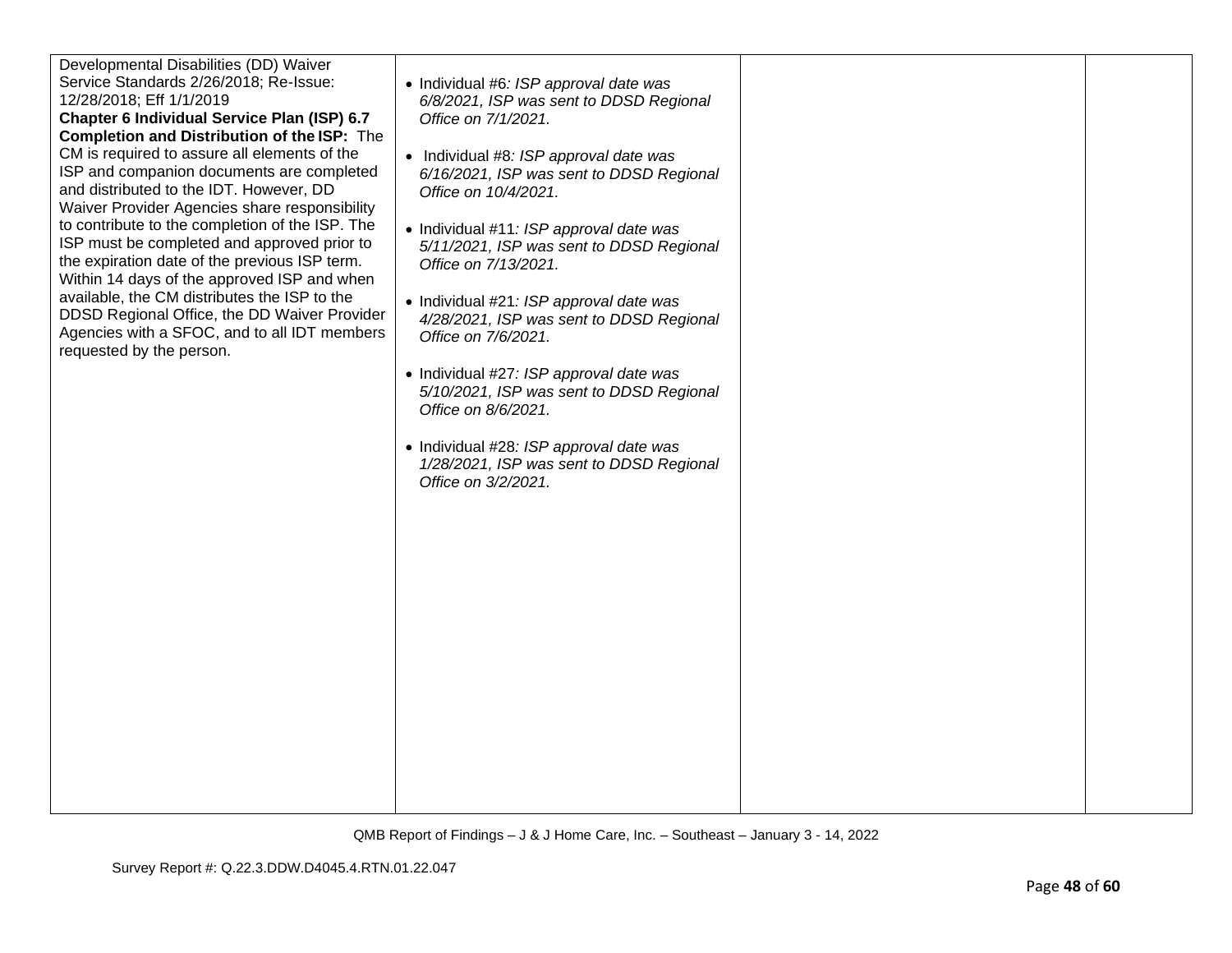| <b>Standard of Care</b>                                                                                                                                                                                                                                                                                                                                                                                                                                                                                                                                                                                                                                                                                                                                                                                                                                                                                                                                                     | <b>Deficiencies</b>                                                                                                                                                                                                                                                                                                                                                                                                                                                                                                                            | Agency Plan of Correction, On-going QA/QI<br>& Responsible Party                                                                                                                                                                                                                                                                                                       | <b>Completion</b><br><b>Date</b> |
|-----------------------------------------------------------------------------------------------------------------------------------------------------------------------------------------------------------------------------------------------------------------------------------------------------------------------------------------------------------------------------------------------------------------------------------------------------------------------------------------------------------------------------------------------------------------------------------------------------------------------------------------------------------------------------------------------------------------------------------------------------------------------------------------------------------------------------------------------------------------------------------------------------------------------------------------------------------------------------|------------------------------------------------------------------------------------------------------------------------------------------------------------------------------------------------------------------------------------------------------------------------------------------------------------------------------------------------------------------------------------------------------------------------------------------------------------------------------------------------------------------------------------------------|------------------------------------------------------------------------------------------------------------------------------------------------------------------------------------------------------------------------------------------------------------------------------------------------------------------------------------------------------------------------|----------------------------------|
|                                                                                                                                                                                                                                                                                                                                                                                                                                                                                                                                                                                                                                                                                                                                                                                                                                                                                                                                                                             | Service Domain: Level of Care - Initial and annual Level of Care (LOC) evaluations are completed within timeframes specified by the State.                                                                                                                                                                                                                                                                                                                                                                                                     |                                                                                                                                                                                                                                                                                                                                                                        |                                  |
| Tag #4C04 Assessment Activities                                                                                                                                                                                                                                                                                                                                                                                                                                                                                                                                                                                                                                                                                                                                                                                                                                                                                                                                             | <b>Condition of Participation Level Deficiency</b>                                                                                                                                                                                                                                                                                                                                                                                                                                                                                             |                                                                                                                                                                                                                                                                                                                                                                        |                                  |
| Developmental Disabilities (DD) Waiver<br>Service Standards 2/26/2018; Re-Issue:<br>12/28/2018; Eff 1/1/2019<br><b>Chapter 8 Case Management: 8.2.8</b><br><b>Maintaining a Complete Client Record:</b><br>The CM is required to maintain documentation<br>for each person supported according to the<br>following requirements:<br>3. The case file must contain the documents<br>identified in Appendix A Client File Matrix.<br>8.2.3 Facilitating Level of Care (LOC)<br><b>Determinations and Other Assessment</b><br><b>Activities:</b> The CM ensures that an initial                                                                                                                                                                                                                                                                                                                                                                                                | After an analysis of the evidence it has been<br>determined there is a significant potential for a<br>negative outcome to occur.<br>Based on record review, the Agency did not<br>complete, compile or obtaining the elements of<br>the Long Term Care Assessment Abstract<br>(LTCAA) packet and / or submitted the Level of<br>Care in a timely manner, as required by<br>standard for 5 of 29 individuals.<br>Review of the Agency individual case files<br>indicated the following items were not found,<br>incomplete, and/or not current: | Provider:<br><b>State your Plan of Correction for the</b><br>deficiencies cited in this tag here (How is the<br>deficiency going to be corrected? This can be<br>specific to each deficiency cited or if possible an<br>overall correction?): $\rightarrow$<br><b>Provider:</b><br><b>Enter your ongoing Quality</b><br><b>Assurance/Quality Improvement processes</b> |                                  |
| evaluation for the LOC is complete, and that all<br>participants are reevaluated for a LOC at least<br>annually. CMs are also responsible for<br>completing assessments.<br>related to LOC determinations and for obtaining<br>other assessments to inform the service<br>planning process. The assessment tasks of the<br>CM include, but are not limited to:<br>1. Completing, compiling, and/or obtaining the<br>elements of the Long-Term Care Assessment<br>Abstract packet to include:<br>a. a Long-Term Care Assessment Abstract<br>form (MAD 378);<br>b. a Client Individual Assessment (CIA);<br>c. a current History and Physical;<br>d. a copy of the Allocation Letter (initial<br>submission only); and<br>e. for children, a norm-referenced<br>assessment.<br>Timely submission of a completed LOC<br>2.<br>packet for review and approval by the TPA<br>contractor including:<br>a. responding to the TPA contractor<br>within specified timelines when the | <b>Annual Physical:</b><br>• Not Found (#14, 16, 30)<br><b>Client Individual Assessment (CIA):</b><br>• Not Current (#6, 12) (Note: #12 CIA Updated<br>during the on-site survey. Provider please<br>complete POC for ongoing QA/QI.)                                                                                                                                                                                                                                                                                                          | as it related to this tag number here (What is<br>going to be done? How many individuals is this<br>going to affect? How often will this be completed?<br>Who is responsible? What steps will be taken if<br>issues are found?): $\rightarrow$                                                                                                                         |                                  |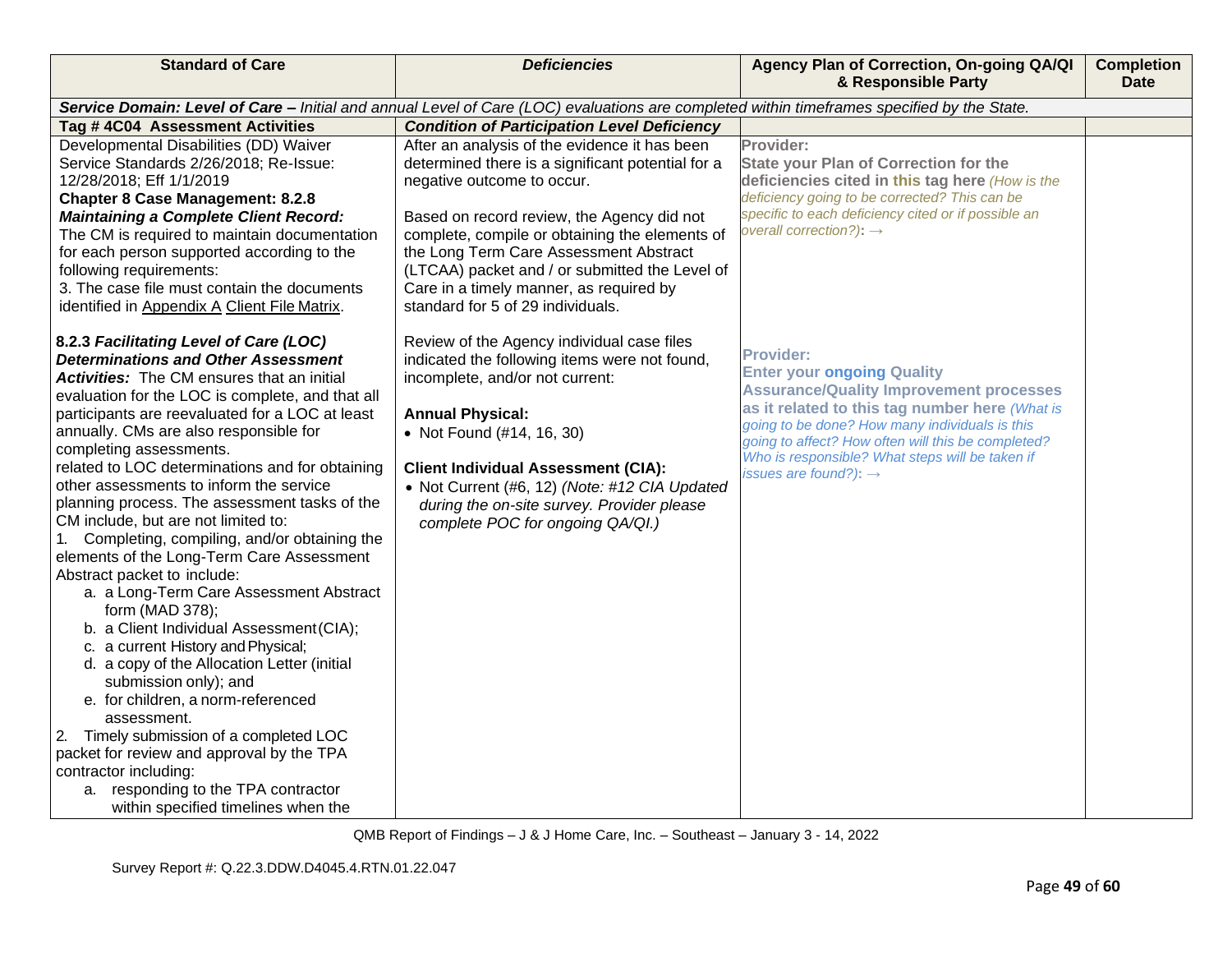|            | Long- Term Care Assessment Abstract             |  |  |
|------------|-------------------------------------------------|--|--|
|            | packet is returned for corrections or           |  |  |
|            | additional information;                         |  |  |
|            | b. submitting complete packets, between         |  |  |
|            | 45 and 30 calendar days prior to the            |  |  |
|            | LOC expiration date for annual                  |  |  |
|            | redeterminations;                               |  |  |
| C.         | seeking assistance from the DDSD                |  |  |
|            | Regional Office related to any barriers         |  |  |
|            | to timely submission; and                       |  |  |
| d.         | facilitating re-admission to the DD             |  |  |
|            | Waiver for people who have been                 |  |  |
|            | hospitalized or who have received care          |  |  |
|            | in another institutional setting for more       |  |  |
|            | than three calendar days (upon the              |  |  |
|            | third midnight), which includes                 |  |  |
|            | collaborating with the MCO Care                 |  |  |
|            | Coordinator to resolve any problems             |  |  |
|            |                                                 |  |  |
|            | with coordinating a safedischarge.              |  |  |
| 3.         | Obtaining assessments from DD Waiver            |  |  |
|            | Provider Agencies within the specified required |  |  |
| timelines. |                                                 |  |  |
|            | 4. Meeting with the person and guardian,        |  |  |
|            | prior to the ISP meeting, to review the current |  |  |
|            | assessment information.                         |  |  |
|            | Leading the DCP as described in Chapter 3.1     |  |  |
|            | Decisions about Health Care or Other            |  |  |
|            | Treatment: Decision Consultation and Team       |  |  |
|            | Justification Process to determine appropriate  |  |  |
| action.    |                                                 |  |  |
|            |                                                 |  |  |
|            |                                                 |  |  |
|            |                                                 |  |  |
|            |                                                 |  |  |
|            |                                                 |  |  |
|            |                                                 |  |  |
|            |                                                 |  |  |
|            |                                                 |  |  |
|            |                                                 |  |  |
|            |                                                 |  |  |
|            |                                                 |  |  |
|            |                                                 |  |  |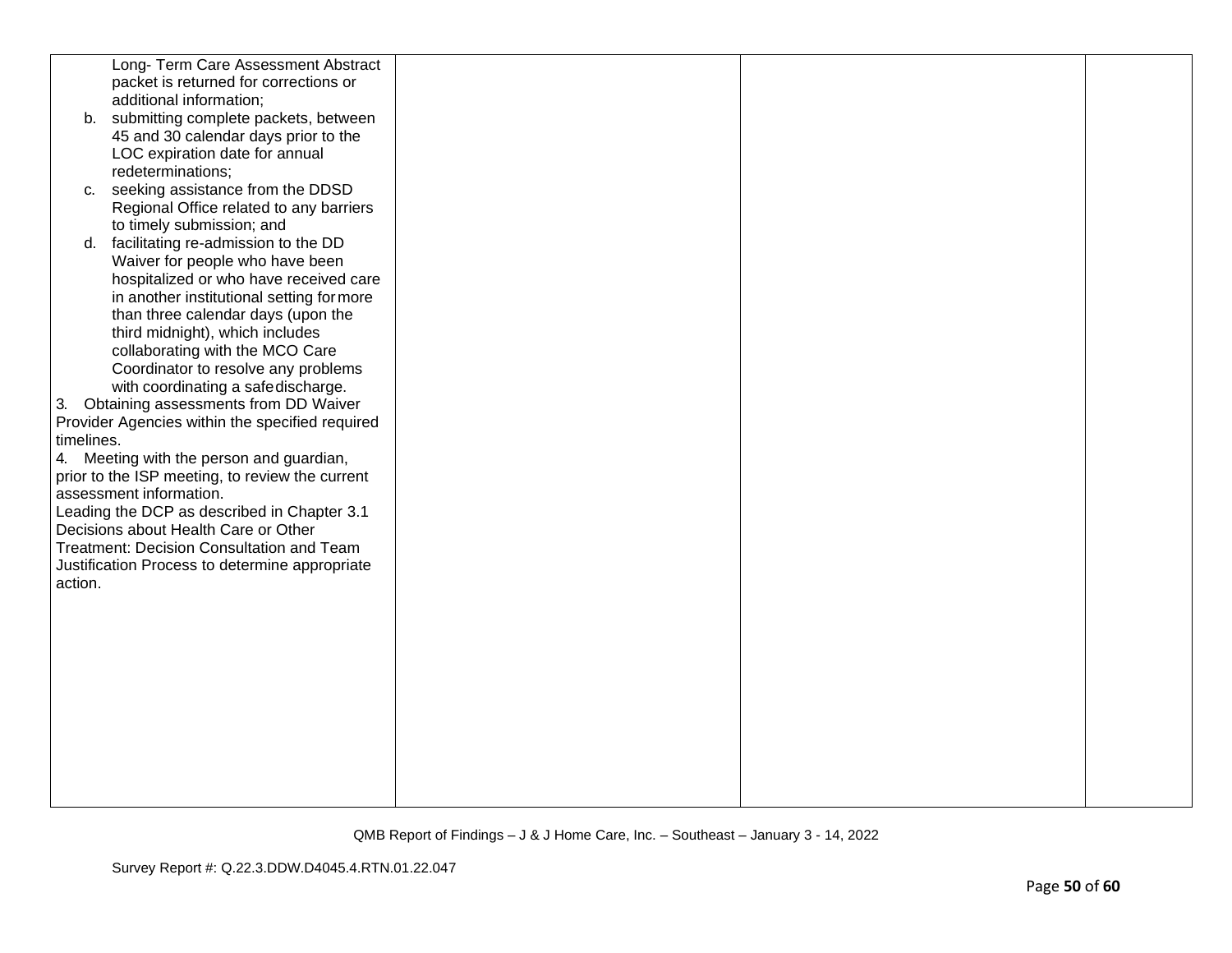| <b>Standard of Care</b>                          | <b>Deficiencies</b>                                                                                                                               | Agency Plan of Correction, On-going QA/QI<br>& Responsible Party                                                                                                 | <b>Completion</b><br><b>Date</b> |  |  |
|--------------------------------------------------|---------------------------------------------------------------------------------------------------------------------------------------------------|------------------------------------------------------------------------------------------------------------------------------------------------------------------|----------------------------------|--|--|
|                                                  | Service Domain: Health and Welfare - The state, on an ongoing basis, identifies, addresses and seeks to prevent occurrences of abuse, neglect and |                                                                                                                                                                  |                                  |  |  |
|                                                  |                                                                                                                                                   | exploitation. Individuals shall be afforded their basic human rights. The provider supports individuals to access needed healthcare services in a timely manner. |                                  |  |  |
| Tag #1A08.2 Administrative Case File:            | <b>Standard Level Deficiency</b>                                                                                                                  |                                                                                                                                                                  |                                  |  |  |
| <b>Healthcare Requirements &amp; Follow-up</b>   |                                                                                                                                                   |                                                                                                                                                                  |                                  |  |  |
| Developmental Disabilities (DD) Waiver           | Based on record review, the Agency did not                                                                                                        | Provider:                                                                                                                                                        |                                  |  |  |
| Service Standards 2/26/2018; Re-Issue:           | maintain a complete client record at the                                                                                                          | <b>State your Plan of Correction for the</b>                                                                                                                     |                                  |  |  |
| 12/28/2018; Eff 1/1/2019                         | administrative office for 1 of 29 individuals.                                                                                                    | deficiencies cited in this tag here (How is the                                                                                                                  |                                  |  |  |
| <b>Chapter 8 Case Management: 8.2.8</b>          |                                                                                                                                                   | deficiency going to be corrected? This can be                                                                                                                    |                                  |  |  |
| <b>Maintaining a Complete Client Record:</b>     | Review of the Agency individual case files                                                                                                        | specific to each deficiency cited or if possible an                                                                                                              |                                  |  |  |
| The CM is required to maintain documentation     | revealed the following items were not found,                                                                                                      | overall correction?): $\rightarrow$                                                                                                                              |                                  |  |  |
| for each person supported according to the       | incomplete, and/or not current:                                                                                                                   |                                                                                                                                                                  |                                  |  |  |
| following requirements:                          |                                                                                                                                                   |                                                                                                                                                                  |                                  |  |  |
| 3. The case file must contain the documents      | <b>Other Individual Specific Evaluations &amp;</b>                                                                                                |                                                                                                                                                                  |                                  |  |  |
| identified in Appendix A Client File Matrix.     | <b>Examinations:</b>                                                                                                                              |                                                                                                                                                                  |                                  |  |  |
|                                                  |                                                                                                                                                   |                                                                                                                                                                  |                                  |  |  |
| <b>Chapter 3 Safeguards: 3.1.1 Decision</b>      | <b>Dental Exam:</b>                                                                                                                               |                                                                                                                                                                  |                                  |  |  |
| <b>Consultation Process (DCP): Health</b>        | • Individual #14 - As indicated by the                                                                                                            | <b>Provider:</b>                                                                                                                                                 |                                  |  |  |
| decisions are the sole domain of waiver          | documentation reviewed, exam was                                                                                                                  | <b>Enter your ongoing Quality</b>                                                                                                                                |                                  |  |  |
| participants, their guardians or healthcare      | completed on 3/16/2021. Follow-up was to                                                                                                          | <b>Assurance/Quality Improvement processes</b>                                                                                                                   |                                  |  |  |
| decision makers. Participants and their          | be completed in 6 months. No documented                                                                                                           | as it related to this tag number here (What is<br>going to be done? How many individuals is this                                                                 |                                  |  |  |
| healthcare decision makers can confidently       | evidence of the follow-up being completed                                                                                                         | going to affect? How often will this be completed?                                                                                                               |                                  |  |  |
| make decisions that are compatible with their    | was found.                                                                                                                                        | Who is responsible? What steps will be taken if                                                                                                                  |                                  |  |  |
| personal and cultural values. Provider           |                                                                                                                                                   | issues are found?): $\rightarrow$                                                                                                                                |                                  |  |  |
| Agencies are required to support the informed    |                                                                                                                                                   |                                                                                                                                                                  |                                  |  |  |
| decision making of waiver participants by        |                                                                                                                                                   |                                                                                                                                                                  |                                  |  |  |
| supporting access to medical consultation,       |                                                                                                                                                   |                                                                                                                                                                  |                                  |  |  |
| information, and other available resources       |                                                                                                                                                   |                                                                                                                                                                  |                                  |  |  |
| according to the following:                      |                                                                                                                                                   |                                                                                                                                                                  |                                  |  |  |
| The DCP is used when a person or                 |                                                                                                                                                   |                                                                                                                                                                  |                                  |  |  |
| his/her guardian/healthcare decision maker       |                                                                                                                                                   |                                                                                                                                                                  |                                  |  |  |
| has concerns, needs more information about       |                                                                                                                                                   |                                                                                                                                                                  |                                  |  |  |
| health-related issues, or has decided not to     |                                                                                                                                                   |                                                                                                                                                                  |                                  |  |  |
| follow all or part of an order, recommendation,  |                                                                                                                                                   |                                                                                                                                                                  |                                  |  |  |
| or suggestion. This includes, but is not limited |                                                                                                                                                   |                                                                                                                                                                  |                                  |  |  |
| to:                                              |                                                                                                                                                   |                                                                                                                                                                  |                                  |  |  |
| a. medical orders or recommendations from        |                                                                                                                                                   |                                                                                                                                                                  |                                  |  |  |
| the Primary Care Practitioner, Specialists       |                                                                                                                                                   |                                                                                                                                                                  |                                  |  |  |
| or other licensed medical or healthcare          |                                                                                                                                                   |                                                                                                                                                                  |                                  |  |  |
| practitioners such as a Nurse Practitioner       |                                                                                                                                                   |                                                                                                                                                                  |                                  |  |  |
| (NP or CNP), Physician Assistant (PA) or         |                                                                                                                                                   |                                                                                                                                                                  |                                  |  |  |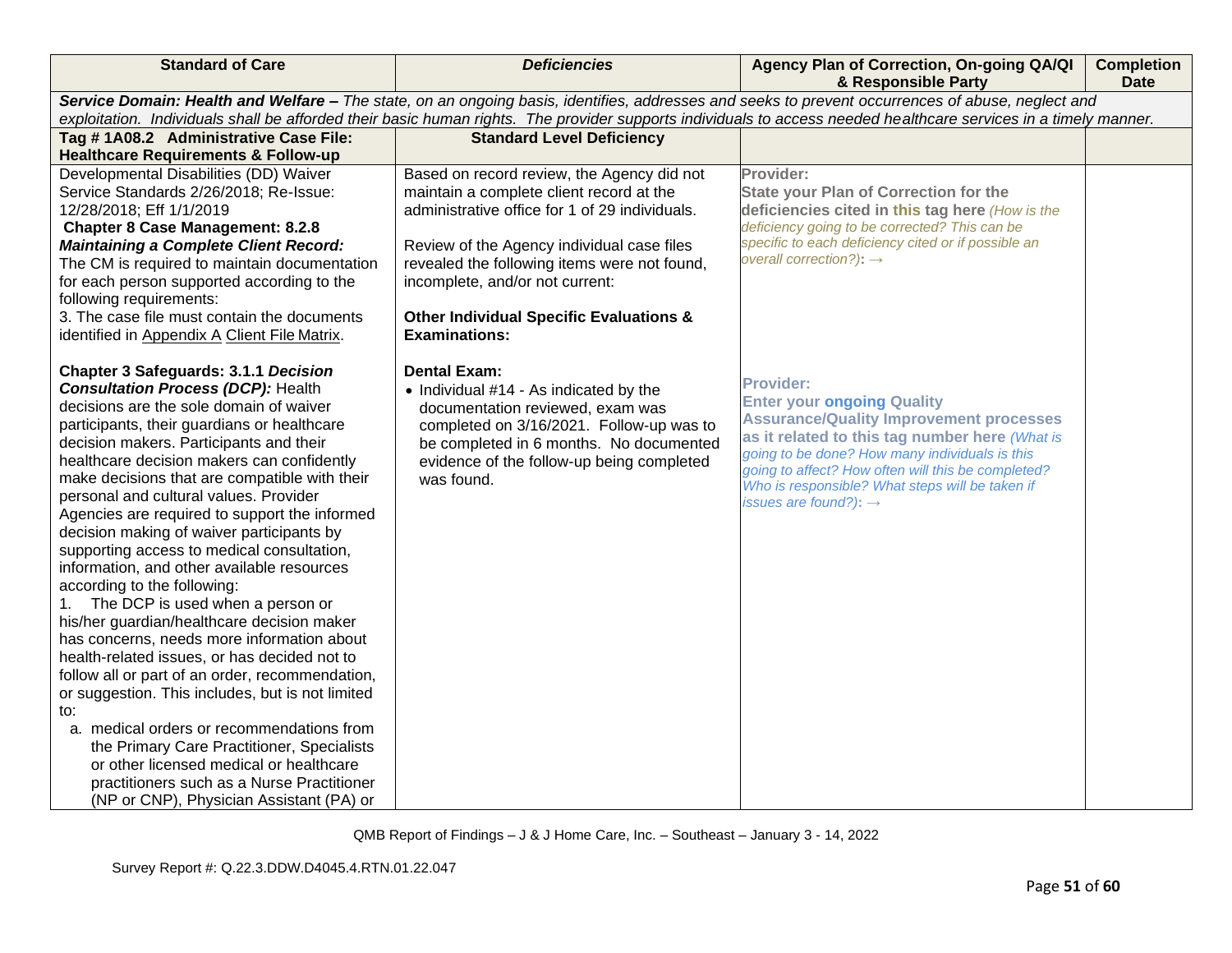| Dentist;                                    |  |  |
|---------------------------------------------|--|--|
| b. clinical recommendations made by         |  |  |
| registered/licensed clinicians who are      |  |  |
| either members of the IDT or clinicians     |  |  |
| who have performed an evaluation such       |  |  |
| as a video-fluoroscopy;                     |  |  |
| c. health related recommendations or        |  |  |
| suggestions from oversight activities such  |  |  |
| as the Individual Quality Review (IQR) or   |  |  |
| other DOH review or oversight activities;   |  |  |
| and                                         |  |  |
|                                             |  |  |
| d. recommendations made through a           |  |  |
| Healthcare Plan (HCP), including a          |  |  |
| <b>Comprehensive Aspiration Risk</b>        |  |  |
| Management Plan (CARMP), or another         |  |  |
| plan.                                       |  |  |
|                                             |  |  |
| 2. When the person/guardian disagrees       |  |  |
| with a recommendation or does not agree     |  |  |
| with the implementation of that             |  |  |
| recommendation, Provider Agencies           |  |  |
| follow the DCP and attend the meeting       |  |  |
| coordinated by the CM. During this          |  |  |
| meeting:                                    |  |  |
| a. Providers inform the person/guardian of  |  |  |
| the rationale for that recommendation,      |  |  |
| so that the benefit is made clear. This     |  |  |
| will be done in layman's terms and will     |  |  |
| include basic sharing of information        |  |  |
| designed to assist the person/guardian      |  |  |
| with understanding the risks and            |  |  |
| benefits of the recommendation.             |  |  |
| b. The information will be focused on the   |  |  |
| specific area of concern by the             |  |  |
| person/guardian. Alternatives should be     |  |  |
| presented, when available, if the           |  |  |
| guardian is interested in considering       |  |  |
| other options for implementation.           |  |  |
| c. Providers support the person/guardian to |  |  |
| make an informed decision.                  |  |  |
| d. The decision made by the                 |  |  |
| person/guardian during the meeting is       |  |  |
| accepted; plans are modified; and the       |  |  |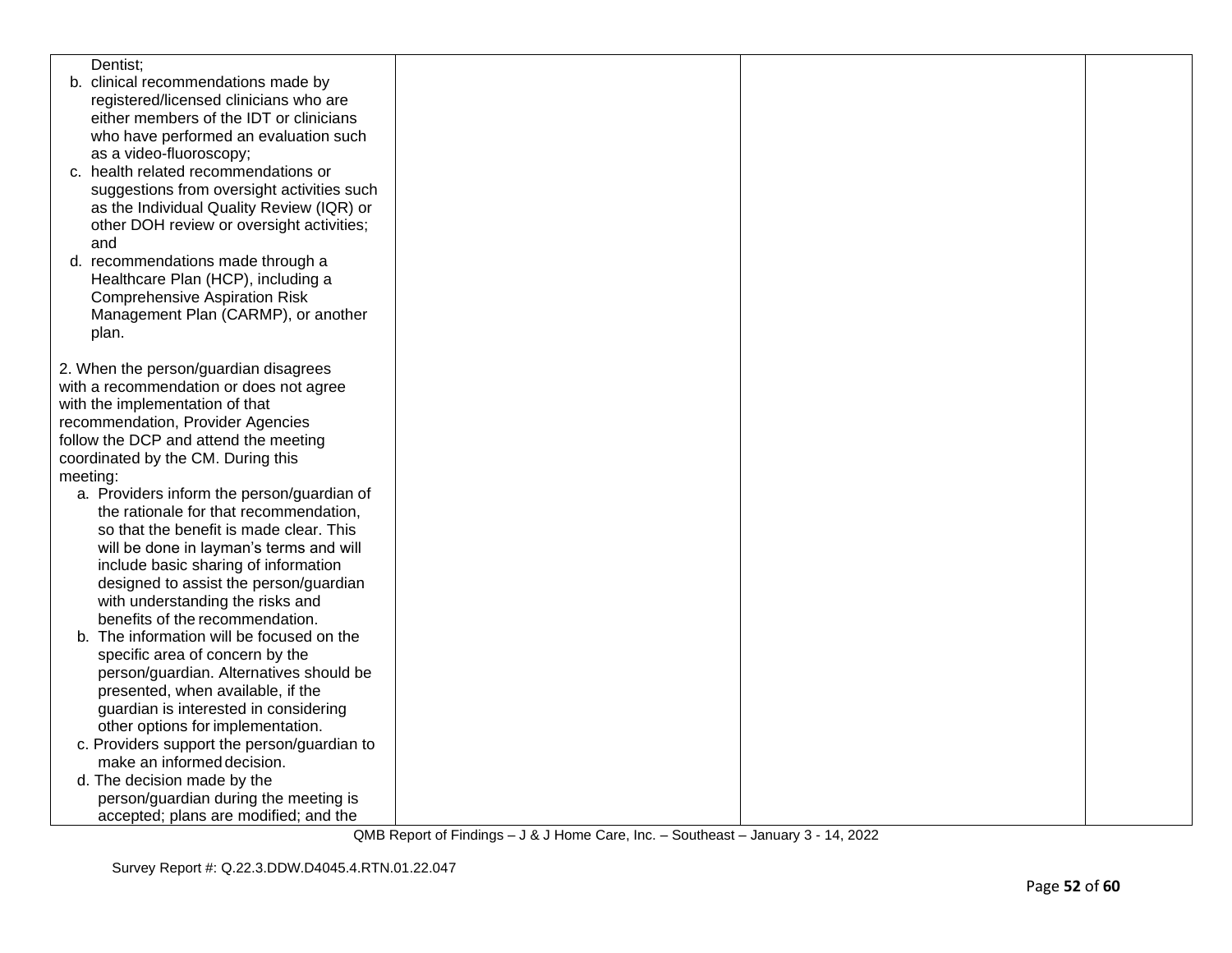| IDT honors this health decision in every          |  |  |
|---------------------------------------------------|--|--|
| setting.                                          |  |  |
|                                                   |  |  |
| <b>Chapter 20: Provider Documentation and</b>     |  |  |
| <b>Client Records: 20.2 Client Records</b>        |  |  |
| Requirements: All DD Waiver Provider              |  |  |
| Agencies are required to create and maintain      |  |  |
| individual client records. The contents of client |  |  |
| records vary depending on the unique needs of     |  |  |
| the person receiving services and the resultant   |  |  |
| information produced. The extent of               |  |  |
| documentation required for individual client      |  |  |
| records per service type depends on the           |  |  |
| location of the file, the type of service being   |  |  |
| provided, and the information necessary.          |  |  |
| DD Waiver Provider Agencies are required to       |  |  |
| adhere to the following:                          |  |  |
| Client records must contain all documents<br>8.   |  |  |
| essential to the service being provided and       |  |  |
| essential to ensuring the health and safety of    |  |  |
| the person during the provision of the service.   |  |  |
| Provider Agencies must have readily<br>9.         |  |  |
| accessible records in home and community          |  |  |
| settings in paper or electronic form. Secure      |  |  |
| access to electronic records through the          |  |  |
| Therap web based system using computers or        |  |  |
| mobile devices is acceptable.                     |  |  |
| 10. Provider Agencies are responsible for         |  |  |
| ensuring that all plans created by nurses, RDs,   |  |  |
| therapists or BSCs are present in all needed      |  |  |
| settings.                                         |  |  |
| 11. Provider Agencies must maintain records       |  |  |
| of all documents produced by agency               |  |  |
| personnel or contractors on behalf of each        |  |  |
| person, including any routine notes or data,      |  |  |
| annual assessments, semi-annual reports,          |  |  |
| evidence of training provided/received,           |  |  |
| progress notes, and any other interactions for    |  |  |
| which billing is generated.                       |  |  |
| 12. Each Provider Agency is responsible for       |  |  |
| maintaining the daily or other contact notes      |  |  |
| documenting the nature and frequency of           |  |  |
| service delivery, as well as data tracking only   |  |  |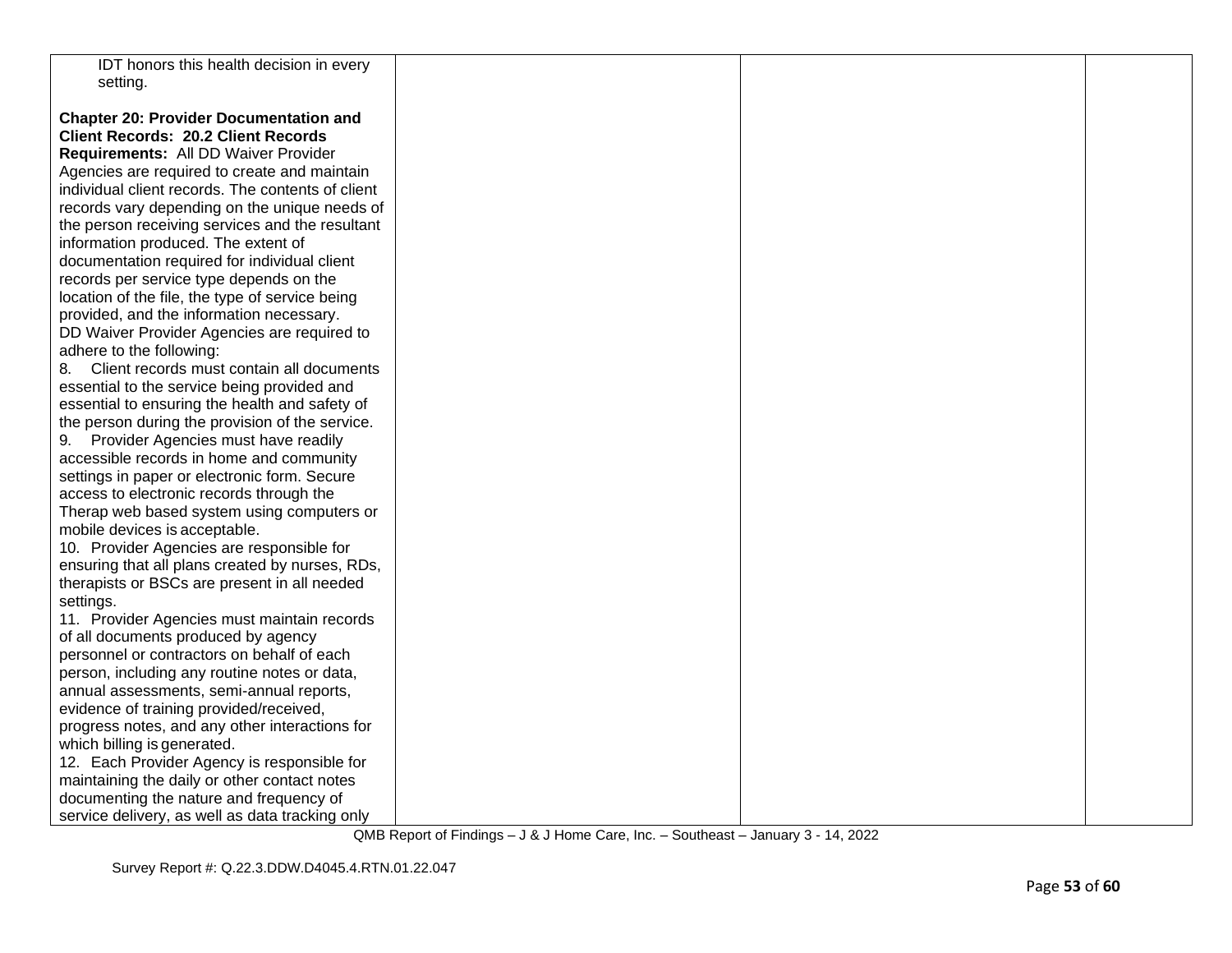| for the services provided by their agency.<br>13. The current Client File Matrix found in<br>Appendix A Client File Matrix details the<br>minimum requirements for records to be stored<br>in agency office files, the delivery site, or with<br>DSP while providing services in the<br>community.<br>14. All records pertaining to JCMs must be<br>retained permanently and must be made<br>available to DDSD upon request, upon the<br>termination or expiration of a provider<br>agreement, or upon provider withdrawal from<br>services.                                                                                                                                                                                                                                                                                                                                                                                                                                                                                                                                                                                                                                                             |  |  |
|----------------------------------------------------------------------------------------------------------------------------------------------------------------------------------------------------------------------------------------------------------------------------------------------------------------------------------------------------------------------------------------------------------------------------------------------------------------------------------------------------------------------------------------------------------------------------------------------------------------------------------------------------------------------------------------------------------------------------------------------------------------------------------------------------------------------------------------------------------------------------------------------------------------------------------------------------------------------------------------------------------------------------------------------------------------------------------------------------------------------------------------------------------------------------------------------------------|--|--|
| 20.5.3 Health Passport and Physician<br><b>Consultation Form: All Primary and</b><br>Secondary Provider Agencies must use the<br>Health Passport and Physician Consultation<br>form from the Therap system. This<br>standardized document contains individual,<br>physician and emergency contact information,<br>a complete list of current medical diagnoses,<br>health and safety risk factors, allergies, and<br>information regarding insurance, guardianship,<br>and advance directives. The Health Passport<br>also includes a standardized form to use at<br>medical appointments called the Physician<br>Consultation form. The Physician Consultation<br>form contains a list of all current medications.<br>Requirements for the Health Passport and<br>Physician Consultation form are:<br>1. The Case Manager and Primary and<br>Secondary Provider Agencies must<br>communicate critical information to each<br>other and will keep all required sections of<br>Therap updated in order to have a current<br>and thorough Health Passport and Physician<br>Consultation Form available at all times.<br>Required sections of Therap include the<br>IDF, Diagnoses, and Medication History. |  |  |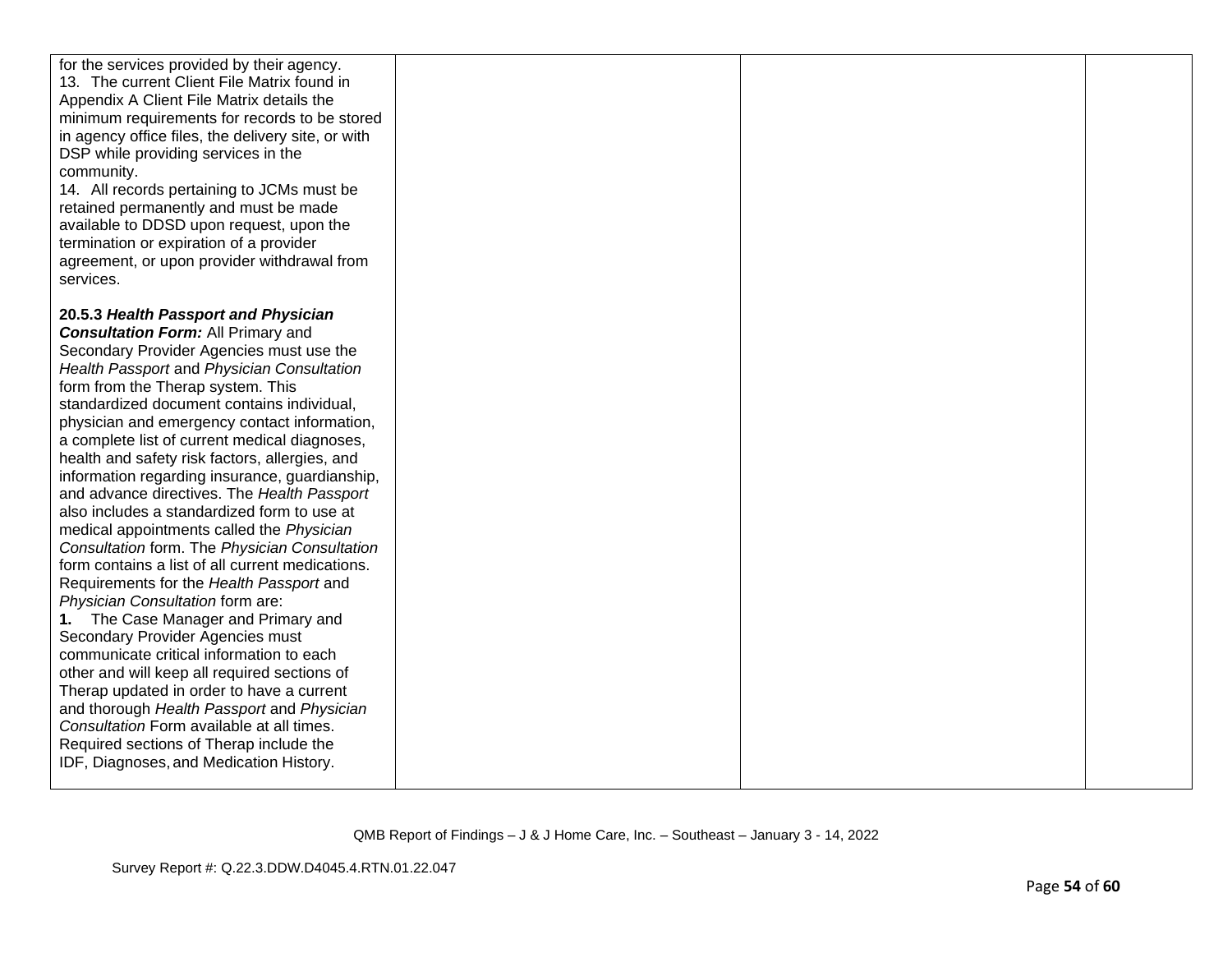| Tag #1A15.2 Administrative Case File:<br><b>Healthcare Documentation (Therap and</b>        | <b>Condition of Participation Level Deficiency</b>                                         |                                                                                                      |  |
|---------------------------------------------------------------------------------------------|--------------------------------------------------------------------------------------------|------------------------------------------------------------------------------------------------------|--|
| <b>Required Plans)</b>                                                                      |                                                                                            |                                                                                                      |  |
| Developmental Disabilities (DD) Waiver                                                      | After an analysis of the evidence it has been                                              | Provider:                                                                                            |  |
| Service Standards 2/26/2018; Re-Issue:                                                      | determined there is a significant potential for a                                          | <b>State your Plan of Correction for the</b>                                                         |  |
| 12/28/2018; Eff 1/1/2019                                                                    | negative outcome to occur.                                                                 | deficiencies cited in this tag here (How is the                                                      |  |
| <b>Chapter 8 Case Management: 8.2.8</b>                                                     |                                                                                            | deficiency going to be corrected? This can be                                                        |  |
| <b>Maintaining a Complete Client Record:</b>                                                | Based on record review, the Agency did not                                                 | specific to each deficiency cited or if possible an<br>overall correction?): $\rightarrow$           |  |
| The CM is required to maintain documentation                                                | maintain a complete client record at the                                                   |                                                                                                      |  |
| for each person supported according to the                                                  | administrative office for 7 of 29 individuals.                                             |                                                                                                      |  |
| following requirements:                                                                     |                                                                                            |                                                                                                      |  |
| 3. The case file must contain the documents<br>identified in Appendix A Client File Matrix. | Review of the Agency individual case files<br>revealed the following items were not found, |                                                                                                      |  |
|                                                                                             | incomplete, and/or not current:                                                            |                                                                                                      |  |
| <b>Chapter 20: Provider Documentation and</b>                                               |                                                                                            |                                                                                                      |  |
| <b>Client Records: 20.2 Client Records</b>                                                  | eCHAT Summary:                                                                             | <b>Provider:</b>                                                                                     |  |
| Requirements: All DD Waiver Provider                                                        | $\triangleright$ Not Found (#6)                                                            | <b>Enter your ongoing Quality</b>                                                                    |  |
| Agencies are required to create and maintain                                                |                                                                                            | <b>Assurance/Quality Improvement processes</b>                                                       |  |
| individual client records. The contents of client                                           | <b>Aspiration Risk Screening Tool (ARST):</b>                                              | as it related to this tag number here (What is                                                       |  |
| records vary depending on the unique needs                                                  | • Not Current (#11)                                                                        | going to be done? How many individuals is this<br>going to affect? How often will this be completed? |  |
| of the person receiving services and the                                                    |                                                                                            | Who is responsible? What steps will be taken if                                                      |  |
| resultant information produced. The extent of                                               | <b>Comprehensive Aspiration Risk</b>                                                       | issues are found?): $\rightarrow$                                                                    |  |
| documentation required for individual client                                                | <b>Management Plan:</b>                                                                    |                                                                                                      |  |
| records per service type depends on the                                                     | $\triangleright$ Not Found (#26)                                                           |                                                                                                      |  |
| location of the file, the type of service being                                             |                                                                                            |                                                                                                      |  |
| provided, and the information necessary.                                                    | <b>Health Care Plans:</b>                                                                  |                                                                                                      |  |
| DD Waiver Provider Agencies are required to<br>adhere to the following:                     | • Dental Hygiene                                                                           |                                                                                                      |  |
| Client records must contain all documents<br>1.                                             | • Individual #12 - As indicated by the IST                                                 |                                                                                                      |  |
| essential to the service being provided and                                                 | section of ISP the individual is required to                                               |                                                                                                      |  |
| essential to ensuring the health and safety of                                              | have a plan. No evidence of plan found.                                                    |                                                                                                      |  |
| the person during the provision of the service.                                             | $\bullet$ Gout                                                                             |                                                                                                      |  |
| Provider Agencies must have readily<br>2.                                                   | • Individual #12 - As indicated by the IST                                                 |                                                                                                      |  |
| accessible records in home and community                                                    | section of ISP the individual is required to                                               |                                                                                                      |  |
| settings in paper or electronic form. Secure                                                | have a plan. No evidence of plan found.                                                    |                                                                                                      |  |
| access to electronic records through the                                                    |                                                                                            |                                                                                                      |  |
| Therap web based system using computers or                                                  | <b>Medical Emergency Response Plans:</b>                                                   |                                                                                                      |  |
| mobile devices is acceptable.                                                               | • Allergies                                                                                |                                                                                                      |  |
| Provider Agencies are responsible for<br>3.                                                 | • Individual #16 - As indicated by the IST                                                 |                                                                                                      |  |
| ensuring that all plans created by nurses, RDs,                                             | section of ISP the individual is required to                                               |                                                                                                      |  |
| therapists or BSCs are present in all needed<br>settings.                                   | have a plan. No evidence of plan found.                                                    |                                                                                                      |  |
| Provider Agencies must maintain records<br>4.                                               |                                                                                            |                                                                                                      |  |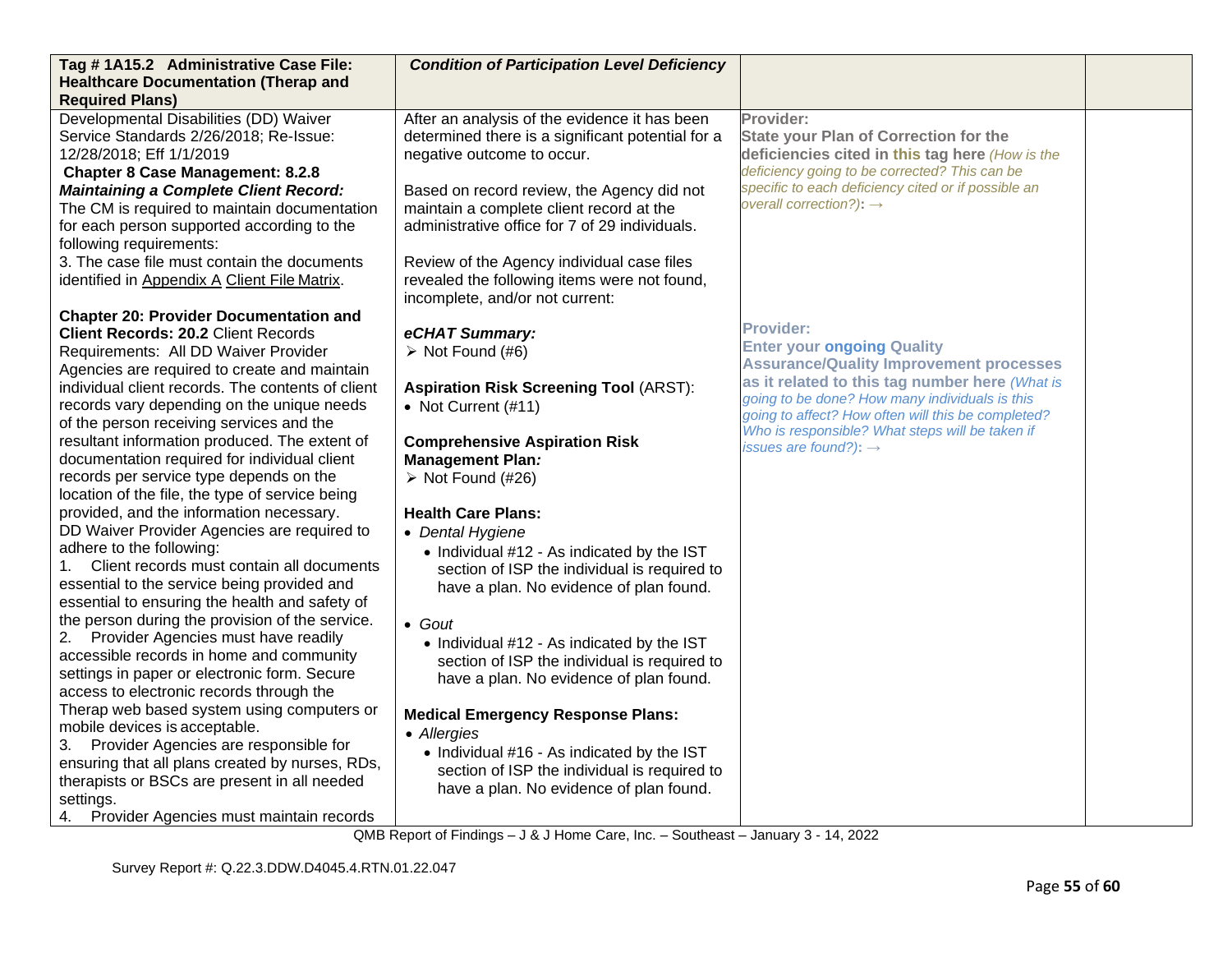| of all documents produced by agency<br>personnel or contractors on behalf of each<br>person, including any routine notes or data,<br>annual assessments, semi-annual reports,<br>evidence of training provided/received,<br>progress notes, and any other interactions for<br>which billing is generated.<br>5. Each Provider Agency is responsible for<br>maintaining the daily or other contact notes<br>documenting the nature and frequency of<br>service delivery, as well as data tracking only<br>for the services provided by their agency.<br>The current Client File Matrix found in<br>6.<br>Appendix A Client File Matrix details the<br>minimum requirements for records to be stored<br>in agency office files, the delivery site, or with<br>DSP while providing services in the<br>community.<br>7. All records pertaining to JCMs must be<br>retained permanently and must be made<br>available to DDSD upon request, upon the<br>termination or expiration of a provider<br>agreement, or upon provider withdrawal from<br>services. | $\bullet$ Falls<br>• Individual #18 - As indicated by the IST<br>section of ISP the individual is required to<br>have a plan. No evidence of plan found.<br>• Fluid Restriction<br>• Individual #3 - As indicated by the IST<br>section of ISP the individual is required to<br>have a plan. No evidence of plan found.<br>• Gastrointestinal<br>• Individual #3 - As indicated by the IST<br>section of ISP the individual is required to<br>have a plan. No evidence of plan found.<br>• High Risk Medications<br>• Individual #12 - As indicated by the IST<br>section of ISP the individual is required to<br>have a plan. No evidence of plan found. |  |
|--------------------------------------------------------------------------------------------------------------------------------------------------------------------------------------------------------------------------------------------------------------------------------------------------------------------------------------------------------------------------------------------------------------------------------------------------------------------------------------------------------------------------------------------------------------------------------------------------------------------------------------------------------------------------------------------------------------------------------------------------------------------------------------------------------------------------------------------------------------------------------------------------------------------------------------------------------------------------------------------------------------------------------------------------------|-----------------------------------------------------------------------------------------------------------------------------------------------------------------------------------------------------------------------------------------------------------------------------------------------------------------------------------------------------------------------------------------------------------------------------------------------------------------------------------------------------------------------------------------------------------------------------------------------------------------------------------------------------------|--|
| <b>Chapter 3 Safeguards: 3.1.1 Decision</b><br><b>Consultation Process (DCP): Health</b><br>decisions are the sole domain of waiver<br>participants, their guardians or healthcare<br>decision makers. Participants and their<br>healthcare decision makers can confidently<br>make decisions that are compatible with their<br>personal and cultural values. Provider<br>Agencies are required to support the informed<br>decision making of waiver participants by<br>supporting access to medical consultation,<br>information, and other available resources<br>according to the following:<br>2. The DCP is used when a person or<br>his/her guardian/healthcare decision maker<br>has concerns, needs more information about<br>health-related issues, or has decided not to<br>follow all or part of an order, recommendation,                                                                                                                                                                                                                  |                                                                                                                                                                                                                                                                                                                                                                                                                                                                                                                                                                                                                                                           |  |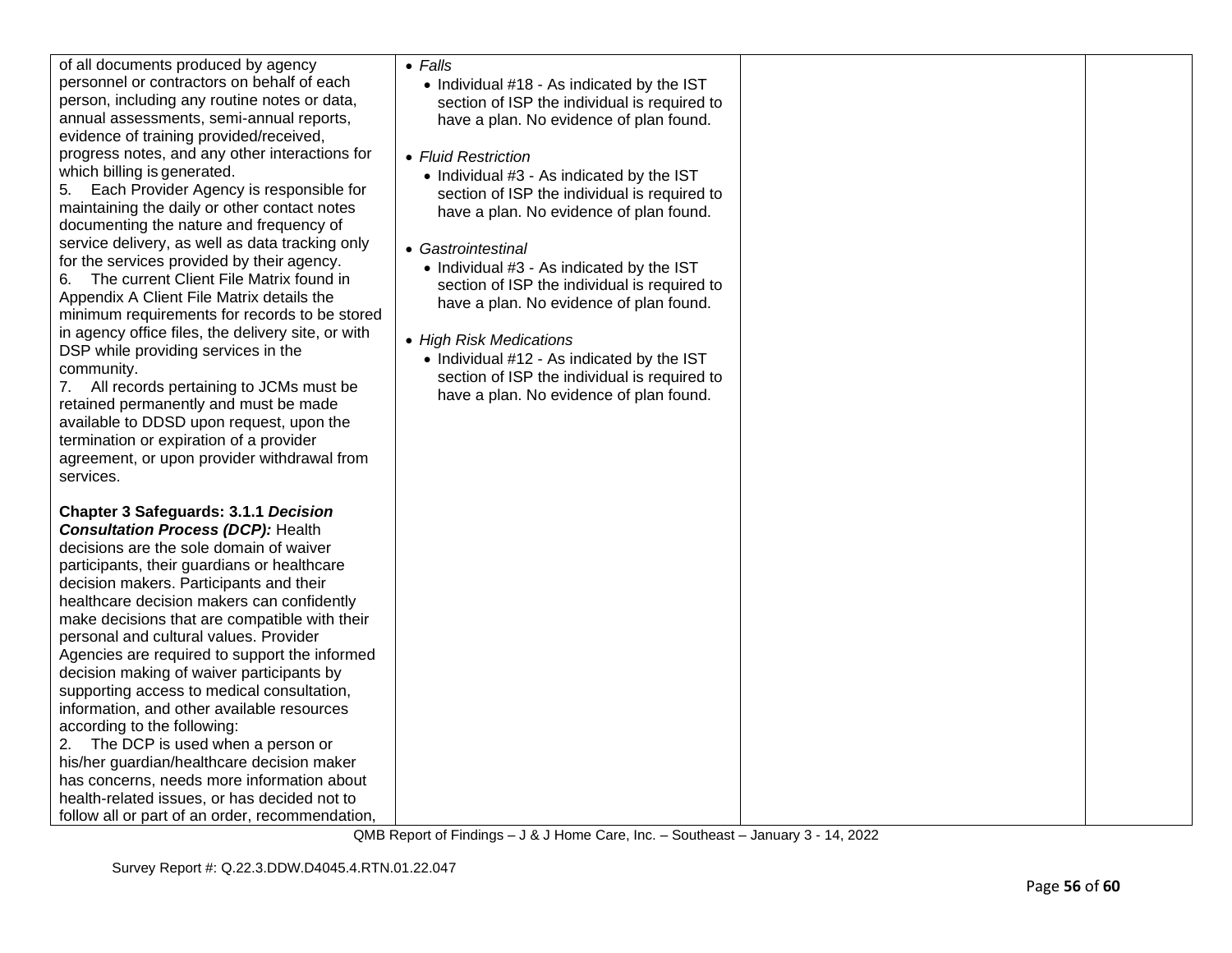| or suggestion. This includes, but is not limited |  |  |
|--------------------------------------------------|--|--|
| to:                                              |  |  |
| a. medical orders or recommendations from        |  |  |
| the Primary Care Practitioner, Specialists       |  |  |
| or other licensed medical or healthcare          |  |  |
| practitioners such as a Nurse Practitioner       |  |  |
| (NP or CNP), Physician Assistant (PA) or         |  |  |
| Dentist:                                         |  |  |
| b. clinical recommendations made by              |  |  |
| registered/licensed clinicians who are           |  |  |
| either members of the IDT or clinicians          |  |  |
| who have performed an evaluation such            |  |  |
| as a video-fluoroscopy;                          |  |  |
| c. health related recommendations or             |  |  |
| suggestions from oversight activities such       |  |  |
| as the Individual Quality Review (IQR) or        |  |  |
| other DOH review or oversight activities;        |  |  |
| and                                              |  |  |
| d. recommendations made through a                |  |  |
| Healthcare Plan (HCP), including a               |  |  |
| <b>Comprehensive Aspiration Risk</b>             |  |  |
| Management Plan (CARMP), or another              |  |  |
| plan.                                            |  |  |
|                                                  |  |  |
| 2. When the person/guardian disagrees            |  |  |
| with a recommendation or does not agree          |  |  |
| with the implementation of that                  |  |  |
| recommendation, Provider Agencies                |  |  |
| follow the DCP and attend the meeting            |  |  |
| coordinated by the CM. During this               |  |  |
| meeting:                                         |  |  |
| c. Providers inform the person/guardian of       |  |  |
| the rationale for that recommendation,           |  |  |
| so that the benefit is made clear. This          |  |  |
| will be done in layman's terms and will          |  |  |
| include basic sharing of information             |  |  |
| designed to assist the person/guardian           |  |  |
| with understanding the risks and                 |  |  |
| benefits of the recommendation.                  |  |  |
| The information will be focused on the<br>d.     |  |  |
| specific area of concern by the                  |  |  |
| person/guardian. Alternatives should be          |  |  |
| presented, when available, if the                |  |  |
|                                                  |  |  |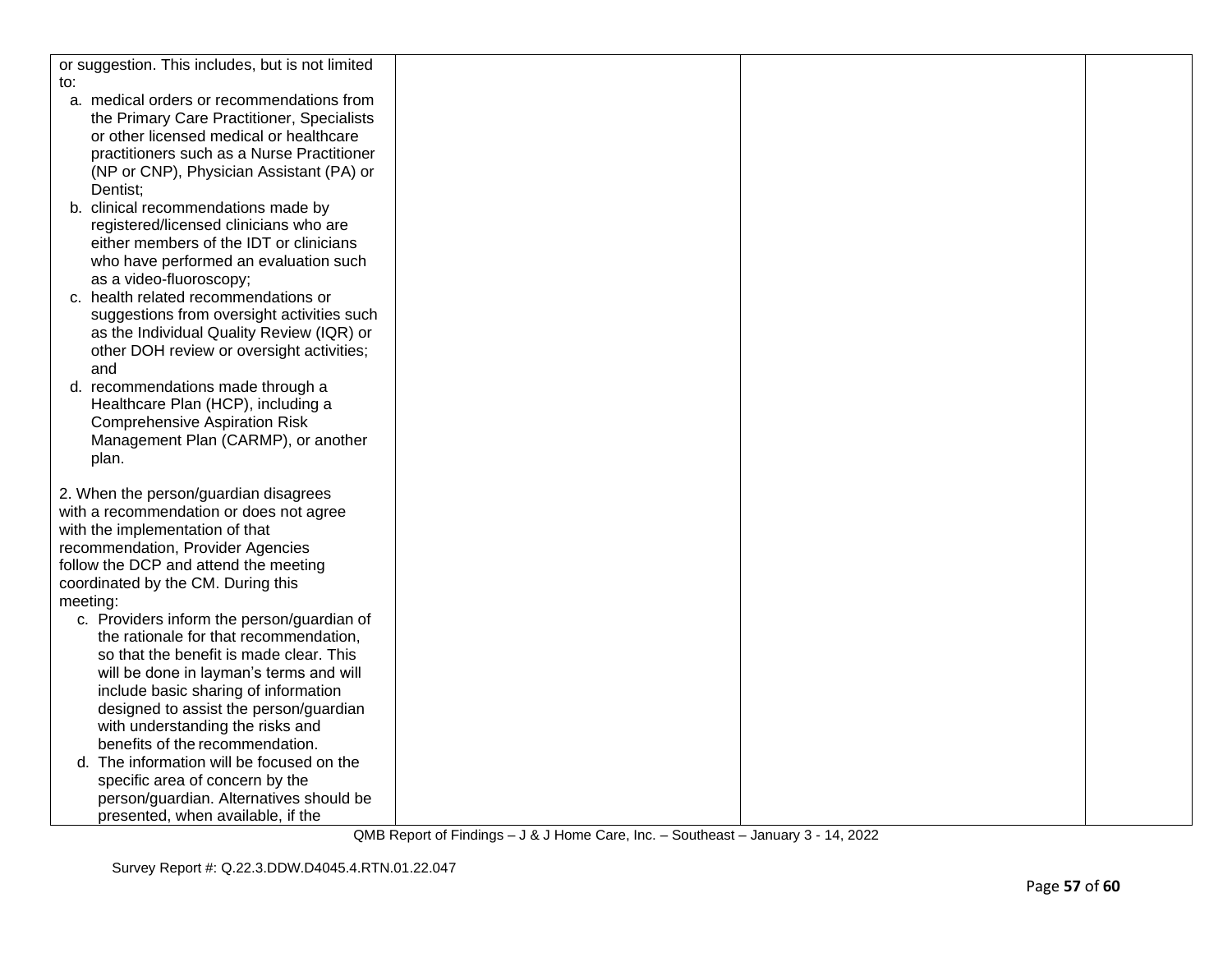| guardian is interested in considering<br>other options for implementation.<br>c. Providers support the person/guardian to<br>make an informed decision.<br>d. The decision made by the<br>person/guardian during the meeting is<br>accepted; plans are modified; and the<br>IDT honors this health decision in every<br>setting. |  |  |
|----------------------------------------------------------------------------------------------------------------------------------------------------------------------------------------------------------------------------------------------------------------------------------------------------------------------------------|--|--|
|                                                                                                                                                                                                                                                                                                                                  |  |  |
|                                                                                                                                                                                                                                                                                                                                  |  |  |
|                                                                                                                                                                                                                                                                                                                                  |  |  |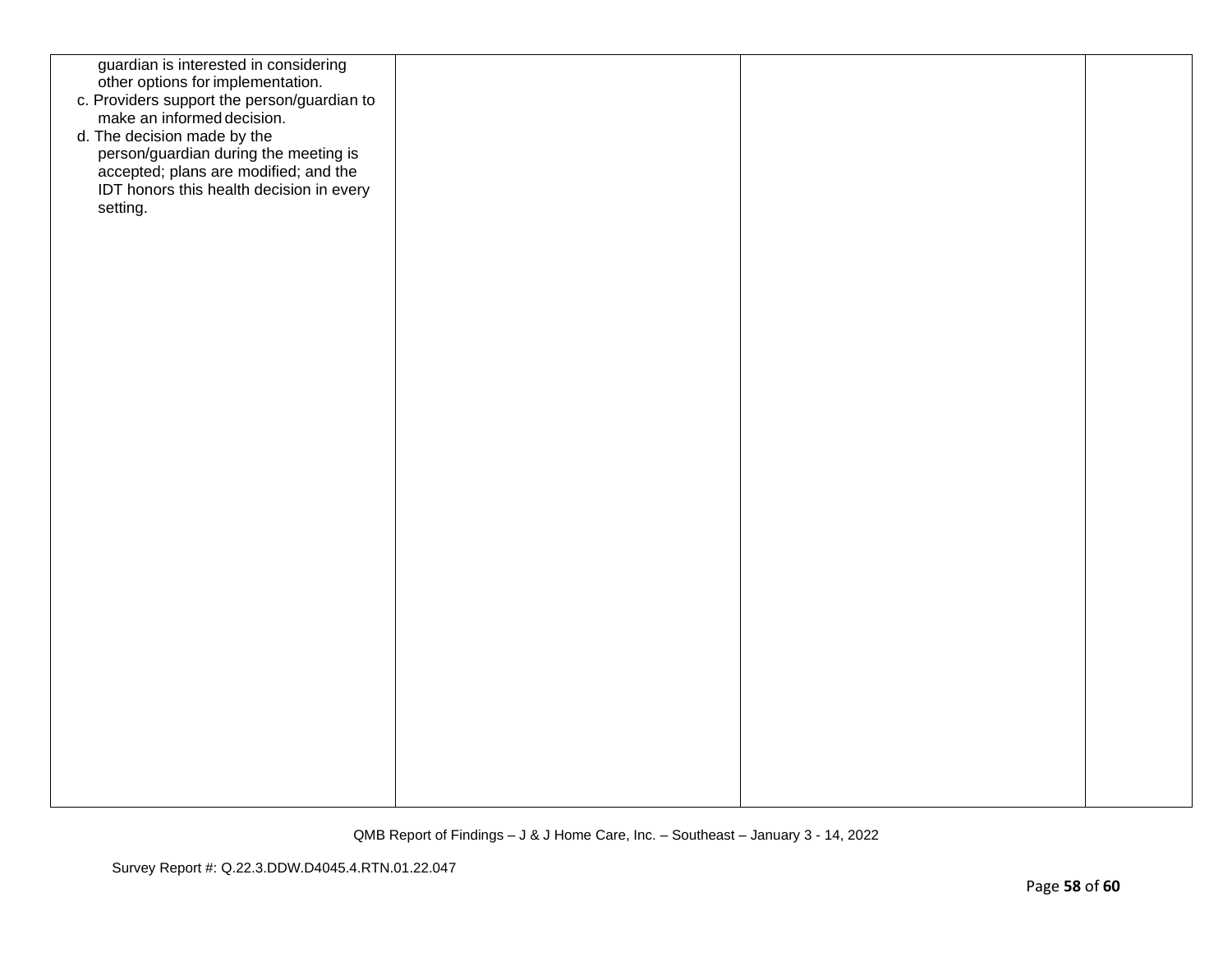| <b>Standard of Care</b>                                                                                                                               | <b>Deficiencies</b>                                | Agency Plan of Correction, On-going QA/QI<br>& Responsible Party | <b>Completion</b><br><b>Date</b> |  |  |
|-------------------------------------------------------------------------------------------------------------------------------------------------------|----------------------------------------------------|------------------------------------------------------------------|----------------------------------|--|--|
| Service Domain: Medicaid Billing/Reimbursement - State financial oversight exists to assure that claims are coded and paid for in accordance with the |                                                    |                                                                  |                                  |  |  |
| reimbursement methodology specified in the approved waiver.                                                                                           |                                                    |                                                                  |                                  |  |  |
| Tag #1A12 All Services Reimbursement                                                                                                                  | <b>No Deficient Practices Found</b>                |                                                                  |                                  |  |  |
| Developmental Disabilities (DD) Waiver                                                                                                                | Based on record review, the Agency                 |                                                                  |                                  |  |  |
| Service Standards 2/26/2018; Re-Issue:                                                                                                                | maintained all the records necessary to fully      |                                                                  |                                  |  |  |
| 12/28/2018; Eff 1/1/2019                                                                                                                              | disclose the nature, quality, amount and           |                                                                  |                                  |  |  |
| <b>Chapter 21: Billing Requirements: 21.4</b>                                                                                                         | medical necessity of services furnished to an      |                                                                  |                                  |  |  |
| <b>Recording Keeping and Documentation</b>                                                                                                            | eligible recipient who is currently receiving case |                                                                  |                                  |  |  |
| <b>Requirements:</b>                                                                                                                                  | management for 29 of 29 individuals.               |                                                                  |                                  |  |  |
| DD Waiver Provider Agencies must maintain                                                                                                             |                                                    |                                                                  |                                  |  |  |
| all records necessary to demonstrate proper                                                                                                           | Progress notes and billing records supported       |                                                                  |                                  |  |  |
| provision of services for Medicaid billing. At a                                                                                                      | billing activities for the months of September,    |                                                                  |                                  |  |  |
| minimum, Provider Agencies must adhere to                                                                                                             | October and November 2021                          |                                                                  |                                  |  |  |
| the following:                                                                                                                                        |                                                    |                                                                  |                                  |  |  |
| 1. The level and type of service provided                                                                                                             |                                                    |                                                                  |                                  |  |  |
| must be supported in the ISP and have an                                                                                                              |                                                    |                                                                  |                                  |  |  |
| approved budget prior to service delivery and                                                                                                         |                                                    |                                                                  |                                  |  |  |
| billing.                                                                                                                                              |                                                    |                                                                  |                                  |  |  |
| 2. Comprehensive documentation of direct                                                                                                              |                                                    |                                                                  |                                  |  |  |
| service delivery must include, at a minimum:                                                                                                          |                                                    |                                                                  |                                  |  |  |
| a. the agency name;                                                                                                                                   |                                                    |                                                                  |                                  |  |  |
| b. the name of the recipient of the service;                                                                                                          |                                                    |                                                                  |                                  |  |  |
| c. the location of theservice;                                                                                                                        |                                                    |                                                                  |                                  |  |  |
| d. the date of the service;                                                                                                                           |                                                    |                                                                  |                                  |  |  |
| e. the type of service;                                                                                                                               |                                                    |                                                                  |                                  |  |  |
| f. the start and end times of theservice;                                                                                                             |                                                    |                                                                  |                                  |  |  |
| g. the signature and title of each staff                                                                                                              |                                                    |                                                                  |                                  |  |  |
| member who documents their time; and                                                                                                                  |                                                    |                                                                  |                                  |  |  |
| h. the nature of services.                                                                                                                            |                                                    |                                                                  |                                  |  |  |
| 3. A Provider Agency that receives payment                                                                                                            |                                                    |                                                                  |                                  |  |  |
| for treatment, services, or goods must retain all                                                                                                     |                                                    |                                                                  |                                  |  |  |
| medical and business records for a period of at                                                                                                       |                                                    |                                                                  |                                  |  |  |
| least six years from the last payment date, until                                                                                                     |                                                    |                                                                  |                                  |  |  |
| ongoing audits are settled, or until involvement                                                                                                      |                                                    |                                                                  |                                  |  |  |
| of the state Attorney General is completed                                                                                                            |                                                    |                                                                  |                                  |  |  |
| regarding settlement of any claim, whichever is                                                                                                       |                                                    |                                                                  |                                  |  |  |
| longer.                                                                                                                                               |                                                    |                                                                  |                                  |  |  |
| 21.9.2 Requirements for Monthly Units:                                                                                                                |                                                    |                                                                  |                                  |  |  |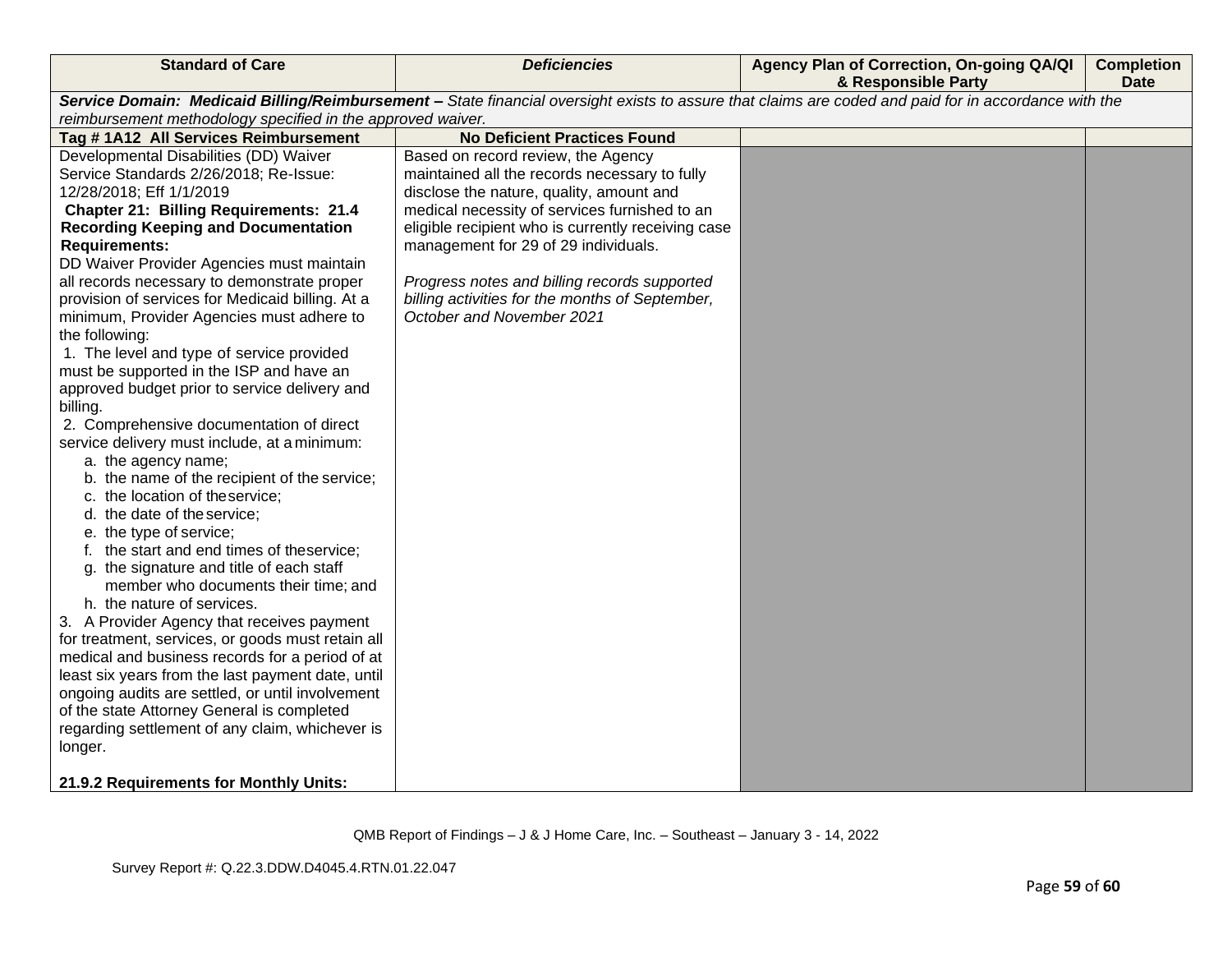| For services billed in monthly units, a Provider<br>Agency must adhere to the following:<br>1. A month is considered a period of 30<br>calendar days.<br>2. At least one hour of face-to-face billable<br>services shall be provided during a calendar<br>month where any portion of a monthly unit is<br>billed.<br>3. Monthly units can be prorated by a half<br>unit.<br>4. Agency transfers not occurring at the<br>beginning of the 30-day interval are required to<br>be coordinated in the middle of the 30-day<br>interval so that the discharging and receiving<br>agency receive a half unit. |  |  |
|---------------------------------------------------------------------------------------------------------------------------------------------------------------------------------------------------------------------------------------------------------------------------------------------------------------------------------------------------------------------------------------------------------------------------------------------------------------------------------------------------------------------------------------------------------------------------------------------------------|--|--|
|                                                                                                                                                                                                                                                                                                                                                                                                                                                                                                                                                                                                         |  |  |